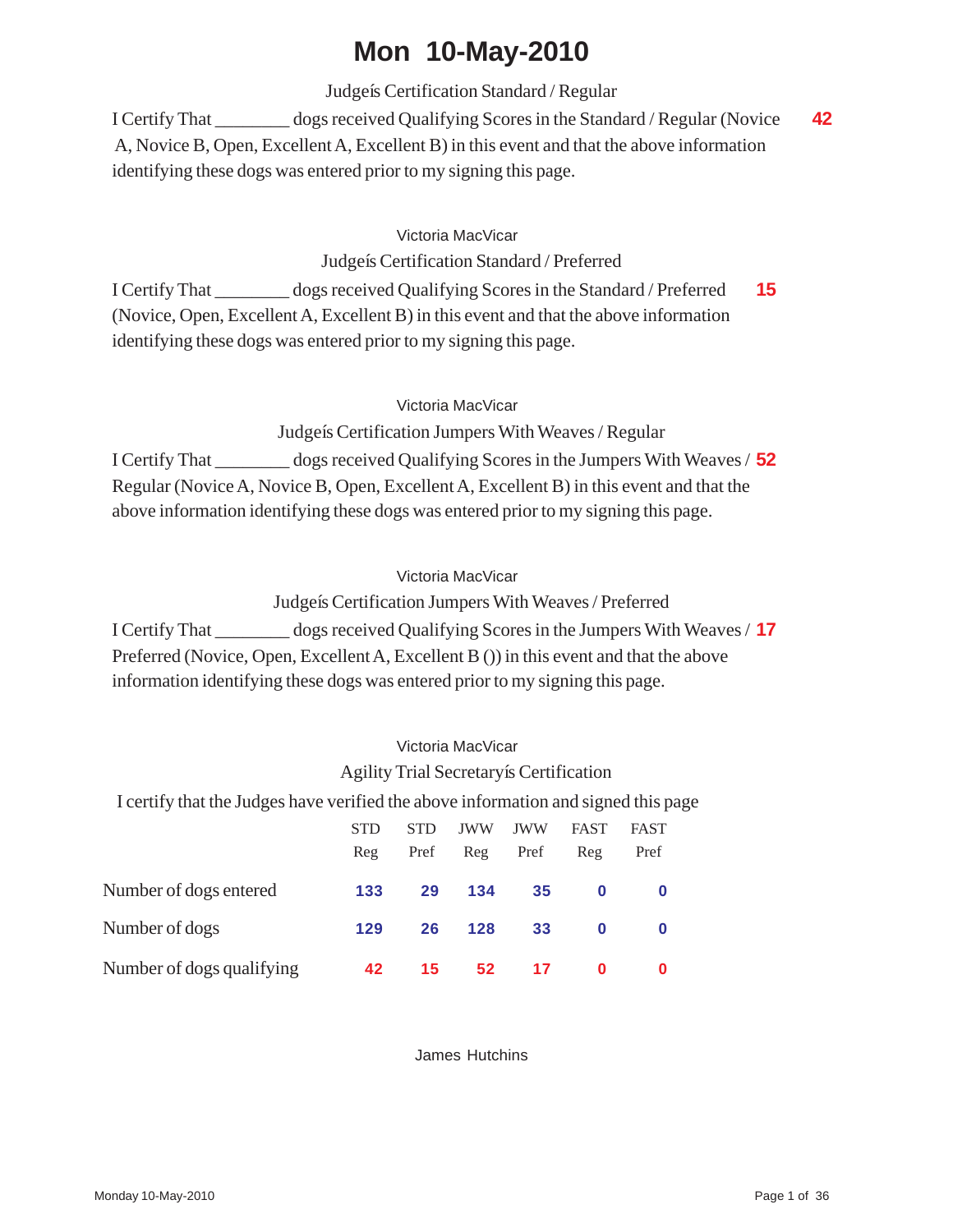|              | Standard / Novice A / Regular          |           |                                                                                                                                   |                    | American Boxer Club                                                                                                               |                    |           |             |
|--------------|----------------------------------------|-----------|-----------------------------------------------------------------------------------------------------------------------------------|--------------------|-----------------------------------------------------------------------------------------------------------------------------------|--------------------|-----------|-------------|
| ABC          |                                        |           |                                                                                                                                   |                    |                                                                                                                                   |                    |           |             |
|              | Score   Time                           |           |                                                                                                                                   | Monday 10-May-2010 |                                                                                                                                   |                    | 4         |             |
|              | 16                                     |           |                                                                                                                                   |                    | Yards _______________ 144Seconds ____________                                                                                     |                    | 72<br>:00 | $Entered =$ |
| $\mathbf{1}$ | $Qualified = 1$                        |           |                                                                                                                                   |                    |                                                                                                                                   |                    |           |             |
|              |                                        |           |                                                                                                                                   | 144                | 72:00                                                                                                                             | Participated = $1$ |           |             |
| Coated       | Mon<br>the contract of the contract of | 100       | 44:22                                                                                                                             |                    | 16106 CH LISSADELL SINGS FOR HIS SUPPER, RN11984901, Soft                                                                         |                    |           |             |
| 1            |                                        |           |                                                                                                                                   |                    | Wheaten Terrier, 6/1/2006, Dog, OWNER: J. Elizabeth Abate & Caroline K.                                                           |                    |           |             |
|              | QUALIFIED                              |           | Elizabeth Abate                                                                                                                   |                    | Goldberg, 2672 Legacy Ridge, Florence, KY, 41042, HANDLER: J.                                                                     |                    |           |             |
|              |                                        | 1st 16106 | 2nd                                                                                                                               | 3rd                | 4th                                                                                                                               |                    |           |             |
|              | 20                                     |           |                                                                                                                                   |                    | Yards ________________ 141Seconds ____________                                                                                    | 68                 | :00       | $Entered =$ |
| $\mathbf{1}$ | $Qualified = 0$                        |           |                                                                                                                                   |                    |                                                                                                                                   |                    |           |             |
|              |                                        |           |                                                                                                                                   | 141                | 68:00                                                                                                                             | Participated = $1$ |           |             |
|              | Mon                                    | 20116     |                                                                                                                                   |                    | SHIREIS KAHLUA SHEIS SO FREAKIN CUTE CD RE, WS23774602, Boxer,<br>11/3/2007, Bitch, OWNER: Erin & Tom Rezmer, 4195 Highland Ave., |                    |           |             |
|              | <b>NQ</b>                              |           |                                                                                                                                   |                    | Lombard, IL, 60148, HANDLER: Erin Rezmer                                                                                          |                    |           |             |
|              |                                        | 1st       | 2nd                                                                                                                               | 3rd                | 4th                                                                                                                               |                    |           |             |
|              | 24                                     |           |                                                                                                                                   |                    | Yards _______________ 141Seconds _____________                                                                                    | 68                 | :00       | $Entered =$ |
| 2            | $Qualified = 1$                        |           |                                                                                                                                   |                    |                                                                                                                                   |                    |           |             |
|              |                                        |           |                                                                                                                                   | 141                | 68:00                                                                                                                             | Participated = $2$ |           |             |
|              | Mon                                    | 90        | 49:60                                                                                                                             |                    | 24106 CHERKEIS TOO HOT TO HANDLE, WS26680101, Boxer, 6/6/                                                                         |                    |           |             |
| 2008, Bitch, |                                        |           |                                                                                                                                   |                    |                                                                                                                                   |                    |           |             |
| 1            |                                        |           |                                                                                                                                   |                    | OWNER: Todd Buchla, 1094 Gordon Combs Rd NW, Marietta, GA, 30064                                                                  |                    |           |             |
|              | QUALIFIED                              |           |                                                                                                                                   |                    |                                                                                                                                   |                    |           |             |
|              | Mon                                    | 24130     | WILLMORS SMART COOKIE CGC RN CD CDX, WS22733906, Boxer,<br>6/7/2007, Bitch, OWNER: Allison Thomson Vicuna, 9 Fieldstone Dr., East |                    |                                                                                                                                   |                    |           |             |
|              | <b>NQ</b>                              |           |                                                                                                                                   | Granby, CT, 06026  |                                                                                                                                   |                    |           |             |
|              |                                        | 1st 24106 | 2 <sub>nd</sub>                                                                                                                   | 3rd                | 4th                                                                                                                               |                    |           |             |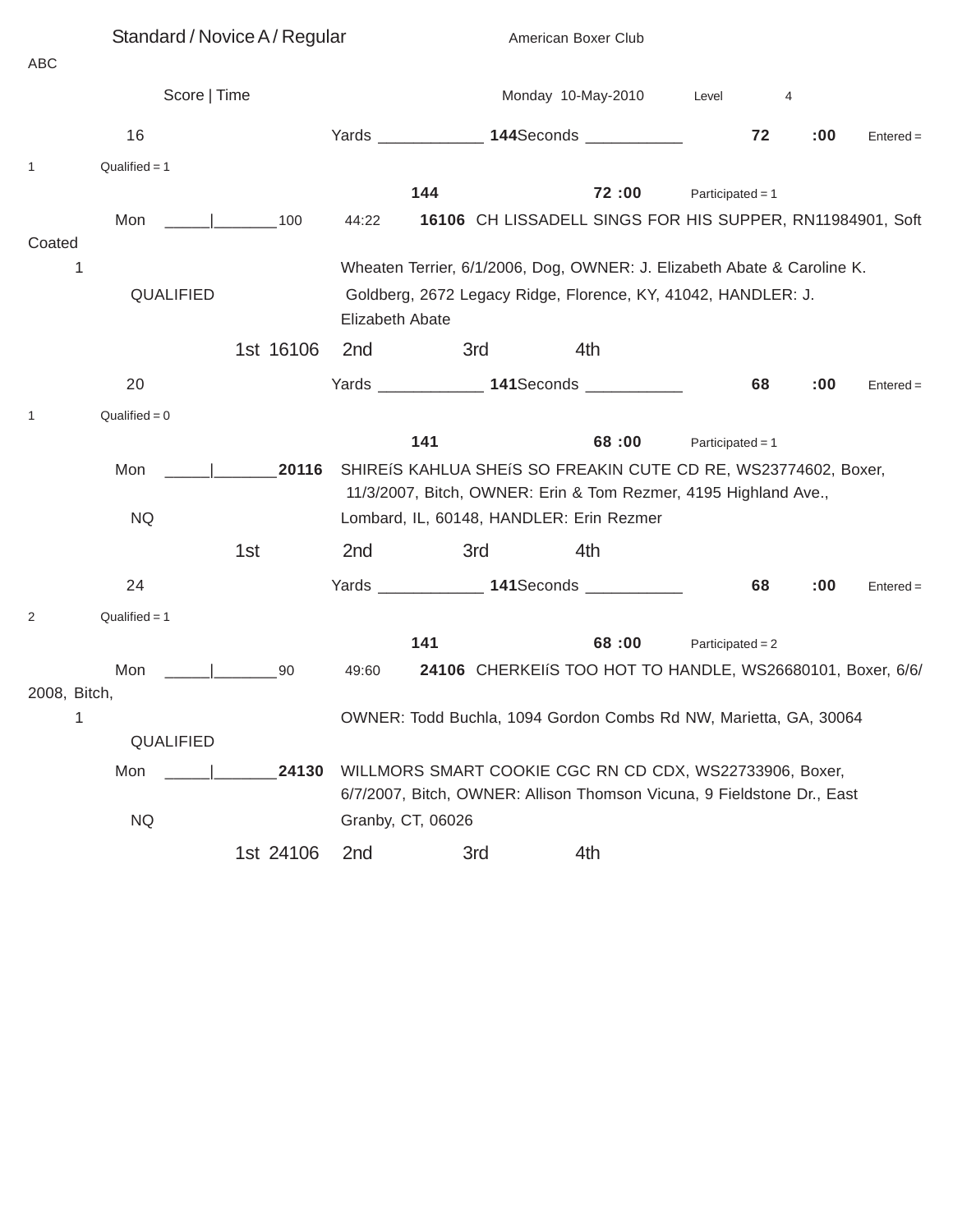Monday 10-May-2010 Page 2 of 36

Standard / Novice B / Regular American Boxer Club

| ABC                               |           |                    |                                                                                                                            |                                                                                                                                      |                    |     |             |  |  |
|-----------------------------------|-----------|--------------------|----------------------------------------------------------------------------------------------------------------------------|--------------------------------------------------------------------------------------------------------------------------------------|--------------------|-----|-------------|--|--|
| Score   Time                      |           |                    |                                                                                                                            | Monday 10-May-2010                                                                                                                   | Level              | 32  |             |  |  |
| 8                                 |           |                    |                                                                                                                            | Yards _______________ 147Seconds ____________                                                                                        | 79                 | :00 | $Entered =$ |  |  |
| $Qualified = 0$<br>2              |           |                    |                                                                                                                            |                                                                                                                                      |                    |     |             |  |  |
|                                   |           | 147                |                                                                                                                            | 79:00                                                                                                                                | Participated = $1$ |     |             |  |  |
| Mon                               | 8107      |                    |                                                                                                                            | MI ROO, TR57356102, Minature Pinscher, 1/1/2006, Bitch, OWNER:                                                                       |                    |     |             |  |  |
|                                   |           |                    |                                                                                                                            | Denise Tudor-Hayes, 226 Beech Rd., Loveland, OH, 45140                                                                               |                    |     |             |  |  |
| Absent<br>Mon                     | 8113      |                    |                                                                                                                            | SAND FOX WAR ADMIRAL, DN17762202, Welsh Corgi (Pembroke),                                                                            |                    |     |             |  |  |
|                                   |           |                    |                                                                                                                            | 5/3/2007, Dog, OWNER: Jane D. Dewey, 8355 Arapaho Lane, Cincinnati,                                                                  |                    |     |             |  |  |
| <b>NQ</b>                         |           |                    | OH, 45243, HANDLER: Jane Dewey                                                                                             |                                                                                                                                      |                    |     |             |  |  |
|                                   | 1st       | 2 <sub>nd</sub>    | 3rd                                                                                                                        | 4th                                                                                                                                  |                    |     |             |  |  |
| 12                                |           |                    |                                                                                                                            | Yards 147Seconds 1978                                                                                                                | 79                 | :00 | $Entered =$ |  |  |
| $Qualified = 2$<br>$\overline{4}$ |           |                    |                                                                                                                            |                                                                                                                                      |                    |     |             |  |  |
|                                   |           | 147                |                                                                                                                            | 79:00                                                                                                                                | Participated = $4$ |     |             |  |  |
| Mon                               | 93        | 81:05              |                                                                                                                            | 12111 RUSH IN ROAMINI OFF, PR12046202, Poodle (Minature), 7/6/                                                                       |                    |     |             |  |  |
| 2008, Dog,                        |           |                    |                                                                                                                            |                                                                                                                                      |                    |     |             |  |  |
| $\overline{2}$<br>QUALIFIED       |           |                    |                                                                                                                            | OWNER: Cheri Weedman, 9100 Indian Ridge Ln., Cincinnati, OH, 45243                                                                   |                    |     |             |  |  |
| Mon                               | 12120     |                    |                                                                                                                            |                                                                                                                                      |                    |     |             |  |  |
|                                   |           |                    | ZIP ZIP ZIPO, PP59532402, Poodle (Minature), 7/25/1999, Dog, OWNER:<br>Kim McMahan, 6839 Jimjon Ct., Cincinnati, OH, 45248 |                                                                                                                                      |                    |     |             |  |  |
| <b>NQ</b>                         |           |                    |                                                                                                                            |                                                                                                                                      |                    |     |             |  |  |
| Mon                               | 100       | 41:85              |                                                                                                                            | 12124 ST. JON ROCKETMAN OF BIJOU RA, TR75335705, Cavalier                                                                            |                    |     |             |  |  |
| <b>King Charles</b><br>1          |           |                    |                                                                                                                            | Spaniel, 4/15/2008, Dog, OWNER: Ileana Nadal, 3136 Oak Tree Pl.,                                                                     |                    |     |             |  |  |
| <b>QUALIFIED</b>                  |           | Valrico, FL, 33596 |                                                                                                                            |                                                                                                                                      |                    |     |             |  |  |
| Mon                               | 12128     |                    |                                                                                                                            | TEA-DIS TELL IT LIKE IT IS, NM93309002, french bulldog, 2/11/2002, Dog,                                                              |                    |     |             |  |  |
|                                   |           |                    |                                                                                                                            | OWNER: Tracy Kinney, 4119 Summit Rd., Batavia, OH, 45103-8470                                                                        |                    |     |             |  |  |
| <b>NQ</b>                         |           |                    |                                                                                                                            |                                                                                                                                      |                    |     |             |  |  |
|                                   | 1st 12124 | 2nd 12111          | 3rd                                                                                                                        | 4th                                                                                                                                  |                    |     |             |  |  |
| 16                                |           | Yards _________    |                                                                                                                            | 144Seconds ___________                                                                                                               | 72                 | :00 | $Entered =$ |  |  |
| $Qualified = 1$<br>6              |           |                    |                                                                                                                            |                                                                                                                                      |                    |     |             |  |  |
|                                   |           | 144                |                                                                                                                            | 72:00                                                                                                                                | Participated = $5$ |     |             |  |  |
| Mon                               | 16112     |                    |                                                                                                                            | KJIS AZURE SKYY RUNNER, DN121186/02, Shetland Sheepdog,                                                                              |                    |     |             |  |  |
|                                   |           |                    |                                                                                                                            | 5/18/2005, Bitch, OWNER: Lois J, Beiersdorfer, 3229 Bellacre Ct,                                                                     |                    |     |             |  |  |
| <b>NQ</b>                         |           |                    |                                                                                                                            | Cincinnati, OH, 45248-5005, HANDLER: Lois Beiersdorfer                                                                               |                    |     |             |  |  |
| Mon                               | 16116     |                    |                                                                                                                            | SPIRITIS READY FOR PRIME TIME NAJ, NP09858804, Keeshonden,<br>5/19/2005, Bitch, OWNER: Mary Meno, 8510 Wooster Pike, Cincinnati, OH, |                    |     |             |  |  |
| Absent                            |           |                    | 45227-4036, HANDLER: Joni Griffith                                                                                         |                                                                                                                                      |                    |     |             |  |  |
| Mon                               | 16120     |                    |                                                                                                                            | KOVUÍS SON - BOBÍS BOY, DN17455102, Shetland Sheepdog,                                                                               |                    |     |             |  |  |
|                                   |           |                    |                                                                                                                            | 10/18/2008, Dog, OWNER: Lois J, Beiersdorfer, 3229 Bellacre Ct,                                                                      |                    |     |             |  |  |
| <b>NQ</b>                         |           |                    |                                                                                                                            | Cincinnati, OH, 45248-5005, HANDLER: Lois Beiersdorfer                                                                               |                    |     |             |  |  |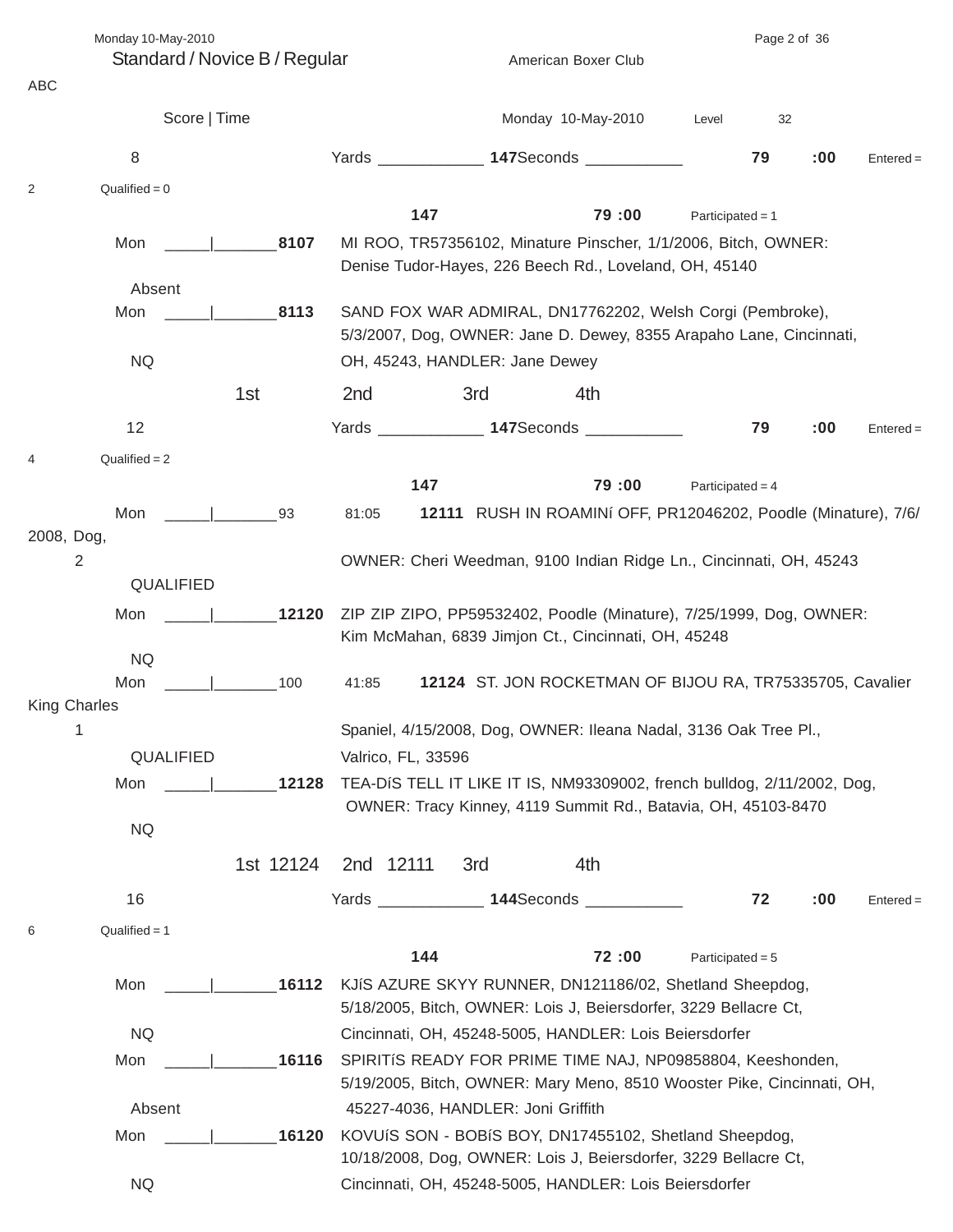|                | Mon                |                               | 16121     |                 |                           |                             | OAK KNOLLIS JUBILEE, DN073201/04, Shetland Sheepdog, 5/8/2004,                                                                  |                    |              |     |             |
|----------------|--------------------|-------------------------------|-----------|-----------------|---------------------------|-----------------------------|---------------------------------------------------------------------------------------------------------------------------------|--------------------|--------------|-----|-------------|
|                |                    |                               |           |                 |                           |                             | Bitch, OWNER: Lois J, Beiersdorfer, 3229 Bellacre Ct, Cincinnati, OH,                                                           |                    |              |     |             |
|                | <b>NQ</b>          |                               |           |                 |                           |                             | 45248-5005, HANDLER: Lois Beiersdorfer                                                                                          |                    |              |     |             |
|                | Mon                |                               | 16123     |                 |                           |                             | LOCH-MERE CASE OF THE BLUES, DN09129601, Shetland Sheepdog,<br>12/7/2004, Dog, OWNER: Terry VanHook, 1523 Lynnedale Dr.,        |                    |              |     |             |
|                | <b>NQ</b>          |                               |           |                 | Jeffersonville, IN, 47130 |                             |                                                                                                                                 |                    |              |     |             |
|                | Mon                |                               | 97        | 75:98           |                           |                             | 16131 LOKI JEEPSTER SKYWALKER, RN13491408, bull terrier                                                                         |                    |              |     |             |
| (Miniature),   |                    |                               |           |                 |                           |                             |                                                                                                                                 |                    |              |     |             |
| 1              |                    |                               |           |                 |                           |                             | 3/2/2007, Dog, OWNER: Tracy Kinney, 4119 Summit Rd., Batavia, OH,                                                               |                    |              |     |             |
|                | QUALIFIED          |                               |           | 45103-8470      |                           |                             |                                                                                                                                 |                    |              |     |             |
|                |                    |                               | 1st 16131 | 2 <sub>nd</sub> |                           | 3rd                         | 4th                                                                                                                             |                    |              |     |             |
|                | 20                 |                               |           |                 |                           |                             | Yards _______________ 141Seconds __________                                                                                     |                    | 68           | :00 | $Entered =$ |
| 6              | Qualified $= 3$    |                               |           |                 |                           |                             |                                                                                                                                 |                    |              |     |             |
|                |                    |                               |           |                 | 141                       |                             | 68:00                                                                                                                           | Participated = $6$ |              |     |             |
|                | Mon                |                               | 95        | 50:69           |                           |                             | 20121 ALIDAR EFFORTLESS MASTERY RN, SR49484203, Retriever                                                                       |                    |              |     |             |
| (Flat          |                    |                               |           |                 |                           |                             |                                                                                                                                 |                    |              |     |             |
| 3              |                    |                               |           |                 |                           |                             | Coated), 3/2/2008, Bitch, OWNER: Monica C. Holmback, 3642 Parkline                                                              |                    |              |     |             |
|                | QUALIFIED          |                               |           |                 |                           |                             | Ave, Cincinnati, OH, 45208, HANDLER: Monica Holmback                                                                            |                    |              |     |             |
|                | Monday 10-May-2010 |                               |           |                 |                           |                             |                                                                                                                                 |                    | Page 3 of 36 |     |             |
|                |                    | Standard / Novice B / Regular |           |                 |                           |                             | American Boxer Club                                                                                                             |                    |              |     |             |
| ABC            |                    |                               |           |                 |                           |                             |                                                                                                                                 |                    |              |     |             |
|                |                    | Score   Time                  |           |                 |                           |                             | Monday 10-May-2010                                                                                                              | Level              | 32           |     |             |
|                | Mon                |                               |           |                 |                           |                             | 20126 VIN-MELCAIS SYLVAR LEGACI, HP25681703, Norwegian Elkhound,<br>3/25/2007, Bitch, OWNER: Denise Tudor-Hayes, 226 Beech Rd., |                    |              |     |             |
|                | <b>NQ</b>          |                               |           |                 | Loveland, OH, 45140       |                             |                                                                                                                                 |                    |              |     |             |
|                | Mon                |                               | 20139     |                 |                           |                             | CINNRLEE CHOCOLAT MARSEILLAIS RN CD NAJ, WS137545/06, Boxer,                                                                    |                    |              |     |             |
|                |                    |                               |           |                 |                           |                             | 7/17/2005, Bitch, OWNER: Ellen M Gruber, 227 Morris Drive, Niles, MI,                                                           |                    |              |     |             |
|                | <b>NQ</b>          |                               |           | 49120-8732      |                           |                             |                                                                                                                                 |                    |              |     |             |
|                | Mon                |                               | 100       | 57:91           |                           |                             | 20143 SUNCHASEIS SIMPLY LIGHTNING STRIKES TWICE,                                                                                |                    |              |     |             |
|                | WS28777107, Boxer, |                               |           |                 |                           |                             |                                                                                                                                 |                    |              |     |             |
| 1              |                    |                               |           |                 |                           |                             | 12/3/2008, Bitch, OWNER: Tracy L. Hendrickson & Rhoda Goselin, 4412                                                             |                    |              |     |             |
|                | QUALIFIED          |                               |           | Hendrickson     |                           |                             | W. Kent Circle, Broken Arrow, OK, 74012, HANDLER: Tracy L.                                                                      |                    |              |     |             |
|                | Mon                |                               | 20147     |                 |                           |                             | GOODTIMEIS MYSTICAL HORIZON CD RAE NAJ NF, SR36195901,                                                                          |                    |              |     |             |
|                |                    |                               |           |                 |                           |                             | Retriever (Golden), 6/30/2006, Bitch, OWNER: Sheila J. Browne & Kathy                                                           |                    |              |     |             |
|                | <b>NQ</b>          |                               |           |                 |                           |                             | L. Smith, 127 Secretariat St., Georgetown, KY, 40324, HANDLER: Sheila                                                           |                    |              |     |             |
|                |                    |                               |           | <b>Browne</b>   |                           |                             |                                                                                                                                 |                    |              |     |             |
|                | Mon                |                               | 95        | 47:49           |                           |                             | 20151 BODYWAGS ALWAYS IN A HURRY MX MXJ NF,                                                                                     |                    |              |     |             |
|                | DN17263201, Border |                               |           |                 |                           |                             |                                                                                                                                 |                    |              |     |             |
| $\overline{2}$ |                    |                               |           |                 |                           |                             | Collie, 1/2/2007, Dog, OWNER: Melissa Venrick, 133 N. Arlington Ave.,                                                           |                    |              |     |             |
|                | QUALIFIED          |                               |           |                 |                           | Springfield, OH, 45503-4919 |                                                                                                                                 |                    |              |     |             |
|                |                    |                               | 1st 20143 | 2nd 20151       |                           | 3rd 20121                   | 4th                                                                                                                             |                    |              |     |             |
|                | 24                 |                               |           | Yards           |                           | 141Seconds                  |                                                                                                                                 |                    | 68           | :00 | $Entered =$ |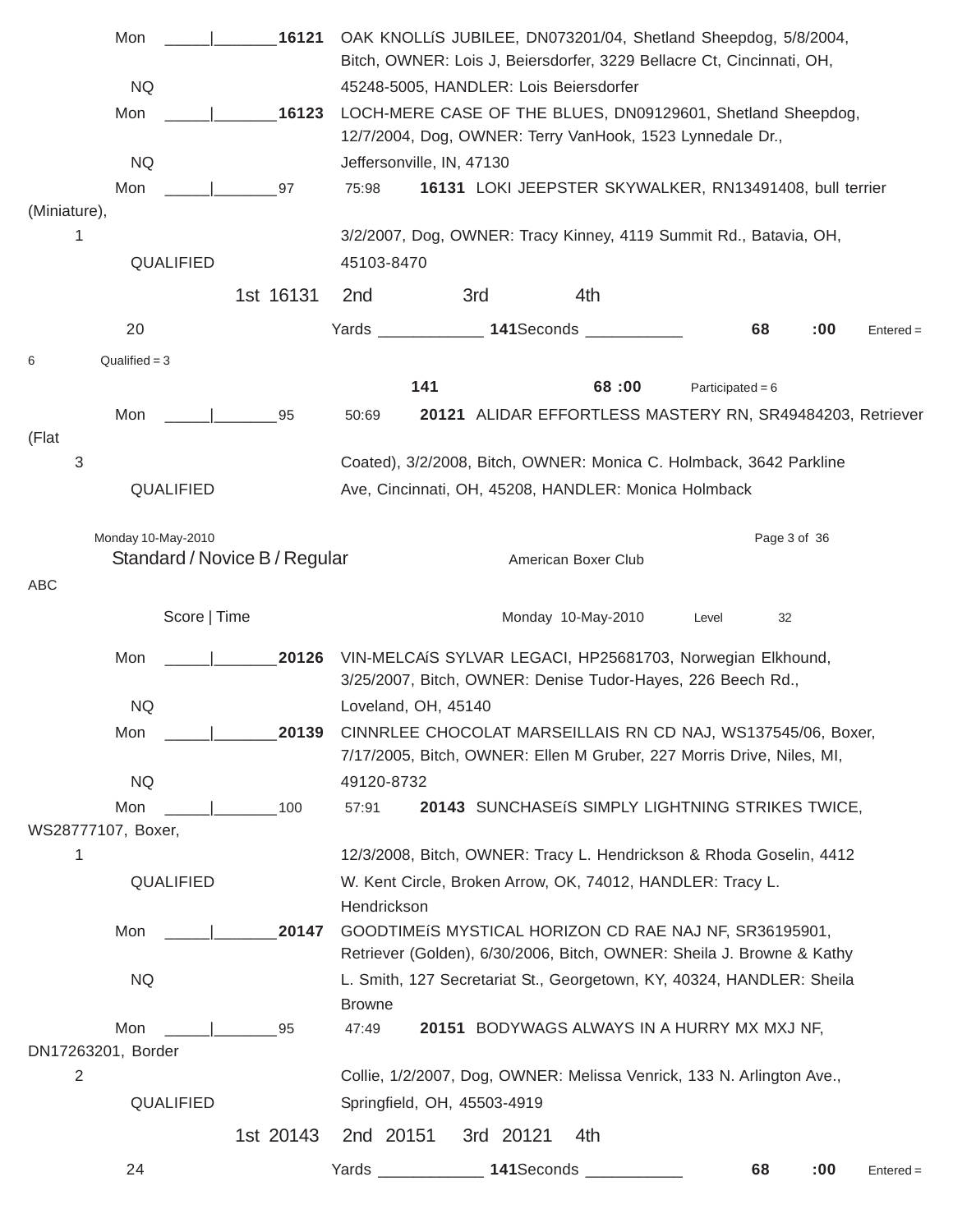$14$  Qualified = 0

|                    |                               | 141                                                                                                                                      | 68:00                                                              | $Participated =$ |              |
|--------------------|-------------------------------|------------------------------------------------------------------------------------------------------------------------------------------|--------------------------------------------------------------------|------------------|--------------|
| Mon                | 24103                         | SOPHIA DE MAYO CGC NAJ, WS17352702, Boxer, 5/5/2006, Bitch,<br>BREEDER: R. Tallman, S. Walsh, By: Tacoma II - Sassparillas Rockin        |                                                                    |                  |              |
| <b>NQ</b>          |                               | Rozy, OWNER: Jill Viggiani & James Lindars, 904 Weaver Rd.,<br>Huntington, VT, 05462, HANDLER: Jill Viggiani                             |                                                                    |                  |              |
| Mon                | 24108                         | CH TEALCRESTIS LUCK OF THE IRISH RA NAJ, WS13710701, Boxer,<br>5/20/2005, Dog, OWNER: Jill Hootman, 171 Tylertown Rd., Clarksville, TN,  |                                                                    |                  |              |
| <b>NQ</b>          |                               | 37040                                                                                                                                    |                                                                    |                  |              |
| Mon                | 24111                         | CH ALIDAR CHANGE OF TIDE RA, SR32639703, Retriever (Flat Coated),<br>1/25/2006, Dog, OWNER: Monica C. Holmback, 3642 Parkline Ave,       |                                                                    |                  |              |
| <b>NQ</b>          |                               | Cincinnati, OH, 45208, HANDLER: Monica Holmback                                                                                          |                                                                    |                  |              |
| Mon                | 24115                         | WESTHOVENIS JEDI HEART OBI WAN, WS23752505, Boxer, 10/19/2007,                                                                           | Dog, OWNER: Ron Trainer, 320 Shawnee Trail, Centerville, OH, 45458 |                  |              |
| <b>NQ</b>          |                               |                                                                                                                                          |                                                                    |                  |              |
| Mon                | 24116                         | PRIZMS TAZMANIAN DEVILFIRE RN CGC, WS25804205, Boxer,<br>3/12/2008, Dog, OWNER: Robyn Ginther, 4611 Magellan Dr., Walnutport,            |                                                                    |                  |              |
| <b>NQ</b>          |                               | PA, 18088, HANDLER: Robin Ginther                                                                                                        |                                                                    |                  |              |
| Mon                | 24123                         | MITCHIS GYPSY IN THE PALACE RA NAJ NF, WS06682607, Boxer,                                                                                |                                                                    |                  |              |
|                    |                               | 8/10/2003, Bitch, OWNER: Margaret Magoffin, 15 Hillrise Dr., Penfield, NY,                                                               |                                                                    |                  |              |
| <b>NQ</b>          |                               | 14526                                                                                                                                    |                                                                    |                  |              |
| Mon                | 24124                         | KISS EN TELLIS DOC HOLIDAY RN NAJ OJP NFP, ILP160836, Boxer,<br>3/20/2007, Dog, BREEDER: Cindy L. Laschowski, By: Aus. CH Belmanta       |                                                                    |                  |              |
| <b>NQ</b>          |                               | New Millenium - Can. CH Boyarkaís KissíN Tell, OWNER: Laurie<br>Frodsham, 189 Massie Lane, Canton, NC, 28716, HANDLER: Chris<br>Frodsham |                                                                    |                  |              |
| Mon                | 24125                         | SUNCHASEIS SIMPLY CAN CAN CAN CAN, WS28777101, Boxer,<br>12/3/2008, Bitch, OWNER: Tracy L. Hendrickson, 4412 W. Kent Circle,             |                                                                    |                  |              |
| <b>NQ</b>          |                               | Broken Arrow, OK, 74012                                                                                                                  |                                                                    |                  |              |
| Mon                | 24126                         | MISS SYDNEY PEARL HALL CD RE NAJ NF, WS13121402, Boxer,<br>2/26/2005, Bitch, OWNER: Randall & Deorah Hall, 1400 Carlimar Lane,           |                                                                    |                  |              |
| <b>NQ</b>          |                               | Louisville, KY, 40222, HANDLER: Laura Feldt                                                                                              |                                                                    |                  |              |
| Mon                | 24127                         | LEMKOIS SUPER STAR, WS25569901, Boxer, 2/20/2008, Dog, OWNER:<br>Trisha Koetter & Stephanie Penner, 904 Weaver Rd., Huntington, VT,      |                                                                    |                  |              |
| <b>NQ</b>          |                               | 05462, HANDLER: Jill Viggiani                                                                                                            |                                                                    |                  |              |
| Monday 10-May-2010 |                               |                                                                                                                                          |                                                                    |                  | Page 4 of 36 |
|                    | Standard / Novice B / Regular |                                                                                                                                          | American Boxer Club                                                |                  |              |
|                    | Score   Time                  |                                                                                                                                          | Monday 10-May-2010                                                 | Level            | 32           |
| Mon                | 24128                         | ELLA LOUISE DOMECK, HP27877401, Redbone Coonhound, 4/19/2007,<br>Bitch, OWNER: Lisa Domeck, 9003 John Paul Ct., Louisville, KY, 40229-   |                                                                    |                  |              |
| <b>NQ</b>          |                               | 1573                                                                                                                                     |                                                                    |                  |              |
| Mon                | 24139                         | SUNCHASEIS THE NEW BLACK CDX RN NAJ, WS20398502, Boxer,<br>1/9/2007, Dog, OWNER: Tracy L. Hendrickson, 4412 W. Kent Circle,              |                                                                    |                  |              |

NQ Broken Arrow, OK, 74012

ABC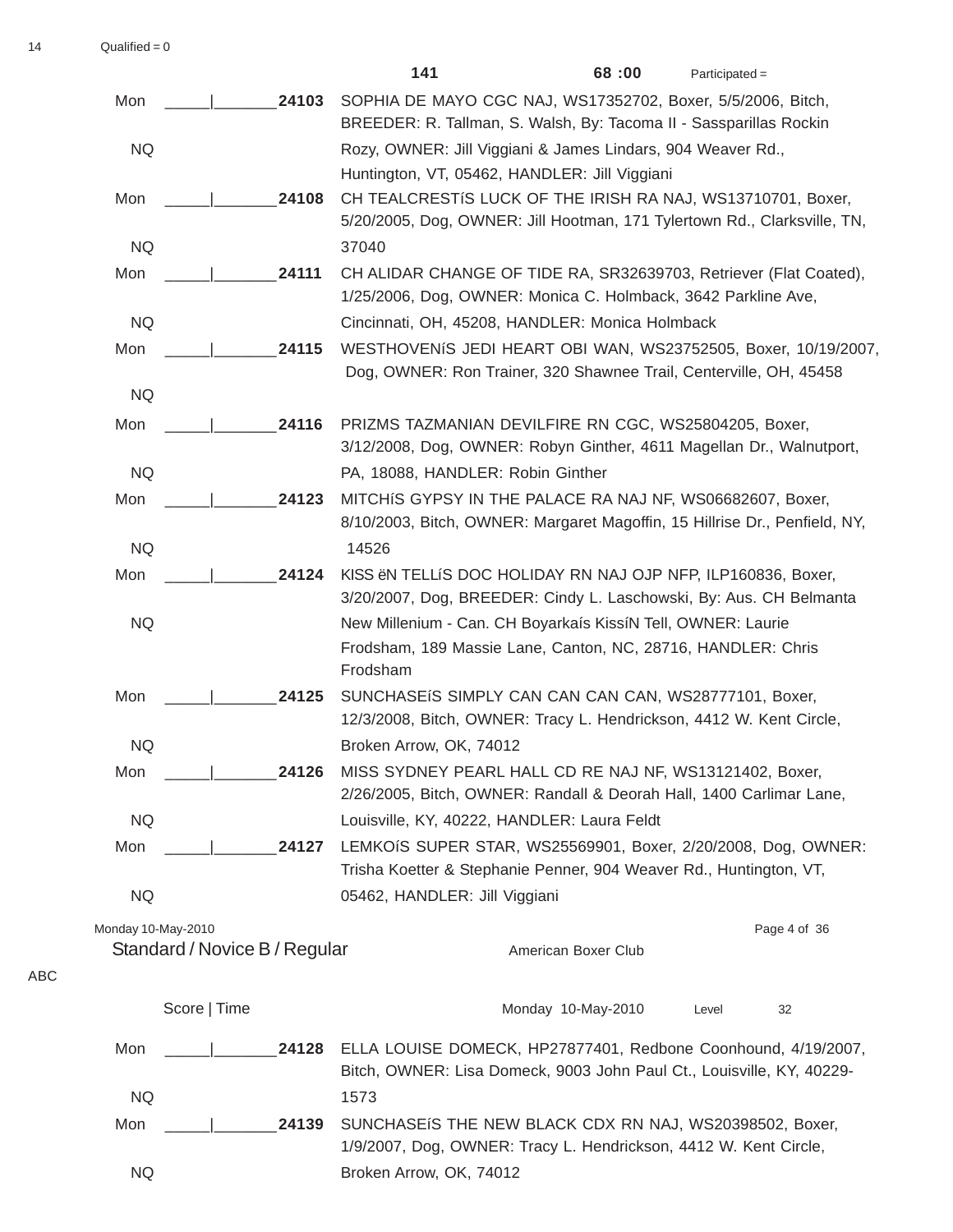| 24140 |                 | BENCHMARKIS BLACK MAGIC RA NAJ, WS131633/02, Boxer, 5/9/2005,<br>Dog, OWNER: Brenda Staley, 355 N Chestnut St, Monrovia, IN, 46157 |     |  |  |  |  |  |  |
|-------|-----------------|------------------------------------------------------------------------------------------------------------------------------------|-----|--|--|--|--|--|--|
|       |                 |                                                                                                                                    |     |  |  |  |  |  |  |
|       |                 |                                                                                                                                    |     |  |  |  |  |  |  |
| 24142 |                 | BENDER KINNEY, ILP157718, Boxer, 6/8/2003, Dog, OWNER: Tracy                                                                       |     |  |  |  |  |  |  |
|       |                 | Kinney, 4119 Summit Rd., Batavia, OH, 45103-8470                                                                                   |     |  |  |  |  |  |  |
|       |                 |                                                                                                                                    |     |  |  |  |  |  |  |
| 1st   | 2 <sub>nd</sub> | 3rd                                                                                                                                | 4th |  |  |  |  |  |  |
|       |                 |                                                                                                                                    |     |  |  |  |  |  |  |

| ABC | Monday 10-May-2010<br>Standard / Open / Regular |       | American Boxer Club                                          |                    | Page 5 of 36 |             |  |
|-----|-------------------------------------------------|-------|--------------------------------------------------------------|--------------------|--------------|-------------|--|
|     | Score   Time                                    |       | Monday 10-May-2010<br>Level                                  |                    |              |             |  |
|     | 8                                               | Yards | 137Seconds                                                   |                    | 63<br>:00    | $Entered =$ |  |
| 1   | $Qualified = 0$                                 |       |                                                              |                    |              |             |  |
|     |                                                 | 137   | 63:00                                                        | Participated = $1$ |              |             |  |
|     | Mon<br>8117                                     |       | RADIANTÍS WIND DANCER NA OAJ, RN135033/02, Scottish Terrier, |                    |              |             |  |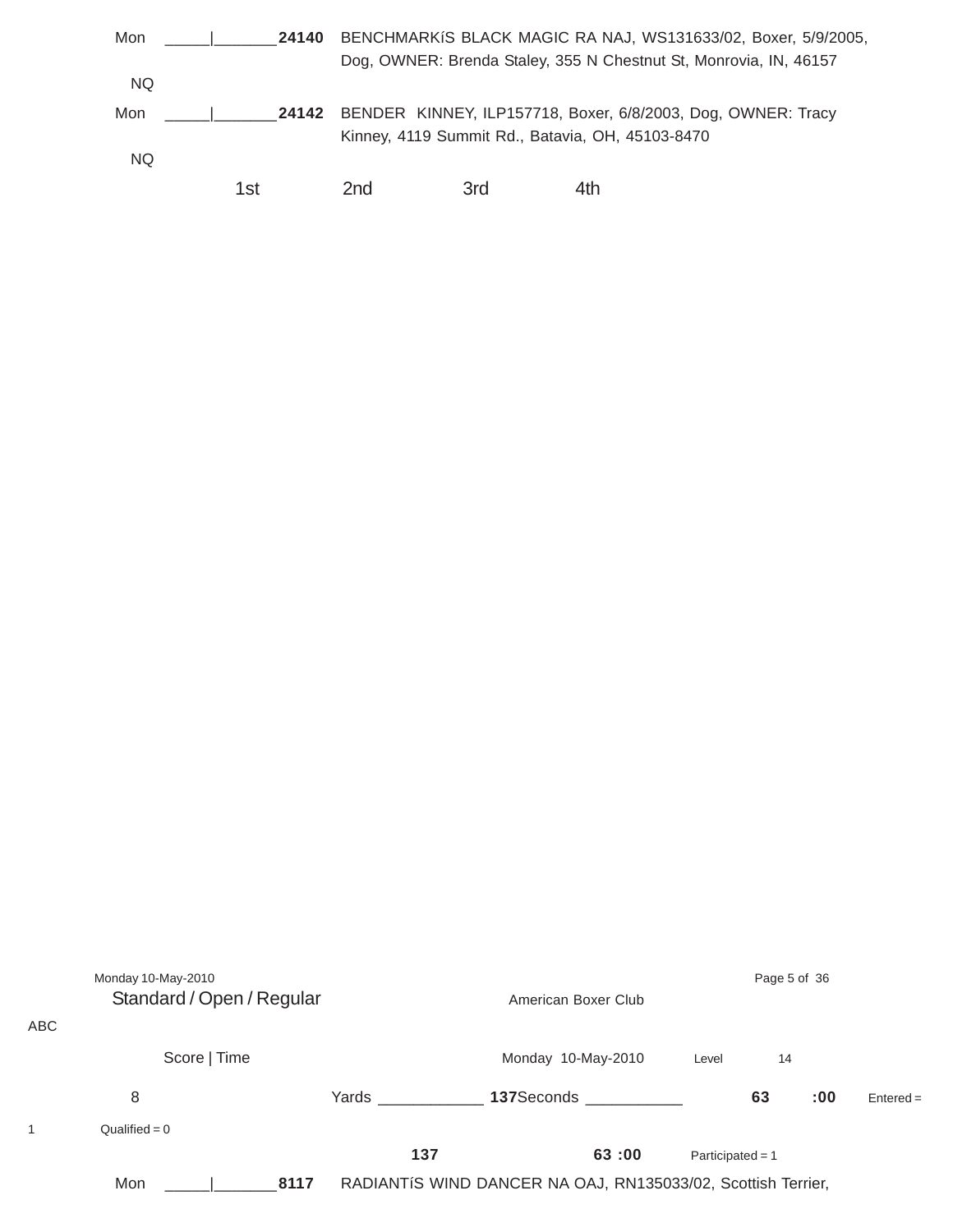|   | NQ               |             | KY, 41015                                     |                       | 3/1/2007, Bitch, OWNER: Margie Ponder, 5218 Woodland Dr, Taylor Mill,                                                                                                                                                          |                    |     |             |
|---|------------------|-------------|-----------------------------------------------|-----------------------|--------------------------------------------------------------------------------------------------------------------------------------------------------------------------------------------------------------------------------|--------------------|-----|-------------|
|   |                  | 1st         | 2nd                                           | 3rd                   | 4th                                                                                                                                                                                                                            |                    |     |             |
|   | 12               |             | <b>Transfer State State State State State</b> |                       | 137Seconds and the state of the state of the state of the state of the state of the state of the state of the state of the state of the state of the state of the state of the state of the state of the state of the state of | 63                 | :00 | $Entered =$ |
|   | $Qualified = 0$  |             |                                               |                       |                                                                                                                                                                                                                                |                    |     |             |
|   |                  |             |                                               | 137                   | 63:00                                                                                                                                                                                                                          | Participated = $1$ |     |             |
|   | Mon<br><b>NQ</b> | 12121       |                                               | Chester, OH, 45069    | SMOKIN JOE FRAZIER NA NAJ, ILP153381, West Highland White Terrier,<br>6/15/2002, Dog, OWNER: Gwen E. Lewis, 9008 Galewind Way, West                                                                                            |                    |     |             |
|   |                  | 1st         | 2nd                                           | 3rd                   | 4th                                                                                                                                                                                                                            |                    |     |             |
|   | 16               |             |                                               |                       | 142Seconds ____________                                                                                                                                                                                                        | 62                 | :00 | $Entered =$ |
|   | $Qualified = 0$  |             |                                               |                       |                                                                                                                                                                                                                                |                    |     |             |
|   |                  |             |                                               | 142                   | 62:00                                                                                                                                                                                                                          | Participated = $1$ |     |             |
|   | Mon              | 16118       |                                               |                       | SANDI-LONS RUFFLED EDGES NA NAJ, DN15766303, Shetland                                                                                                                                                                          |                    |     |             |
|   |                  |             |                                               |                       | Sheepdog, 8/10/2006, Bitch, OWNER: Mary Ann Schmithorst, 625                                                                                                                                                                   |                    |     |             |
|   | <b>NQ</b>        |             |                                               |                       | Flagstaff Dr, Wyoming, OH, 45215, HANDLER: Mary Ann Schmithorst                                                                                                                                                                |                    |     |             |
|   |                  | 1st         | 2 <sub>nd</sub>                               | 3rd                   | 4th                                                                                                                                                                                                                            |                    |     |             |
|   | 20               |             |                                               |                       | Yards 147Seconds 1978                                                                                                                                                                                                          | 60                 | :00 | $Entered =$ |
| 4 | $Qualified = 0$  |             |                                               |                       |                                                                                                                                                                                                                                |                    |     |             |
|   |                  |             |                                               | 147                   | 60:00                                                                                                                                                                                                                          | Participated = $4$ |     |             |
|   | Mon              | 20110       |                                               |                       | RNB N VALLEY HONOR VIMY RIDGE NA, WS25350301, Boxer,<br>11/15/2007, Bitch, OWNER: Rosemary Right, 1108 S. Main St.,                                                                                                            |                    |     |             |
|   | <b>NQ</b>        |             |                                               | Springboro, PA, 16435 |                                                                                                                                                                                                                                |                    |     |             |
|   | Mon              | 20123       |                                               |                       | BLUE RIDGE BRITCHES NA NAJ, PAL202701, Boxer, 7/1/2006, Dog,<br>OWNER: Marcella Smith, 400 D N. Grove St., Bridgewater, VA, 22812,                                                                                             |                    |     |             |
|   | <b>NQ</b>        |             |                                               | HANDLER: Marcie Smith |                                                                                                                                                                                                                                |                    |     |             |
|   | Mon              | 20128       |                                               |                       | JUNE BUGÍS ANGEL, WS10670703, Boxer, 10/22/2004, Bitch, OWNER:                                                                                                                                                                 |                    |     |             |
|   | <b>NQ</b>        |             |                                               |                       | Denise E. Snyder, 2317 Bockes Rd., Skaneateles, NY, 13152                                                                                                                                                                      |                    |     |             |
|   | Mon              | 20132       |                                               |                       | HEARTLANDS TIME FOR A CHANGE TDX NA NAJ NAP NJP OF RAE,                                                                                                                                                                        |                    |     |             |
|   |                  |             |                                               |                       | SR30048204, Retriever (Labrador), 11/5/2005, Dog, OWNER: Sheila J.                                                                                                                                                             |                    |     |             |
|   | <b>NQ</b>        |             | <b>Browne</b>                                 |                       | Browne, 127 Secretariat St., Georgetown, KY, 40324, HANDLER: Sheila                                                                                                                                                            |                    |     |             |
|   |                  | 1st         | 2nd                                           | 3rd                   | 4th                                                                                                                                                                                                                            |                    |     |             |
|   | 24               |             |                                               |                       | Yards ______________ 147Seconds __________                                                                                                                                                                                     | 60                 | :00 | $Entered =$ |
| 7 | $Qualified = 3$  |             |                                               |                       |                                                                                                                                                                                                                                |                    |     |             |
|   |                  |             |                                               | 147                   | 60:00                                                                                                                                                                                                                          | Participated = $7$ |     |             |
|   | Mon              | $\vert$ 100 | 52:35                                         |                       | 24104 CELESTIAL CATCH ME IF YOU CAN VCD1 RA OAJ,                                                                                                                                                                               |                    |     |             |
|   | WS14948005,      |             |                                               |                       |                                                                                                                                                                                                                                |                    |     |             |
|   | 1<br>QUALIFIED   |             |                                               |                       | schnauzer, Giant, 10/20/2005, Dog, OWNER: Laura Feldt & Brianna<br>Higgins, 2001 Ben All Road, Louisville, KY, 40223, HANDLER: Laura Feldt                                                                                     |                    |     |             |
|   | Mon              | 90          | 57:10                                         |                       | 24105 CH MYSTIKIS ILLUSION-N-DESTINY, SR47671801,                                                                                                                                                                              |                    |     |             |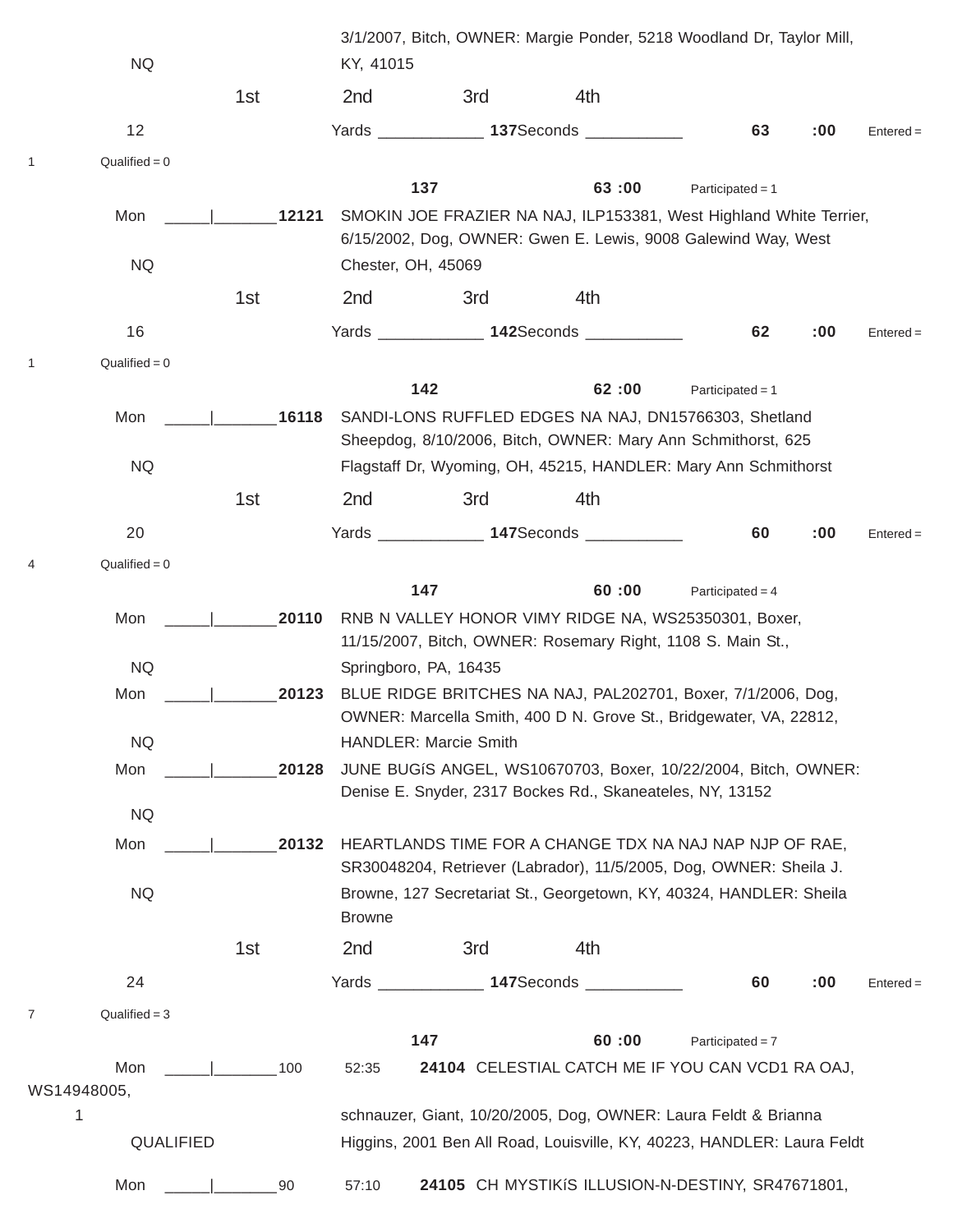| Weimaraner |  |
|------------|--|
|            |  |

| Weimaraner,    |                    |                           |                                                                                                                                          |  |  |  |  |
|----------------|--------------------|---------------------------|------------------------------------------------------------------------------------------------------------------------------------------|--|--|--|--|
| 3              |                    |                           | 1/26/2008, Dog, OWNER: Sara Jane Elam, 18617 St. Rte. 854, Rush, KY,                                                                     |  |  |  |  |
|                | QUALIFIED          |                           | 41168                                                                                                                                    |  |  |  |  |
|                | Mon                | 24109                     | DADDYIS GIRL KILLIAN NA NAJ CD RE, WS14408301, Boxer, 8/6/2005,<br>Bitch, OWNER: Erin & Tom Rezmer, 4195 Highland Ave., Lombard, IL,     |  |  |  |  |
|                | <b>NQ</b>          |                           | 60148, HANDLER: Tom Rezmer                                                                                                               |  |  |  |  |
|                | Monday 10-May-2010 | Standard / Open / Regular | Page 6 of 36<br>American Boxer Club                                                                                                      |  |  |  |  |
| ABC            |                    |                           |                                                                                                                                          |  |  |  |  |
|                |                    | Score   Time              | Monday 10-May-2010<br>14<br>Level                                                                                                        |  |  |  |  |
|                | Mon                | 24112                     | CH FALKOREIS WILDEST DREAMS, WS22323201, Rottweiler, 6/28/2007,<br>Bitch, OWNER: Dr. Roger & Elissa & Dennis OíSullivan, 3785 Timberland |  |  |  |  |
|                | <b>NQ</b>          |                           | Dr., Gahanna, OH, 43230, HANDLER: Elissa OíSullivan                                                                                      |  |  |  |  |
|                | Mon                | 24119                     | YDKIS DESSERT WEST WIND, WS17961701, Boxer, 5/14/2006, Dog,                                                                              |  |  |  |  |
|                | <b>NQ</b>          |                           | OWNER: Jennifer Yates, 100 Kramer Dr., Lindenhurst, NY, 11757                                                                            |  |  |  |  |
|                | Mon                | 24120                     | DCIS LITTLE MISS MAGIC NA NAJ, WS17485906, Boxer, 5/12/2006,<br>Bitch, OWNER: Margaret Magoffin, 15 Hillrise Dr., Penfield, NY, 14526    |  |  |  |  |
|                | <b>NQ</b>          |                           |                                                                                                                                          |  |  |  |  |
| Doberman       | Mon                | 100                       | 24133 MONTWOOD ARISTA CHAKA KAHN NA NAJ, WS21184108,<br>52:44                                                                            |  |  |  |  |
| $\overline{2}$ |                    |                           | Pinscher, 2/16/2007, Bitch, OWNER: Ron Siwecki, 1219 Ankeney Rd,                                                                         |  |  |  |  |
|                | QUALIFIED          |                           | Xenia, OH, 45385-7003                                                                                                                    |  |  |  |  |
|                |                    | 1st 24104                 | 2nd 24133<br>3rd 24105<br>4th                                                                                                            |  |  |  |  |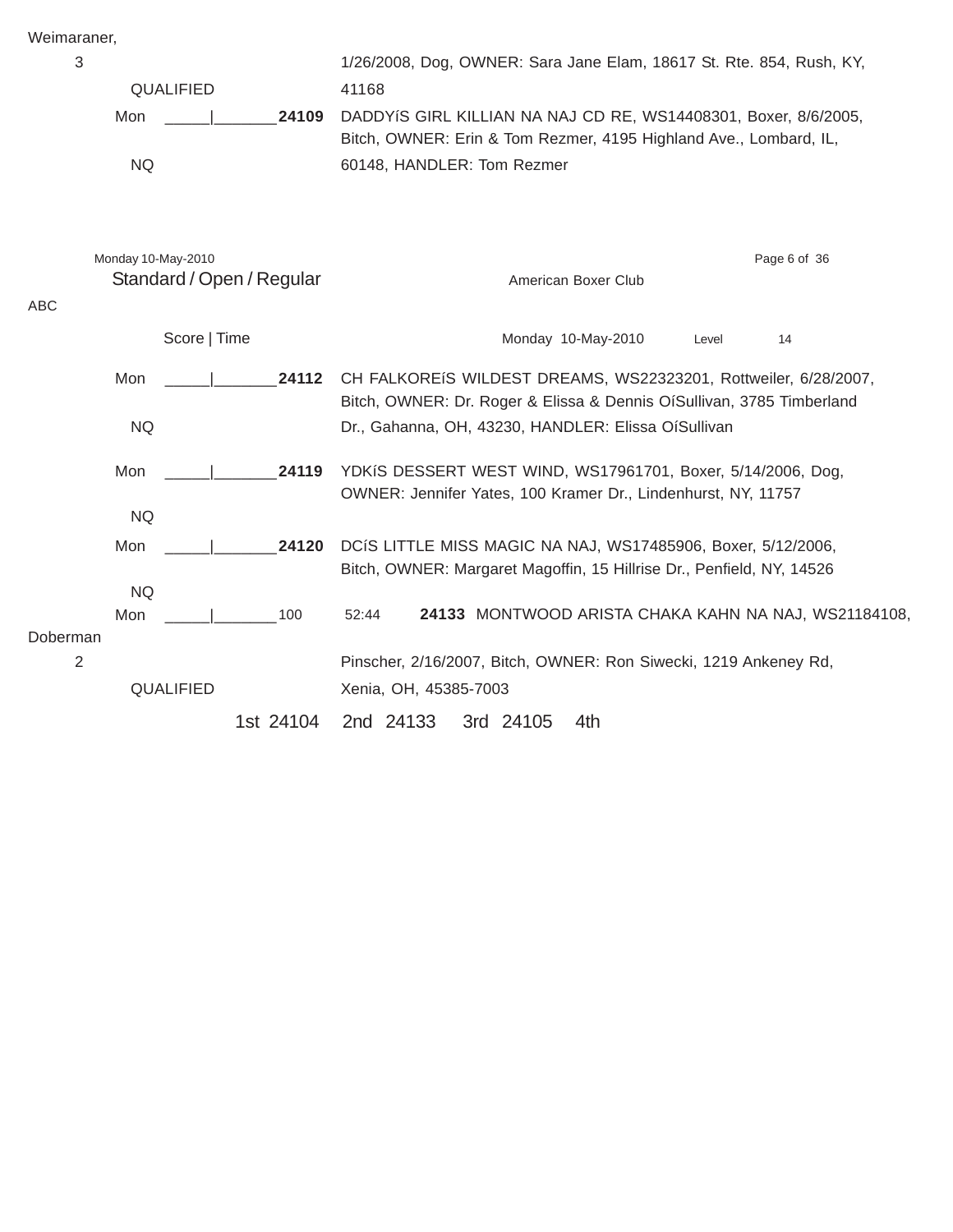Monday 10-May-2010 Page 7 of 36

Standard / Excellent A / Regular American Boxer Club

| ABC          |                     |              |           |                 |                                |                    |                                                                                                                                                                                                                                |                    |    |     |             |
|--------------|---------------------|--------------|-----------|-----------------|--------------------------------|--------------------|--------------------------------------------------------------------------------------------------------------------------------------------------------------------------------------------------------------------------------|--------------------|----|-----|-------------|
|              |                     | Score   Time |           |                 |                                | Monday 10-May-2010 |                                                                                                                                                                                                                                | Level              | 19 |     |             |
|              | 8                   |              |           | Yards _________ |                                |                    | 170Seconds and the second state of the second state of the second state of the second state of the second state of the second state of the second state of the second state of the second state state state state state state  |                    | 72 | :00 | $Entered =$ |
| 3            | $Qualified = 0$     |              |           |                 |                                |                    |                                                                                                                                                                                                                                |                    |    |     |             |
|              |                     |              |           |                 | 170                            |                    | 72:00                                                                                                                                                                                                                          | Participated = $3$ |    |     |             |
|              | Mon                 |              | 8110      |                 |                                |                    | VALENTINEIS SPYDER OA OAJ, TR61579603, Pomeranian, 2/28/2007,                                                                                                                                                                  |                    |    |     |             |
|              | <b>NQ</b>           |              |           |                 |                                |                    | Dog, OWNER: Terri Valentine, 4311 Dixon Rd., Blacklick, OH, 43004                                                                                                                                                              |                    |    |     |             |
|              | Mon                 |              | 8120      |                 |                                |                    | VALENTINEIS FIREFLY OA OAJ, ILP160821, Papillon, 6/2/2007, Dog,                                                                                                                                                                |                    |    |     |             |
|              |                     |              |           |                 |                                |                    | OWNER: Terri Valentine, 4311 Dixon Rd., Blacklick, OH, 43004                                                                                                                                                                   |                    |    |     |             |
|              | <b>NQ</b>           |              |           |                 |                                |                    |                                                                                                                                                                                                                                |                    |    |     |             |
|              | Mon                 |              | 8125      |                 |                                |                    | HOLLEIGH SNOWROSE REBA MC ENTAIL OA OAJ, DN17798709, Welsh                                                                                                                                                                     |                    |    |     |             |
|              |                     |              |           |                 |                                |                    | Corgi (Cardigan), 4/9/2007, Bitch, OWNER: Kandy Robinson, 867 North                                                                                                                                                            |                    |    |     |             |
|              | <b>NQ</b>           |              |           |                 | Union Road, Dayton, OH, 45427  |                    |                                                                                                                                                                                                                                |                    |    |     |             |
|              |                     |              | 1st       | 2nd             | 3rd                            |                    | 4th                                                                                                                                                                                                                            |                    |    |     |             |
|              | 12                  |              |           | Yards ____      |                                |                    | 170Seconds and the second state of the second state of the second state of the second state of the second state of the second state state and state state state state state state state state state state state state state st |                    | 68 | :00 | $Entered =$ |
| 5            | $Qualified = 1$     |              |           |                 |                                |                    |                                                                                                                                                                                                                                |                    |    |     |             |
|              |                     |              |           |                 | 170                            |                    | 68:00                                                                                                                                                                                                                          | Participated = $5$ |    |     |             |
|              | Mon                 |              | 12108     |                 |                                |                    | AIWARDIS WILD WAVE SKIPPER OA OAJ, PR068021/04, Poodle                                                                                                                                                                         |                    |    |     |             |
|              |                     |              |           |                 |                                |                    | (Minature), 8/29/2005, Dog, OWNER: Carol Plumb, 5832 Cabernet Ct.,                                                                                                                                                             |                    |    |     |             |
|              | <b>NQ</b><br>Mon    |              | 12116     |                 | Morrow, OH, 45152-8974         |                    | SARATOGAIS LITTLE BRITCHES OA AXJ NF, SR28991104, Cocker                                                                                                                                                                       |                    |    |     |             |
|              |                     |              |           |                 |                                |                    | Spaniel, 8/28/2005, Dog, OWNER: Tony and Penny Hamblin, 2030 Koehler                                                                                                                                                           |                    |    |     |             |
|              | <b>NQ</b>           |              |           |                 |                                |                    | Ave., Dayton, OH, 45414, HANDLER: Penny Hamblin                                                                                                                                                                                |                    |    |     |             |
|              | Mon                 |              | 12119     |                 |                                |                    | ROCKY Z OA NAJ, ILP156644, Minature Pinscher, 6/6/2005, Dog,                                                                                                                                                                   |                    |    |     |             |
|              |                     |              |           |                 |                                |                    | OWNER: Mary Meno, 8663 Birchbark Dr., Cincinnati, OH, 45249,                                                                                                                                                                   |                    |    |     |             |
|              | <b>NQ</b>           |              |           |                 | <b>HANDLER: Mary Meno</b>      |                    |                                                                                                                                                                                                                                |                    |    |     |             |
|              | Mon                 |              | 12122     |                 |                                |                    | CH TUDOX QUITE A MIDNIGHT SPECIAL RN OA NAJ, NP07185703,<br>schipperke, 6/21/2004, Dog, OWNER: Terry VanHook, 1523 Lynnedale                                                                                                   |                    |    |     |             |
|              | <b>NQ</b>           |              |           |                 | Dr., Jeffersonville, IN, 47130 |                    |                                                                                                                                                                                                                                |                    |    |     |             |
|              | Mon                 |              | 100       | 66:58           |                                |                    | 12125 ROYAL ANSTRUTHER OF FIFE OA NAJ, TR80205002,                                                                                                                                                                             |                    |    |     |             |
|              | Papillon, 4/5/2008, |              |           |                 |                                |                    |                                                                                                                                                                                                                                |                    |    |     |             |
| 1            |                     |              |           |                 |                                |                    | Dog, OWNER: Katie & Bill Turner, 185 Magnolia Ave., Glendale, OH,                                                                                                                                                              |                    |    |     |             |
|              |                     | QUALIFIED    |           |                 | 45246, HANDLER: Bill Turner    |                    |                                                                                                                                                                                                                                |                    |    |     |             |
|              |                     |              | 1st 12125 | 2 <sub>nd</sub> | 3rd                            |                    | 4th                                                                                                                                                                                                                            |                    |    |     |             |
|              | 16                  |              |           |                 |                                |                    | Yards _______________ 175Seconds ____________                                                                                                                                                                                  |                    | 66 | :00 | $Entered =$ |
| $\mathbf{1}$ | $Qualified = 0$     |              |           |                 |                                |                    |                                                                                                                                                                                                                                |                    |    |     |             |
|              |                     |              |           |                 | 175                            |                    | 66:00                                                                                                                                                                                                                          | Participated = $1$ |    |     |             |
|              | Mon                 |              | 16104     |                 |                                |                    | CH SKYLINEIS CELEMIR CGC RN OA OAJ, NP10369704, Keeshonden,<br>6/22/2005, Dog, OWNER: Michele McGrath, 5608 Donnally Ct., Dublin, OH,                                                                                          |                    |    |     |             |
|              | NQ                  |              |           | 43016           |                                |                    |                                                                                                                                                                                                                                |                    |    |     |             |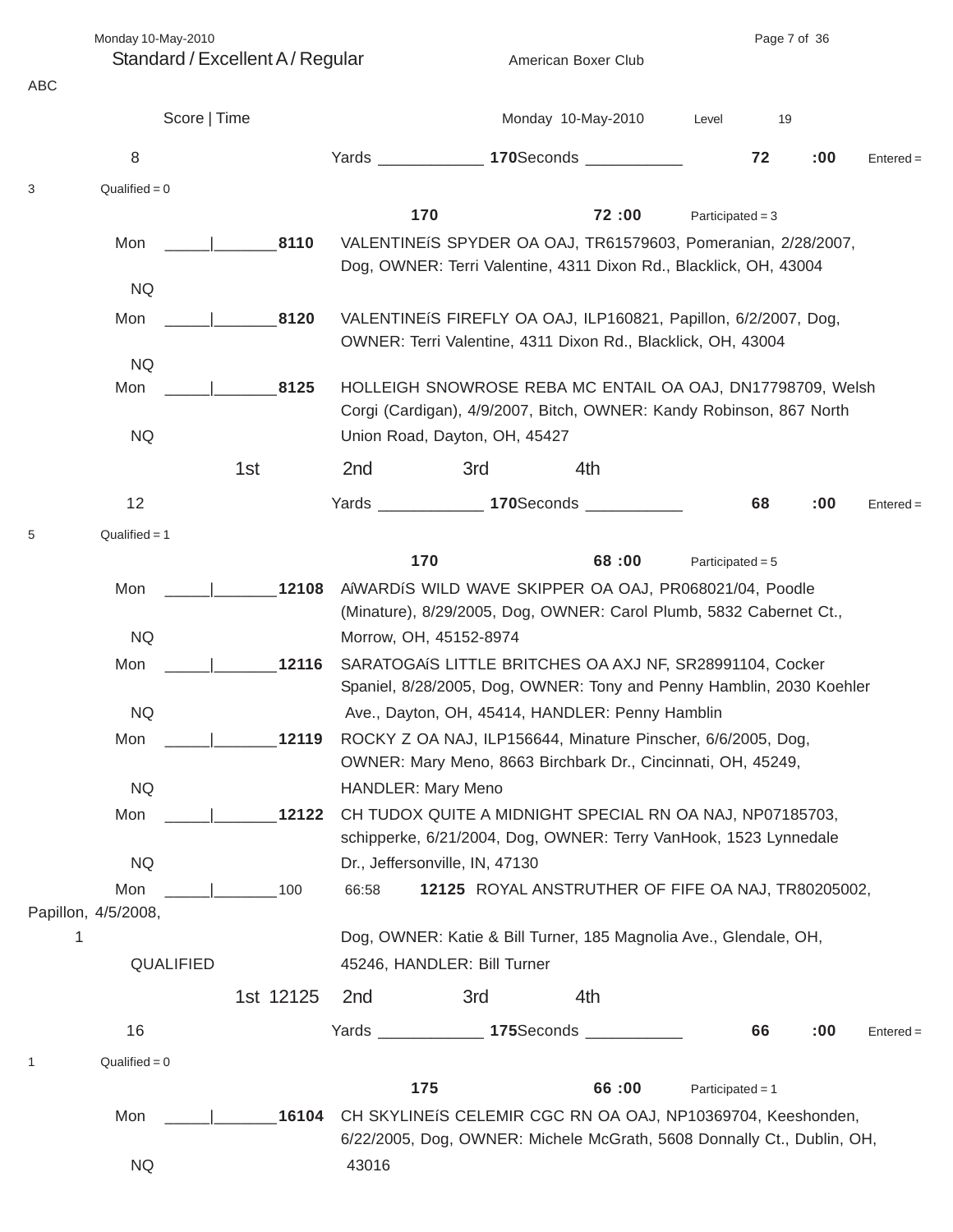|     |                    | 1st                              |       | 2nd                                                                                                                                       | 3rd                           | 4th                                                                                                                                     |                    |              |             |  |
|-----|--------------------|----------------------------------|-------|-------------------------------------------------------------------------------------------------------------------------------------------|-------------------------------|-----------------------------------------------------------------------------------------------------------------------------------------|--------------------|--------------|-------------|--|
|     | 20                 |                                  |       | Yards                                                                                                                                     |                               | 180Seconds _                                                                                                                            | 63                 | :00          | $Entered =$ |  |
| 7   | $Qualified = 0$    |                                  |       |                                                                                                                                           |                               |                                                                                                                                         |                    |              |             |  |
|     |                    |                                  |       |                                                                                                                                           | 180                           | 63:00                                                                                                                                   | Participated = $7$ |              |             |  |
|     | Mon                |                                  | 20105 |                                                                                                                                           |                               | CH PEPRHL WILL YOU DANCE MARBO CD RE OA NAJ NF,<br>WS141446/01, Boxer, 8/1/2005, Bitch, OWNER: Sue Ann Thompson,                        |                    |              |             |  |
|     | <b>NQ</b>          |                                  |       |                                                                                                                                           |                               | 1858 Curtis Bridge Rd. NE, North Liberty, IA, 52317-9540                                                                                |                    |              |             |  |
|     | Mon                |                                  | 20109 |                                                                                                                                           |                               | RRH ODYSSEY OA AXJ, HP138427/05, Norwegian Elkhound, 12/5/2004,<br>Bitch, OWNER: Denise Tudor-Hayes, 226 Beech Rd., Loveland, OH, 45140 |                    |              |             |  |
|     | <b>NQ</b>          |                                  |       |                                                                                                                                           |                               |                                                                                                                                         |                    |              |             |  |
|     | Mon                |                                  | 20119 |                                                                                                                                           |                               | BACHIS FIRE DANCE CD RE OA OAJ, WS08097503, Boxer, 3/18/2004,<br>Bitch, OWNER: Joan Kenney & Chrisitne Bachmann, 1392 Durham Rd.,       |                    |              |             |  |
|     | <b>NQ</b>          |                                  |       |                                                                                                                                           |                               | Wallingford, CT, 06492, HANDLER: Joan Kenney                                                                                            |                    |              |             |  |
|     | Mon                |                                  | 20133 |                                                                                                                                           |                               | TRESSEL OA AXJ OF, ILP102198, Brittany, 4/16/2003, Dog, OWNER:<br>Erica J. Behnke, 6832 Hamilton Rd., Middletown, OH, 45044-9311        |                    |              |             |  |
|     | <b>NQ</b>          |                                  |       |                                                                                                                                           |                               |                                                                                                                                         |                    |              |             |  |
|     | Monday 10-May-2010 | Standard / Excellent A / Regular |       |                                                                                                                                           |                               | American Boxer Club                                                                                                                     |                    | Page 8 of 36 |             |  |
| ABC |                    |                                  |       |                                                                                                                                           |                               |                                                                                                                                         |                    |              |             |  |
|     |                    | Score   Time                     |       |                                                                                                                                           |                               | Monday 10-May-2010                                                                                                                      | Level              | 19           |             |  |
|     | Mon<br>20136       |                                  |       |                                                                                                                                           |                               | GOOD TIME GIRL DE LA FUSE OA AXJ OF, DN21221902, Belgian<br>Sheepdog, 5/14/2007, Bitch, OWNER: Sharon Lafuse, 7767 State Route          |                    |              |             |  |
|     | <b>NQ</b>          |                                  |       |                                                                                                                                           | 726, Eldorado, OH, 45321-9741 |                                                                                                                                         |                    |              |             |  |
|     | Mon                |                                  | 20144 |                                                                                                                                           |                               | SUNCHASEIS LITTLE BLACK DRESS UD RA OA OAJ, WS069670/06,<br>Boxer, 11/20/2003, Bitch, OWNER: Tracy L. Hendrickson & Rhoda               |                    |              |             |  |
|     | <b>NQ</b>          |                                  |       | Tracy L. Hendrickson                                                                                                                      |                               | Goselin, 4412 W. Kent Circle, Broken Arrow, OK, 74012, HANDLER:                                                                         |                    |              |             |  |
|     | Mon                |                                  | 20150 |                                                                                                                                           |                               | MARSH MATTIS SIZZLE OF CEDARWICK OA OAJ, SR31082605,<br>Retriever (Labrador), 11/25/2005, Bitch, OWNER: Kurt Glaub, 1173 Davis          |                    |              |             |  |
|     | <b>NQ</b>          |                                  |       |                                                                                                                                           |                               | Road, Hamilton, OH, 45013, HANDLER: Nadine Glaub                                                                                        |                    |              |             |  |
|     |                    | 1st                              |       | 2 <sub>nd</sub>                                                                                                                           | 3rd                           | 4th                                                                                                                                     |                    |              |             |  |
|     | 24                 |                                  |       | Yards ______________                                                                                                                      |                               | 180Seconds _____________                                                                                                                | 63                 | :00          | $Entered =$ |  |
| 3   | $Qualified = 0$    |                                  |       |                                                                                                                                           |                               |                                                                                                                                         |                    |              |             |  |
|     |                    |                                  |       |                                                                                                                                           | 180                           | 63:00                                                                                                                                   | Participated = $3$ |              |             |  |
|     | Mon                |                                  | 24101 |                                                                                                                                           |                               | SHERA N DYNAMICIS GREAT EXPECTATIONS OA OAJ, WS13380905,<br>Boxer, 5/1/2005, Bitch, OWNER: Reegan Ray, Bill Polonsky, Barbara           |                    |              |             |  |
|     | <b>NQ</b>          |                                  |       |                                                                                                                                           |                               | Riggs, 734 San Diguito Dr., Encinitas, CA, 90924, HANDLER: Reegan Ray                                                                   |                    |              |             |  |
|     | Mon                |                                  | 24117 | DEBITIS ON THE CHASE OA AXJ, ILP152270, Border Collie, 2/14/2005,<br>Dog, OWNER: Kent Bromagen, 232 Orchard Hill Dr, West Carrollton, OH, |                               |                                                                                                                                         |                    |              |             |  |
|     | <b>NQ</b>          |                                  |       | 45449                                                                                                                                     |                               |                                                                                                                                         |                    |              |             |  |
|     | Mon                |                                  | 24131 |                                                                                                                                           |                               | CH CARISTEDA ALEXANDER THE GREAT RE OA AXJ, HP11990201,<br>Saluki, 8/25/2004, Dog, OWNER: Cheryl B. Holman, DVM, 3108 Frazee            |                    |              |             |  |
|     | <b>NQ</b>          |                                  |       |                                                                                                                                           |                               | Rd., Somerville, OH, 45064, HANDLER: Cheryl Holman                                                                                      |                    |              |             |  |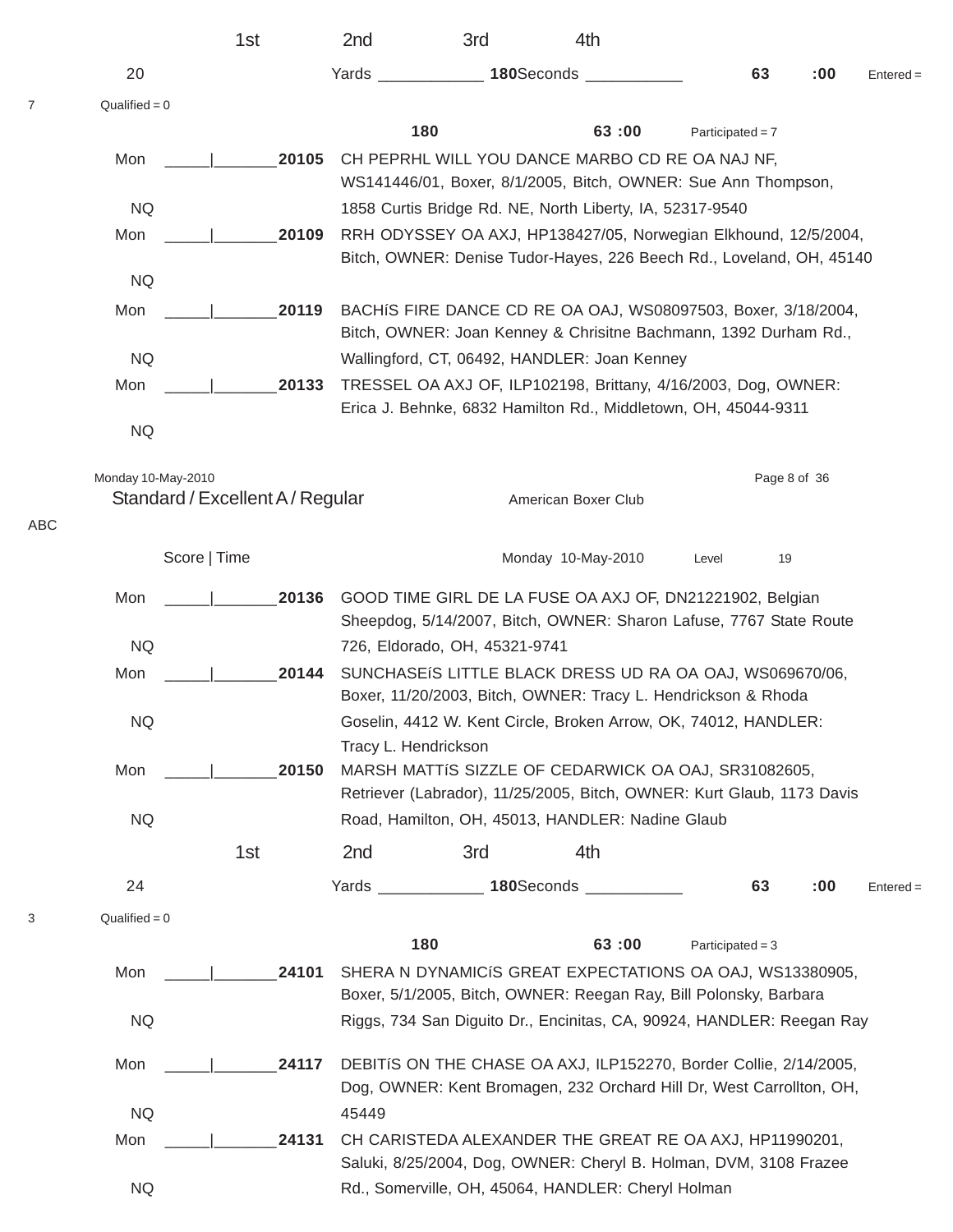| ABC       | Monday 10-May-2010<br>Standard / Excellent B / Regular |     |                                                                | Page 9 of 36<br>American Boxer Club |                                                                                                                              |                  |    |     |             |  |
|-----------|--------------------------------------------------------|-----|----------------------------------------------------------------|-------------------------------------|------------------------------------------------------------------------------------------------------------------------------|------------------|----|-----|-------------|--|
|           | Score   Time                                           |     |                                                                |                                     | Monday 10-May-2010                                                                                                           | Level            | 64 |     |             |  |
|           | 8                                                      |     | Yards 170Seconds 1999                                          |                                     |                                                                                                                              |                  | 72 | :00 | $Entered =$ |  |
| 13        | $Qualified = 11$                                       |     |                                                                |                                     |                                                                                                                              |                  |    |     |             |  |
|           |                                                        |     |                                                                | 170                                 | 72:00                                                                                                                        | $Participated =$ |    |     |             |  |
|           | Mon<br>the contract of the contract of                 | 100 | 64:03                                                          | 8102                                | MACH WINGAZEN JUST A LUCKY IMAGE, TR110530/03,                                                                               |                  |    |     |             |  |
| Papillon, |                                                        |     |                                                                |                                     |                                                                                                                              |                  |    |     |             |  |
|           |                                                        |     |                                                                |                                     | 2/28/2003, Dog, OWNER: Linda & White Bourland, 8471 New England                                                              |                  |    |     |             |  |
|           | QUALIFIED                                              |     |                                                                |                                     | Ct., Cincinnati, OH, 45236, HANDLER: Linda Bourland                                                                          |                  |    |     |             |  |
|           | 8103<br>Mon                                            |     |                                                                |                                     | MACH2 ALDERONIS SURFER GIRL RN NF, TR42060209, Havanese,<br>7/29/2005, Bitch, OWNER: Trisha Koetter & Stephanie Penner, 7844 |                  |    |     |             |  |
|           | Absent                                                 |     | Starlight Rd., Floyds Knobs, IN, 47119, HANDLER: Trish Koetter |                                     |                                                                                                                              |                  |    |     |             |  |
|           | Mon<br>(Pembroke), 9/19/2004,                          | 100 | 55:32                                                          | 8104                                | HOOSIER HOPE MX MXJ, ILP153390, Welsh Corgi                                                                                  |                  |    |     |             |  |
| 3         |                                                        |     |                                                                |                                     | Bitch, OWNER: Vicki Head & Deb Rimkus, 89 Arden Rd., Columbus, OH,                                                           |                  |    |     |             |  |
|           | QUALIFIED                                              |     |                                                                |                                     | 43214, HANDLER: Carol Hunsberger                                                                                             |                  |    |     |             |  |
|           | Mon                                                    | 100 | 55:84                                                          | 8105                                | SAND FOX AMEICAN IDOL MX MXJ, DN071903/06, Welsh                                                                             |                  |    |     |             |  |
| Corgi     |                                                        |     |                                                                |                                     |                                                                                                                              |                  |    |     |             |  |
| 4         |                                                        |     |                                                                |                                     | (Pembroke), 3/5/2004, Bitch, OWNER: Jane D. Dewey, 8355 Arapaho                                                              |                  |    |     |             |  |
|           | QUALIFIED                                              |     |                                                                |                                     | Lane, Cincinnati, OH, 45243, HANDLER: Jane Dewey                                                                             |                  |    |     |             |  |
|           | Mon                                                    | 100 | 67:06                                                          | 8109                                | WINHAVEN SMALL CHANGE AX AXJ NAP, TR41465103,                                                                                |                  |    |     |             |  |

1st 2nd 3rd 4th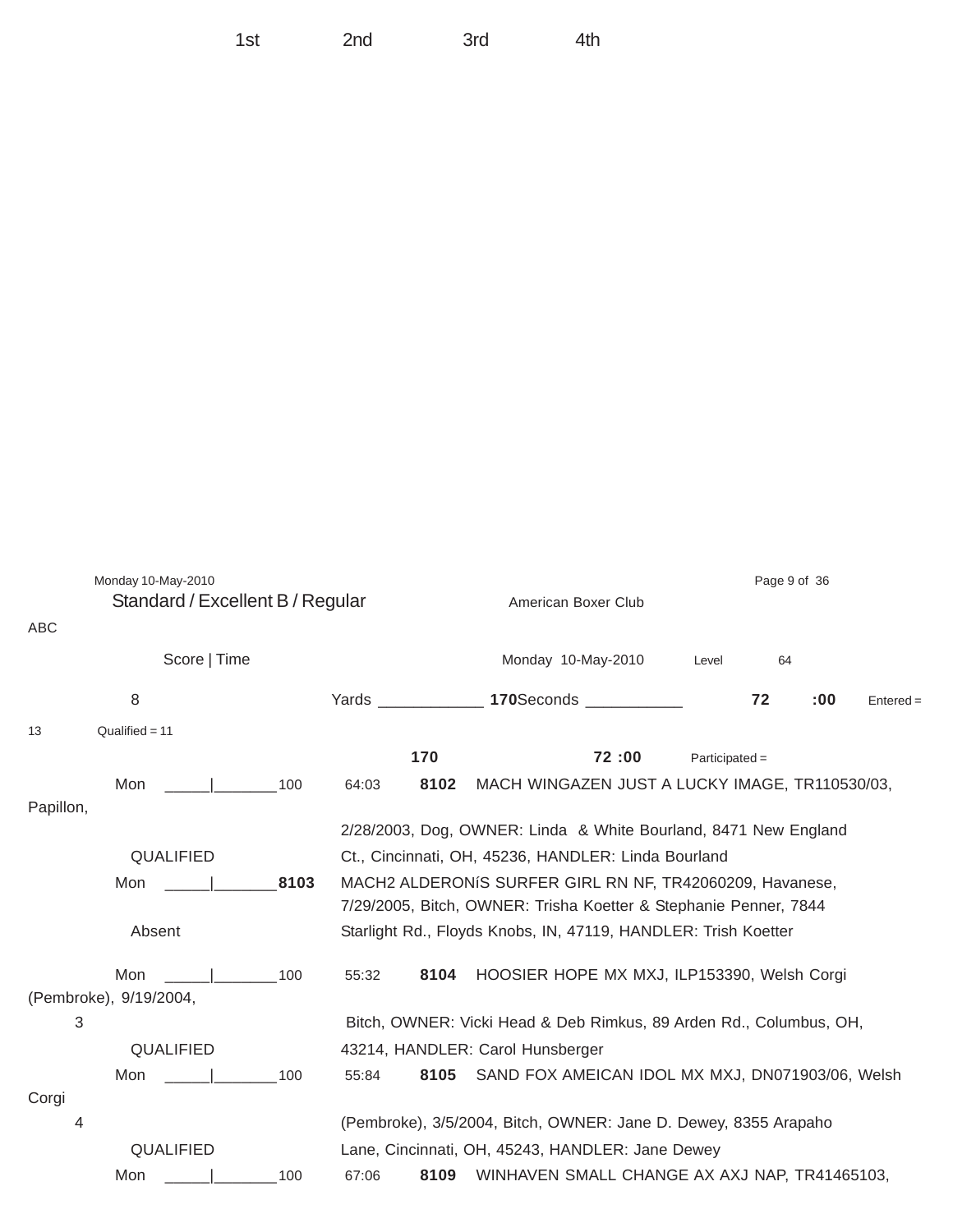Chihuahua

|                                        |            | (smooth), 3/31/2005, Bitch, OWNER: Marilyn Ludwig, 1201 Covedale                                                                          |  |  |  |  |  |  |  |  |  |
|----------------------------------------|------------|-------------------------------------------------------------------------------------------------------------------------------------------|--|--|--|--|--|--|--|--|--|
| QUALIFIED                              |            | Ave, Cincinnati, OH, 45238-4315                                                                                                           |  |  |  |  |  |  |  |  |  |
| Mon                                    | 100        | 8111<br>MACH SIR KIMBLE, TP119698/02, Papillon, 1/5/2001, Dog,<br>55:19                                                                   |  |  |  |  |  |  |  |  |  |
| <b>BREEDER:</b>                        |            |                                                                                                                                           |  |  |  |  |  |  |  |  |  |
| 2                                      |            | Tricia Pottinger, By: Sir Lancelot III - Annabel Rose, OWNER: Linda &                                                                     |  |  |  |  |  |  |  |  |  |
| QUALIFIED                              |            | White Bourland, 8471 New England Ct., Cincinnati, OH, 45236, HANDLER:<br>White Bourland                                                   |  |  |  |  |  |  |  |  |  |
| Mon<br>the contract of the contract of | 100        | 8112<br>AMRONIS REWRITING THE RULES MX AJX, NP05186303,<br>63:06                                                                          |  |  |  |  |  |  |  |  |  |
| french bulldog,                        |            | 12/17/2003, Dog, OWNER: Dr. Roger & Elissa & Dennis OíSullivan, 3785                                                                      |  |  |  |  |  |  |  |  |  |
| QUALIFIED                              |            | Timberland Dr., Gahanna, OH, 43230, HANDLER: Elissa OíSullivan                                                                            |  |  |  |  |  |  |  |  |  |
| Mon<br>the contract of the contract of | 100        | BEAU JAMES ROTTEN TO THE CORE AX AXJ RE,<br>61:10<br>8114                                                                                 |  |  |  |  |  |  |  |  |  |
| TR65625101,                            |            |                                                                                                                                           |  |  |  |  |  |  |  |  |  |
| QUALIFIED                              |            | Pomeranian, 1/21/2007, Dog, OWNER: Kathryn Baumler, 906 Dark Star<br>Ave., Gohanna, OH, 43230                                             |  |  |  |  |  |  |  |  |  |
|                                        |            |                                                                                                                                           |  |  |  |  |  |  |  |  |  |
| Mon                                    | 100        | 8115<br>CARISTEDA SNOOPY RE OA AXJ, HP056570/02, Dachshund<br>69:28<br>(Longhaired), 3/27/2003, Bitch, OWNER: Cheryl B. Holman, DVM, 3108 |  |  |  |  |  |  |  |  |  |
| QUALIFIED                              |            | Frazee Rd., Somerville, OH, 45064, HANDLER: Cheryl Holman                                                                                 |  |  |  |  |  |  |  |  |  |
| Mon                                    | 100        | VALENTINEIS CRICKET MX MXJ, TR37657701, Pomeranian,<br>62:52<br>8118                                                                      |  |  |  |  |  |  |  |  |  |
| 4/12/2005,                             |            | Dog, OWNER: Terri Valentine, 4311 Dixon Rd., Blacklick, OH, 43004                                                                         |  |  |  |  |  |  |  |  |  |
| QUALIFIED                              |            |                                                                                                                                           |  |  |  |  |  |  |  |  |  |
| Mon<br>TR18198803, Papillon,           | $\sim$ 100 | 8119<br>MACH NANKEN BECKINÍ TO BE A DIAMOND MXF,<br>56:17                                                                                 |  |  |  |  |  |  |  |  |  |
|                                        |            | 10/15/2003, Bitch, OWNER: Deborah Scheel, 6061 Eden Valley Dr.,                                                                           |  |  |  |  |  |  |  |  |  |
| QUALIFIED                              |            | Westerville, OH, 43081                                                                                                                    |  |  |  |  |  |  |  |  |  |
|                                        |            | MACH CLADDAGH UR OUT OF MY IVY LEAGUE MX MXJ CGC,                                                                                         |  |  |  |  |  |  |  |  |  |
| Mon                                    | 8121       | TR311556/04, Cavalier King Charles Spaniel, 12/1/2003, Bitch, OWNER:                                                                      |  |  |  |  |  |  |  |  |  |
| <b>NQ</b>                              |            | Yvette Clutter, 4043 Alton Darby Creek Rd., Hilliard, OH, 43026                                                                           |  |  |  |  |  |  |  |  |  |
| Mon                                    | 100        | EMMA KATHERINE OF PURINS ROOM JP, PR06825001,<br>49:33<br>8129                                                                            |  |  |  |  |  |  |  |  |  |
| Poodle (Toy),                          |            |                                                                                                                                           |  |  |  |  |  |  |  |  |  |
| 1                                      |            | 10/16/2004, Bitch, BREEDER: Tomoko Yamauchi, By: Black Jaguar of                                                                          |  |  |  |  |  |  |  |  |  |
| QUALIFIED                              |            | Crystal Midori - Dion of R.Y. Heartland Jp, OWNER: Ritsuko & Michael                                                                      |  |  |  |  |  |  |  |  |  |
|                                        |            | Wolf, 5055 Hearthstone Dr., Springfield, OH, 45502-8321, HANDLER:<br>Ritsuko Wolf                                                         |  |  |  |  |  |  |  |  |  |
|                                        | 1st 8129   | 2nd 8111<br>3rd 8104<br>8105<br>4th                                                                                                       |  |  |  |  |  |  |  |  |  |
| 12                                     |            | Yards ________________ 170Seconds ____________<br>68<br>:00<br>$Entered =$                                                                |  |  |  |  |  |  |  |  |  |
| $Qualified = 3$<br>11                  |            |                                                                                                                                           |  |  |  |  |  |  |  |  |  |
|                                        |            | 170<br>68:00<br>$Participated =$                                                                                                          |  |  |  |  |  |  |  |  |  |
| Mon                                    | 12101      | SHADOW HILL THE AMAZING ONE AX OAJ OF, DN19260902, Shetland<br>Sheepdog, 9/1/2007, Bitch, OWNER: MaryAnn Chappelear, 4166                 |  |  |  |  |  |  |  |  |  |
| <b>NQ</b>                              |            | Township Line Rd, Waynesville, OH, 45068                                                                                                  |  |  |  |  |  |  |  |  |  |
| Monday 10-May-2010                     |            | Page 10 of 36                                                                                                                             |  |  |  |  |  |  |  |  |  |

Standard / Excellent B / Regular American Boxer Club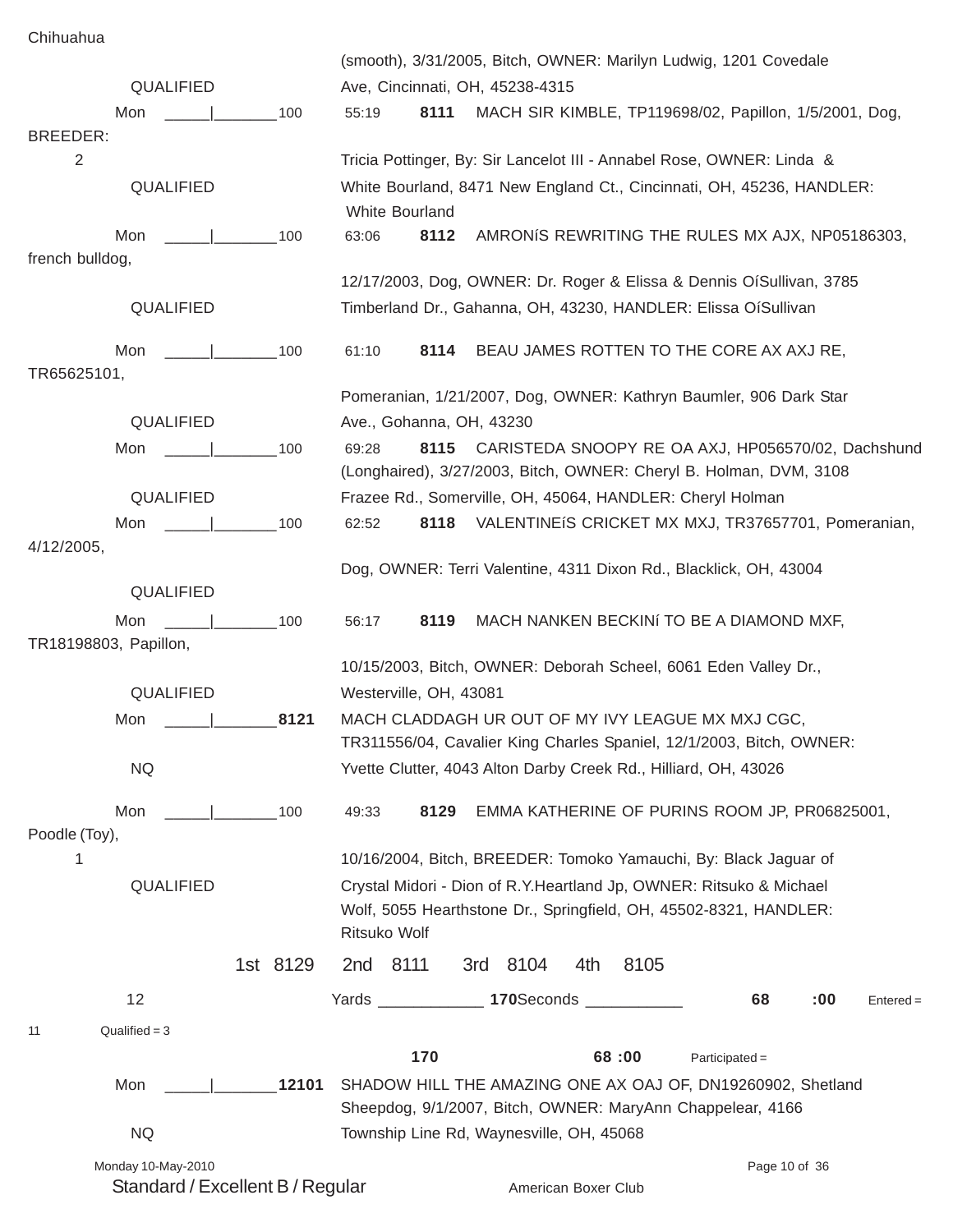ABC

|                    |                 | Score   Time |           |                                                                              |                                                                                                                                          |           | Monday 10-May-2010                                                   | Level            | 64  |             |  |  |  |
|--------------------|-----------------|--------------|-----------|------------------------------------------------------------------------------|------------------------------------------------------------------------------------------------------------------------------------------|-----------|----------------------------------------------------------------------|------------------|-----|-------------|--|--|--|
|                    | Mon             |              | 100       | 55:24                                                                        |                                                                                                                                          |           | 12103 RATTITAT CHARMIN ZBOYS AX AXJ, RN16210303, Rat                 |                  |     |             |  |  |  |
| Terrier,<br>2      |                 |              |           |                                                                              | 3/3/2008, Bitch, OWNER: Brian Richard, 2619 Streamside Ct., Cincinnati,                                                                  |           |                                                                      |                  |     |             |  |  |  |
|                    |                 | QUALIFIED    |           |                                                                              | OH, 45230, HANDLER: Katherine Meyer                                                                                                      |           |                                                                      |                  |     |             |  |  |  |
|                    | Mon             |              | 12104     |                                                                              |                                                                                                                                          |           | CH KATBIRDIS LEADING THE CHASE RN MX MXJ, NP09363901, Boston         |                  |     |             |  |  |  |
|                    |                 |              |           |                                                                              |                                                                                                                                          |           | Terrier, 4/5/2005, Dog, OWNER: Jennifer Scott, 1390 Sentry Lane,     |                  |     |             |  |  |  |
|                    | <b>NQ</b>       |              |           |                                                                              | Fairborn, OH, 45324                                                                                                                      |           |                                                                      |                  |     |             |  |  |  |
|                    | Mon             |              | 12106     |                                                                              |                                                                                                                                          |           | MEADOWLAKE FLYING SKYE HIGH JE AX MXJ RA, RN07213007, Parson         |                  |     |             |  |  |  |
|                    |                 |              |           |                                                                              |                                                                                                                                          |           | Russell Terrier, 12/7/2004, Bitch, OWNER: Beth Bowling, 8777         |                  |     |             |  |  |  |
|                    | <b>NQ</b>       |              |           |                                                                              | Dantawood Le, Liberty Township, OH, 45044, HANDLER: Beth Bowling                                                                         |           |                                                                      |                  |     |             |  |  |  |
|                    | Mon             |              | 12109     |                                                                              |                                                                                                                                          |           | LITTLE PRINCE MAGIC AX AXJ, TR347652/02, Papillon, 3/1/2005, Dog,    |                  |     |             |  |  |  |
|                    |                 |              |           |                                                                              |                                                                                                                                          |           | OWNER: Cheryl Immel, 4242 Rose Marie Rd., Franklin, OH, 45005        |                  |     |             |  |  |  |
|                    | <b>NQ</b>       |              |           |                                                                              |                                                                                                                                          |           |                                                                      |                  |     |             |  |  |  |
|                    | Mon             |              | 100       | 57:74                                                                        |                                                                                                                                          |           | 12110 MACH6 KOKE MAKANA MISTU CDX, PP670179/02, Poodle               |                  |     |             |  |  |  |
| (Minature),        |                 |              |           |                                                                              |                                                                                                                                          |           |                                                                      |                  |     |             |  |  |  |
| 3                  |                 |              |           |                                                                              | 10/13/2002, Bitch, BREEDER: Pam Anderson, By: Ch Smokey Mountain<br>Blue Mist - Awardís Charity, OWNER: Cheri Weedman, 9100 Indian Ridge |           |                                                                      |                  |     |             |  |  |  |
|                    |                 | QUALIFIED    |           |                                                                              | Ln., Cincinnati, OH, 45243                                                                                                               |           |                                                                      |                  |     |             |  |  |  |
|                    | Mon             |              | 12115     |                                                                              |                                                                                                                                          |           |                                                                      |                  |     |             |  |  |  |
|                    |                 |              |           |                                                                              | CH HIGHGATE BOOP-A-LOOP ARK AX MXJ OF, RN03042703, Border<br>Terrier, 3/28/2003, Bitch, OWNER: Joye Ford & Tom Ford, 2740                |           |                                                                      |                  |     |             |  |  |  |
|                    | <b>NQ</b>       |              |           |                                                                              | Cyclorama Dr., Cincinnati, OH, 45211, HANDLER: Joye Ford                                                                                 |           |                                                                      |                  |     |             |  |  |  |
|                    | Mon             |              | 12117     | RUDYGUILIANI AX OAJ CD, ILP103675, Minature Pinscher, 7/26/2002,             |                                                                                                                                          |           |                                                                      |                  |     |             |  |  |  |
|                    |                 |              |           |                                                                              |                                                                                                                                          |           | Dog, OWNER: Mary Meno, 8663 Birchbark Dr., Cincinnati, OH, 45249,    |                  |     |             |  |  |  |
|                    | <b>NQ</b>       |              |           |                                                                              | <b>HANDLER: Mary Meno</b>                                                                                                                |           |                                                                      |                  |     |             |  |  |  |
|                    | Mon             |              | 100       | 52:89                                                                        |                                                                                                                                          |           | 12118 MACH6 JOJO XXI, DL850103/03, Shetland Sheepdog, 7/24/          |                  |     |             |  |  |  |
| 2000, Dog,         |                 |              |           |                                                                              |                                                                                                                                          |           |                                                                      |                  |     |             |  |  |  |
| 1                  |                 |              |           | BREEDER: David & Dorthy Yeckley, By: Michelty Unique Impression -            |                                                                                                                                          |           |                                                                      |                  |     |             |  |  |  |
|                    |                 | QUALIFIED    |           | Beckward Lady Magdelina, OWNER: Tom Reed, 230 Duncan Dr, Dry                 |                                                                                                                                          |           |                                                                      |                  |     |             |  |  |  |
|                    | Mon             |              | 12126     | Ridge, KY, 41035<br>MARRICES SECRET AGENT MAN MX MXJ, TR450753/01, Papillon, |                                                                                                                                          |           |                                                                      |                  |     |             |  |  |  |
|                    |                 |              |           |                                                                              |                                                                                                                                          |           | 10/28/2005, Dog, OWNER: Katie & Bill Turner, 185 Magnolia Ave.,      |                  |     |             |  |  |  |
|                    | <b>NQ</b>       |              |           |                                                                              |                                                                                                                                          |           | Glendale, OH, 45246, HANDLER: Bill Turner                            |                  |     |             |  |  |  |
|                    | Mon             |              | 12127     |                                                                              |                                                                                                                                          |           | BACH PRINCESS LUCY LU NJP AXJ AX, DN11359802, Shetland               |                  |     |             |  |  |  |
|                    |                 |              |           |                                                                              |                                                                                                                                          |           | Sheepdog, 4/8/2005, Bitch, OWNER: Cherry Shain, 6625 Spring Run Dr., |                  |     |             |  |  |  |
|                    | <b>NQ</b>       |              |           |                                                                              | Westerville, OH, 43082                                                                                                                   |           |                                                                      |                  |     |             |  |  |  |
|                    |                 |              | 1st 12118 | 2nd 12103                                                                    |                                                                                                                                          | 3rd 12110 | 4th                                                                  |                  |     |             |  |  |  |
|                    | 16              |              |           |                                                                              |                                                                                                                                          |           | Yards ________________ 175Seconds ____________                       | 66               | :00 | $Entered =$ |  |  |  |
| 10                 | $Qualified = 5$ |              |           |                                                                              |                                                                                                                                          |           |                                                                      |                  |     |             |  |  |  |
|                    |                 |              |           |                                                                              | 175                                                                                                                                      |           | 66:00                                                                | $Participated =$ |     |             |  |  |  |
|                    | Mon             |              | 100       | 50:75                                                                        |                                                                                                                                          |           | 16101 MACH2 BELMARKS DUST IN THE WIND, ILP158830,                    |                  |     |             |  |  |  |
| Shetland Sheepdog, |                 |              |           |                                                                              |                                                                                                                                          |           |                                                                      |                  |     |             |  |  |  |
| 2                  |                 |              |           |                                                                              |                                                                                                                                          |           | 11/29/2006, Dog, OWNER: Gary Volz, 5579 Silverpoint Dr., Cincinnati, |                  |     |             |  |  |  |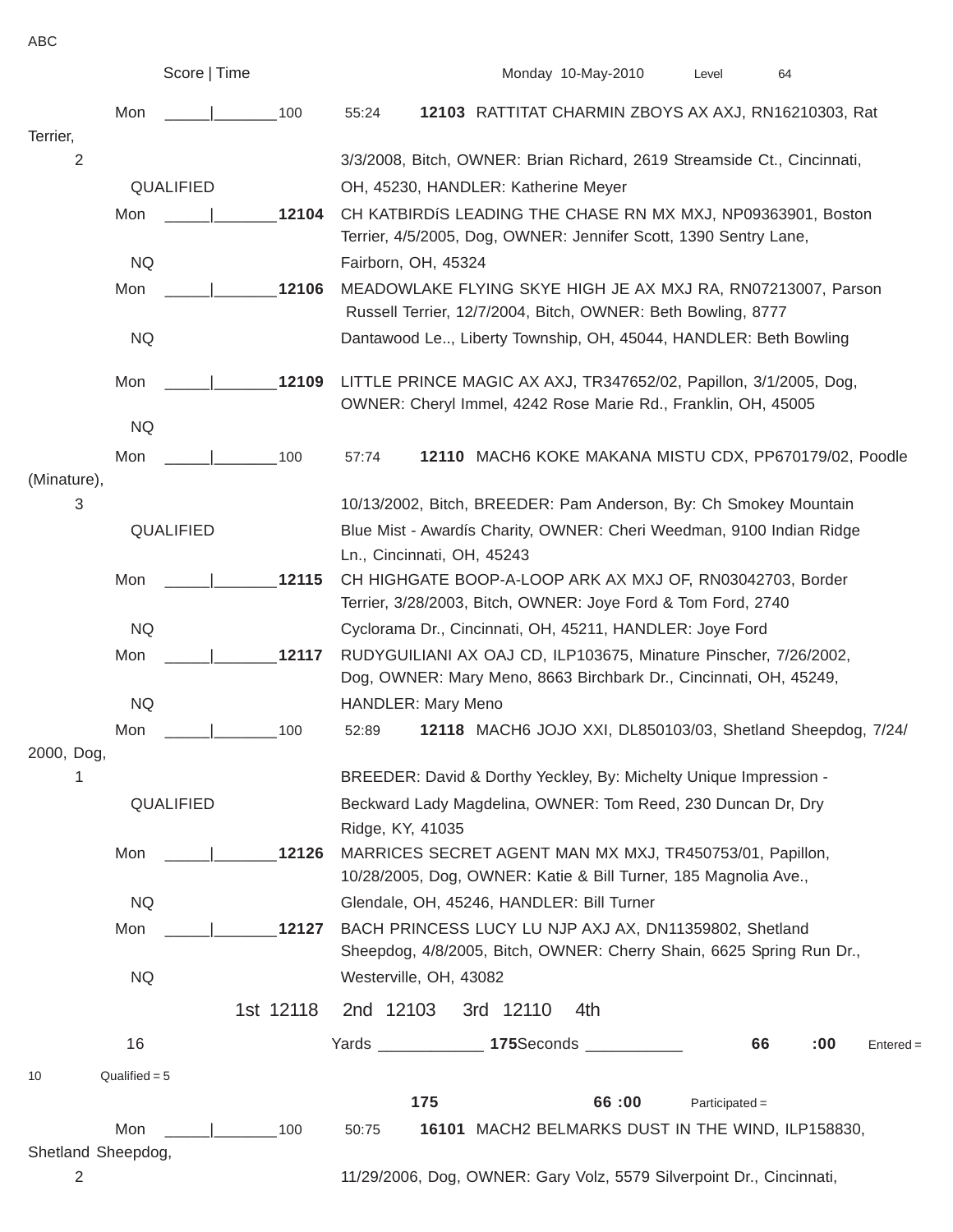|            | QUALIFIED                                              |           | OH, 45247-7014                                                                                                                  |  |  |  |  |  |  |
|------------|--------------------------------------------------------|-----------|---------------------------------------------------------------------------------------------------------------------------------|--|--|--|--|--|--|
|            | Mon                                                    | 100       | 16110 MACH DUNCAN WEEDMAN CD, ILP94968, Poodle<br>56:58                                                                         |  |  |  |  |  |  |
|            | (Minature), 12/25/1999,                                |           |                                                                                                                                 |  |  |  |  |  |  |
|            |                                                        |           | Dog, OWNER: Cheri Weedman, 9100 Indian Ridge Ln., Cincinnati, OH,                                                               |  |  |  |  |  |  |
|            | QUALIFIED                                              |           | 45243                                                                                                                           |  |  |  |  |  |  |
| Shetland   | Mon                                                    | 100       | 16115 TRINITY BREAKINI THE RULES MX MXJ, DN17337902,<br>44:51                                                                   |  |  |  |  |  |  |
| 1          |                                                        |           | Sheepdog, 3/4/2007, Dog, OWNER: Sandra Schmidt, 1272 Linneman Rd,                                                               |  |  |  |  |  |  |
|            | QUALIFIED                                              |           | Cincinnati, OH, 45238, HANDLER: Sandy Schmidt                                                                                   |  |  |  |  |  |  |
|            | Mon                                                    | 16122     | WINMAR ABRACADABRA ITS MAGIC AX AXJ, DN13347104, Shetland                                                                       |  |  |  |  |  |  |
|            |                                                        |           | Sheepdog, 12/20/2005, Dog, OWNER: Karen Sanders, 8020 Le Blanc                                                                  |  |  |  |  |  |  |
|            | <b>NQ</b>                                              |           | Way, West Chester, OH, 45069-3752                                                                                               |  |  |  |  |  |  |
|            | Mon                                                    | 100       | 16124 WEDGEWOOD CHASE THE WIND MX MXJ, DN113827/06,<br>54:94                                                                    |  |  |  |  |  |  |
| Shetland   |                                                        |           |                                                                                                                                 |  |  |  |  |  |  |
| 4          |                                                        |           | Sheepdog, 4/19/2005, Dog, OWNER: Sandy Covich, 6605 Olive Branch                                                                |  |  |  |  |  |  |
|            | QUALIFIED                                              |           | Dr., Oregonia, OH, 45054-9716                                                                                                   |  |  |  |  |  |  |
|            |                                                        |           |                                                                                                                                 |  |  |  |  |  |  |
|            |                                                        |           |                                                                                                                                 |  |  |  |  |  |  |
|            | Monday 10-May-2010<br>Standard / Excellent B / Regular |           | Page 11 of 36<br>American Boxer Club                                                                                            |  |  |  |  |  |  |
| ABC        |                                                        |           |                                                                                                                                 |  |  |  |  |  |  |
|            |                                                        |           |                                                                                                                                 |  |  |  |  |  |  |
|            | Score   Time                                           |           | Monday 10-May-2010<br>64<br>Level                                                                                               |  |  |  |  |  |  |
|            | Mon                                                    | 16126     | BELMARK BLUE DIAMOND IN THE RUFF OA NAJ, DN20704801, Shetland                                                                   |  |  |  |  |  |  |
|            |                                                        |           | Sheepdog, 1/9/2008, Dog, OWNER: Gary Volz, 5579 Silverpoint Dr.,                                                                |  |  |  |  |  |  |
|            | <b>NQ</b>                                              |           | Cincinnati, OH, 45247-7014                                                                                                      |  |  |  |  |  |  |
|            | Mon                                                    | 16128     | SCOTT MAN DO OF MX MXJ, DN05901805, Shetland Sheepdog,                                                                          |  |  |  |  |  |  |
|            |                                                        |           | 1/1/2004, Bitch, OWNER: Cherry Shain, 6625 Spring Run Dr., Westerville,                                                         |  |  |  |  |  |  |
|            | <b>NQ</b>                                              |           | OH, 43082                                                                                                                       |  |  |  |  |  |  |
|            | Mon<br>the company of the company of                   | 100       | 16132 MACH TRINITY RISKY BUSINESS NF MX MXJ, DN18884101,<br>53:41                                                               |  |  |  |  |  |  |
| Shetland   |                                                        |           |                                                                                                                                 |  |  |  |  |  |  |
| $\sqrt{3}$ |                                                        |           | Sheepdog, 7/14/2007, Bitch, OWNER: Linda Zehler, 4516 Shollenbarger                                                             |  |  |  |  |  |  |
|            | QUALIFIED                                              |           | Rd, Oxford, OH, 45056                                                                                                           |  |  |  |  |  |  |
|            | Mon                                                    | 16133     | KJ FANCY FREE MIC DUN DEE MX MXJ NF, DN04065405, Shetland<br>Sheepdog, 6/19/2003, Dog, OWNER: Melissa Venrick, 133 N. Arlington |  |  |  |  |  |  |
|            | <b>NQ</b>                                              |           | Ave., Springfield, OH, 45503-4919                                                                                               |  |  |  |  |  |  |
|            | Mon                                                    | 16135     | JUSDANDY MOVINí MACHINE AX AXJ, DN05275803, Border Collie,                                                                      |  |  |  |  |  |  |
|            |                                                        |           | 2/23/2003, Bitch, OWNER: Kandy Robinson, 867 North Union Road,                                                                  |  |  |  |  |  |  |
|            | <b>NQ</b>                                              |           | Dayton, OH, 45427                                                                                                               |  |  |  |  |  |  |
|            |                                                        |           |                                                                                                                                 |  |  |  |  |  |  |
|            |                                                        | 1st 16115 | 3rd 16132<br>2nd 16101<br>16124<br>4th                                                                                          |  |  |  |  |  |  |
|            | 20                                                     |           | Yards _______________ 180Seconds ____________<br>63<br>:00<br>$Entered =$                                                       |  |  |  |  |  |  |
| 15         | Qualified = $6$                                        |           |                                                                                                                                 |  |  |  |  |  |  |
|            |                                                        |           | 180<br>63:00<br>$Participated =$                                                                                                |  |  |  |  |  |  |
|            | Mon                                                    | 20101     | MILLKNOCK BEA MY LITTLE TOKEN AX MXJ, DN18732404, Collie                                                                        |  |  |  |  |  |  |
|            |                                                        |           | (Rough), 7/1/2007, Bitch, OWNER: Trisha Koetter & Stephanie Penner, 14                                                          |  |  |  |  |  |  |
|            | <b>NQ</b>                                              |           | Miami Dr., Ft. Mitchell, KY, 41017, HANDLER: Mary Ann Widmyer                                                                   |  |  |  |  |  |  |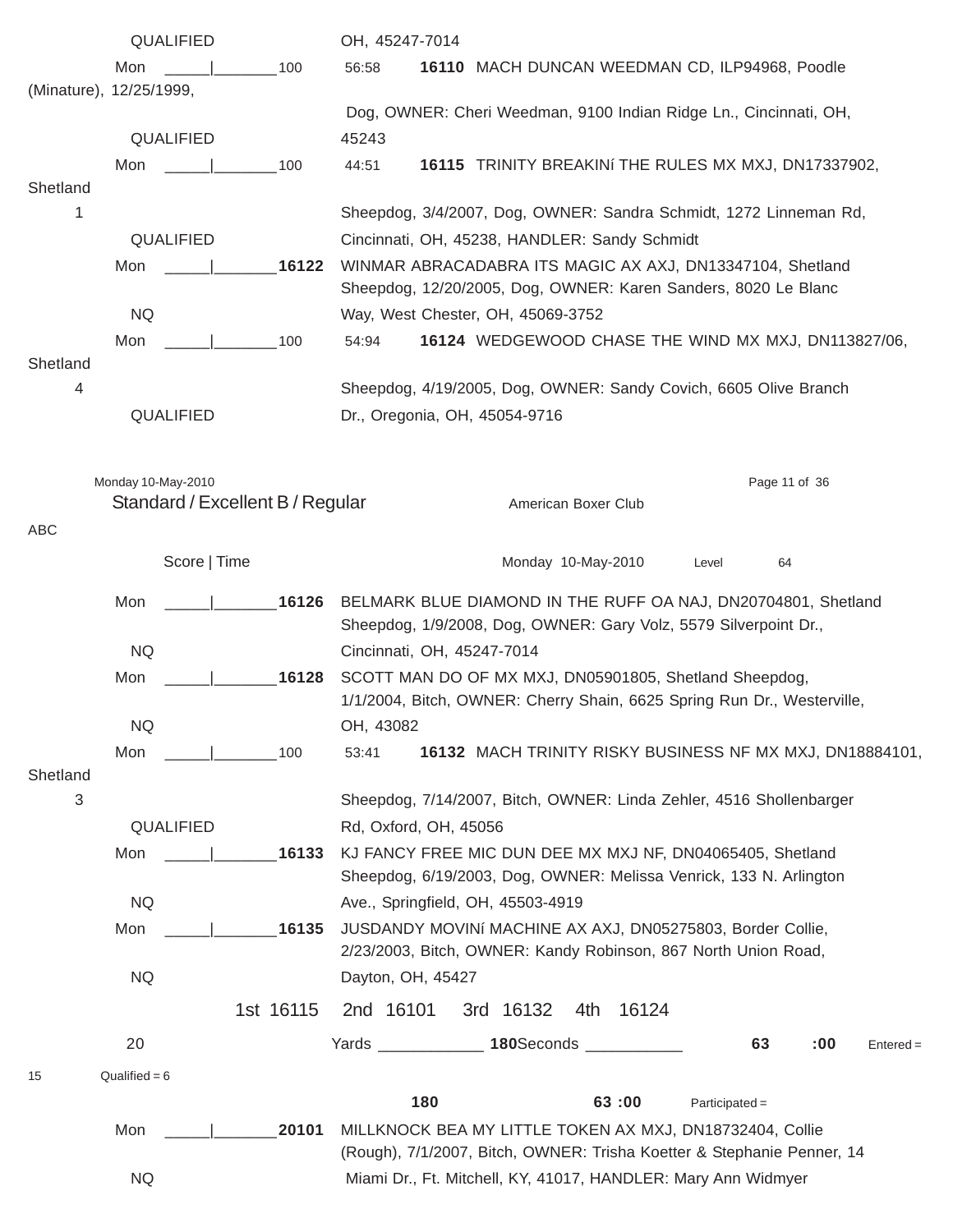|                | Mon       |                                                        |       | 20106 ANNIE AX AXJ, ILP152558, Retriever (Labrador), 5/7/2004, Bitch,<br>OWNER: Jennifer Owen, 1026 Station Pointe, Simpsonville, KY, 40067  |  |  |  |  |  |  |
|----------------|-----------|--------------------------------------------------------|-------|----------------------------------------------------------------------------------------------------------------------------------------------|--|--|--|--|--|--|
|                | <b>NQ</b> |                                                        |       |                                                                                                                                              |  |  |  |  |  |  |
|                | Mon       |                                                        | 20107 | SWING ME HIGH UDX2 AX AXJ OF, DN03837301, Border Collie,<br>5/17/2003, Dog, OWNER: Diane Carr, 47 Eastern Ave, Elsmere, KY,                  |  |  |  |  |  |  |
|                | <b>NQ</b> |                                                        |       | 41018                                                                                                                                        |  |  |  |  |  |  |
|                | Mon       |                                                        | 20108 | FOURMILE RED RYDER AX MXJ, DN053123/05, Australian Shepherd,<br>11/28/2003, Dog, OWNER: Steve & Nancy Petree, 9483 Gregg Dr., West           |  |  |  |  |  |  |
|                | <b>NQ</b> |                                                        |       | Chester, OH, 45069, HANDLER: Steve Petree                                                                                                    |  |  |  |  |  |  |
|                | Mon       |                                                        | 20111 | MAJESTIC TURBO TESS MX MXJ, DL87588306, Border Collie, 5/22/2001,<br>Bitch, BREEDER: Ronni Delay, By: Bracken Hillís Royal Tartan - Majestic |  |  |  |  |  |  |
|                | <b>NQ</b> |                                                        |       | Promise of Grandeur, OWNER: Suzanne M. Neu, 2449 Ky Hwy 3004,<br>Berry, KY, 41003, HANDLER: Suzanne Neu                                      |  |  |  |  |  |  |
|                | Mon       |                                                        | 100   | 20112 MACH3 RIEGELIS DIAMOND OF SAVOY RAE CDX MXF,<br>53:48                                                                                  |  |  |  |  |  |  |
| WR064507/02,   |           |                                                        |       |                                                                                                                                              |  |  |  |  |  |  |
| 4              |           |                                                        |       | Boxer, 3/5/2002, Bitch, BREEDER: Esther Riegel & Mary Banta, By:                                                                             |  |  |  |  |  |  |
| QUALIFIED      |           |                                                        |       | Suncrestís In His Image - Savoy Hot Sicily, CD, OWNER: Ileana Nadal,<br>3136 Oak Tree Pl., Valrico, FL, 33596                                |  |  |  |  |  |  |
|                | Mon       |                                                        | 20113 | CUPIDIS BEAU AND EROS CD AX AXJ OF, SR15699808, Brittany,<br>1/31/2004, Dog, OWNER: James P & Ruth M. Hutchins, 3614 Toronto Ct.,            |  |  |  |  |  |  |
|                | <b>NQ</b> |                                                        |       | Indianapolis, IN, 46268-1988, HANDLER: Cathi Shover                                                                                          |  |  |  |  |  |  |
|                | Mon       |                                                        | 100   | 20114 CH TEALCRESTIS PENNYS FROM HEAVEN CDX RAMX<br>62:34                                                                                    |  |  |  |  |  |  |
| MXJ,           |           |                                                        |       |                                                                                                                                              |  |  |  |  |  |  |
|                |           |                                                        |       | WR051949/01, Boxer, 10/12/2001, Bitch, OWNER: Jill Hootman, 171                                                                              |  |  |  |  |  |  |
|                |           | QUALIFIED                                              |       | Tylertown Rd., Clarksville, TN, 37040                                                                                                        |  |  |  |  |  |  |
|                | Mon       |                                                        | 20117 | PENELOPE T. LABRADOR AX AXJ, SR235147/02, Retriever (Labrador),                                                                              |  |  |  |  |  |  |
|                |           |                                                        |       | 1/31/2005, Bitch, OWNER: Lois Evensen, P.O. Box 9450, Cincinnati, OH,                                                                        |  |  |  |  |  |  |
|                | <b>NQ</b> |                                                        |       | 45209, HANDLER: Catherine Berberich                                                                                                          |  |  |  |  |  |  |
|                | Mon       |                                                        | 20124 | SWEET GEORGIEIS BELLE OF THE BALL UD MX MXJ, WS134666/02,<br>Boxer, 6/5/2005, Bitch, OWNER: Ruth M. & James P. Hutchins, 502                 |  |  |  |  |  |  |
|                | <b>NQ</b> |                                                        |       | Blossomhill Lane, Cincinnati, OH, 45224, HANDLER: Jim Hutchins                                                                               |  |  |  |  |  |  |
|                |           |                                                        |       |                                                                                                                                              |  |  |  |  |  |  |
|                |           | Monday 10-May-2010<br>Standard / Excellent B / Regular |       | Page 12 of 36<br>American Boxer Club                                                                                                         |  |  |  |  |  |  |
| ABC            |           |                                                        |       |                                                                                                                                              |  |  |  |  |  |  |
|                |           | Score   Time                                           |       | Monday 10-May-2010<br>Level<br>64                                                                                                            |  |  |  |  |  |  |
|                | Mon       |                                                        | 100   | 20125 YDKIS FRINGE BENEFIT CDX RE AX AXJ XF, DN16785802,<br>39:43                                                                            |  |  |  |  |  |  |
| Border Collie, |           |                                                        |       |                                                                                                                                              |  |  |  |  |  |  |
| 1              |           |                                                        |       | 12/23/2006, Bitch, OWNER: Jennifer Yates, 100 Kramer Dr., Lindenhurst,                                                                       |  |  |  |  |  |  |
|                |           | QUALIFIED                                              |       | NY, 11757                                                                                                                                    |  |  |  |  |  |  |
|                | Mon       |                                                        | 100   | 46:06<br>20138 AVA JOSEPHINE VON WALDSTADT RN AX AXJ NF,                                                                                     |  |  |  |  |  |  |
| WS20480305,    |           |                                                        |       |                                                                                                                                              |  |  |  |  |  |  |
| $\overline{2}$ |           |                                                        |       | Boxer, 1/4/2007, Bitch, OWNER: Elisabeth Lonergan, 1465 Y Ave., Ames,                                                                        |  |  |  |  |  |  |
|                |           | QUALIFIED                                              |       | IA, 50014                                                                                                                                    |  |  |  |  |  |  |
|                | Mon       |                                                        | 100   | 20140 ONE ASH HARRY POTTERIS GAMBIT RN AX AXJ,<br>52:08                                                                                      |  |  |  |  |  |  |
| SR41401802,    |           |                                                        |       |                                                                                                                                              |  |  |  |  |  |  |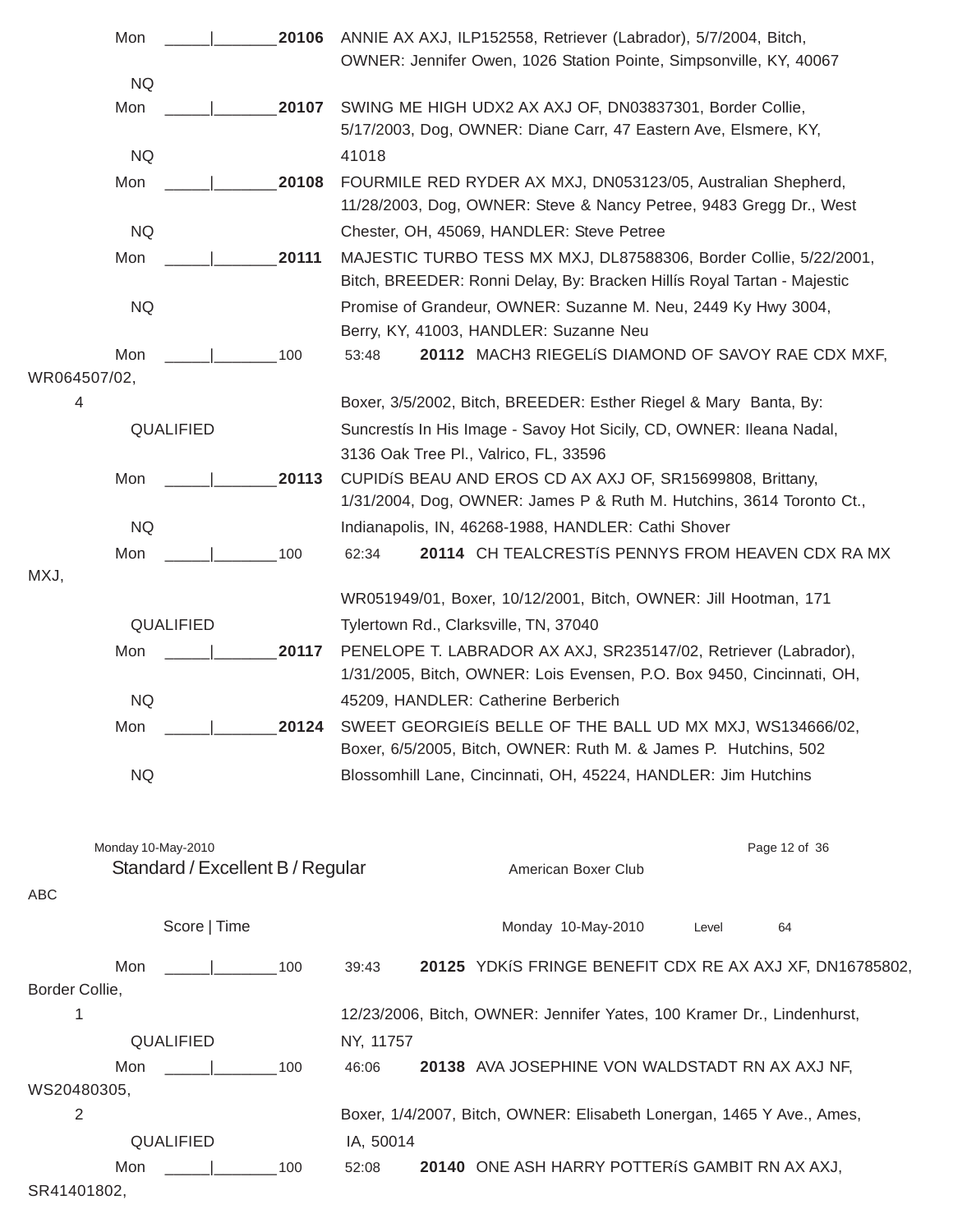| $\sqrt{3}$   |                 |           | Retriever (Golden), 2/6/2007, Dog, OWNER: Marsha Tufft & Stephen                                                            |  |  |  |  |  |  |  |
|--------------|-----------------|-----------|-----------------------------------------------------------------------------------------------------------------------------|--|--|--|--|--|--|--|
|              | QUALIFIED       |           | Tufft, 5825 Sawgrass Dr., West Chester, OH, 45069-1953, HANDLER:<br>Marsha Tufft                                            |  |  |  |  |  |  |  |
|              | Mon             | 100       | 20142 JOSEPHINE VON BACHBETT VCD2 MX MXJ RE UD,<br>54:70                                                                    |  |  |  |  |  |  |  |
| WS001755/03, |                 |           |                                                                                                                             |  |  |  |  |  |  |  |
|              | QUALIFIED       |           | Boxer, 1/21/2002, Bitch, OWNER: Renee & Terry Basye, Jr., 1601 Prarie<br>Ave., Beloit, WI, 53511-3838, HANDLER: Renee Basye |  |  |  |  |  |  |  |
|              |                 |           |                                                                                                                             |  |  |  |  |  |  |  |
|              | Mon             | 20149     | SIRRAHIS TULSA TWIST UD AX AXJ, WS05396902, Boxer, 8/26/2003,                                                               |  |  |  |  |  |  |  |
|              |                 |           | Bitch, OWNER: Sally Harris, 9246 W. Stuenkel Rd., Frankfort, IL, 60423-                                                     |  |  |  |  |  |  |  |
|              | <b>NQ</b>       |           | 8199                                                                                                                        |  |  |  |  |  |  |  |
|              |                 | 1st 20125 | 2nd 20138<br>3rd 20140<br>4th 20112                                                                                         |  |  |  |  |  |  |  |
|              | 24              |           | Yards _______________ 180Seconds _____<br>63<br>:00<br>$Entered =$                                                          |  |  |  |  |  |  |  |
| 12           | Qualified $=$ 4 |           |                                                                                                                             |  |  |  |  |  |  |  |
|              |                 |           | 180<br>63:00<br>$Participated =$                                                                                            |  |  |  |  |  |  |  |
|              | Mon             | 24102     | VOYAGERIS BAYOU BLAST MX MXJ OF, SR18862807, Retriever                                                                      |  |  |  |  |  |  |  |
|              |                 |           | (Golden), 6/12/2004, Dog, OWNER: Sandy Schneider, 2716 Caroline Faye                                                        |  |  |  |  |  |  |  |
|              | Absent          |           | Ct., Hamilton, OH, 45011                                                                                                    |  |  |  |  |  |  |  |
| NF,          | Mon             | 100       | 24107 CH STARBUCKIS DENIM N-DIAMONDS CD RA SH AX MXJ<br>61:97                                                               |  |  |  |  |  |  |  |
| 3            |                 |           | SR05305001, Weimaraner, 1/9/2003, Bitch, OWNER: Sara Jane Elam,                                                             |  |  |  |  |  |  |  |
|              | QUALIFIED       |           | 18617 St. Rte. 854, Rush, KY, 41168                                                                                         |  |  |  |  |  |  |  |
|              | Mon             | 24113     | OTCH MORNINGLOIS IDAHO LOTTA LUV OM2 UDX2 MX MXJ,                                                                           |  |  |  |  |  |  |  |
|              |                 |           | SR20962106, Retriever (Golden), 10/14/2004, Dog, OWNER: Jane Eifert,                                                        |  |  |  |  |  |  |  |
|              | <b>NQ</b>       |           | 7253 Buck Paxton Rd., College Corner, OH, 45003                                                                             |  |  |  |  |  |  |  |
|              | Mon             | 24114     | WEDGEWOOD ROCKET MAN AX OAJ, DN14173805, Border Collie,<br>4/23/2006, Dog, OWNER: Stephanie Long, 8355 Arapaho Lane,        |  |  |  |  |  |  |  |
|              | <b>NQ</b>       |           | Cincinnati, OH, 45243, HANDLER: Stephanie Long                                                                              |  |  |  |  |  |  |  |
|              | Mon             | 24121     | CH MACH2 KELLYIS CRUISE ON UP SHALSADE CD RE MXF TQX,                                                                       |  |  |  |  |  |  |  |
|              |                 |           | WS014013/01, Boxer, 7/3/2002, Dog, OWNER: Susan Kelly & Shirley                                                             |  |  |  |  |  |  |  |
|              | <b>NQ</b>       |           | Laussade, 205 Alliance St., Kenner, LA, 70062-1027, HANDLER: Susan                                                          |  |  |  |  |  |  |  |
|              |                 |           | Kelly                                                                                                                       |  |  |  |  |  |  |  |
|              | Mon             | 24122     | CH MONTWOOD FLYING EMBERS V ARISTA MX MXJ XF, WS05811202,<br>Doberman Pinscher, 9/27/2003, Bitch, OWNER: Ron Siwecki, 1219  |  |  |  |  |  |  |  |
|              | <b>NQ</b>       |           | Ankeney Rd, Xenia, OH, 45385-7003                                                                                           |  |  |  |  |  |  |  |
|              | Mon             | 100       | 24129 SWEET SMELL OF SUCCESS CD MX MXJ, WS13466601,<br>52:40                                                                |  |  |  |  |  |  |  |
| Boxer,       |                 |           |                                                                                                                             |  |  |  |  |  |  |  |
| 1            |                 |           | 6/5/2005, Dog, OWNER: Peggie Makowski & Wayne Novak, 7307 Adkins                                                            |  |  |  |  |  |  |  |
|              | QUALIFIED       |           | Rd., Mentor, OH, 44060, HANDLER: Peggie Makowski 19890830005                                                                |  |  |  |  |  |  |  |
|              | Mon             | 24132     | CH REILLY FIRST LADY OF LAJERON AX AXJ, DN3002402, Bouvier des                                                              |  |  |  |  |  |  |  |
|              |                 |           | Flanders, 4/3/2003, Bitch, OWNER: John Reilly, 10650 Clyo Rd,                                                               |  |  |  |  |  |  |  |
|              | <b>NQ</b>       |           | Centerville, OH, 45458                                                                                                      |  |  |  |  |  |  |  |
|              | Mon             | 100       | 24134 ANDRE SPIRIT OF SEAL MX MXJ NF, PR00053504, Poodle<br>58:03                                                           |  |  |  |  |  |  |  |
| (Standard),  |                 |           |                                                                                                                             |  |  |  |  |  |  |  |
| 2            |                 |           | 2/1/2002, Dog, OWNER: Patricia Jones, 40 S Gracewood Dr, Centerville,                                                       |  |  |  |  |  |  |  |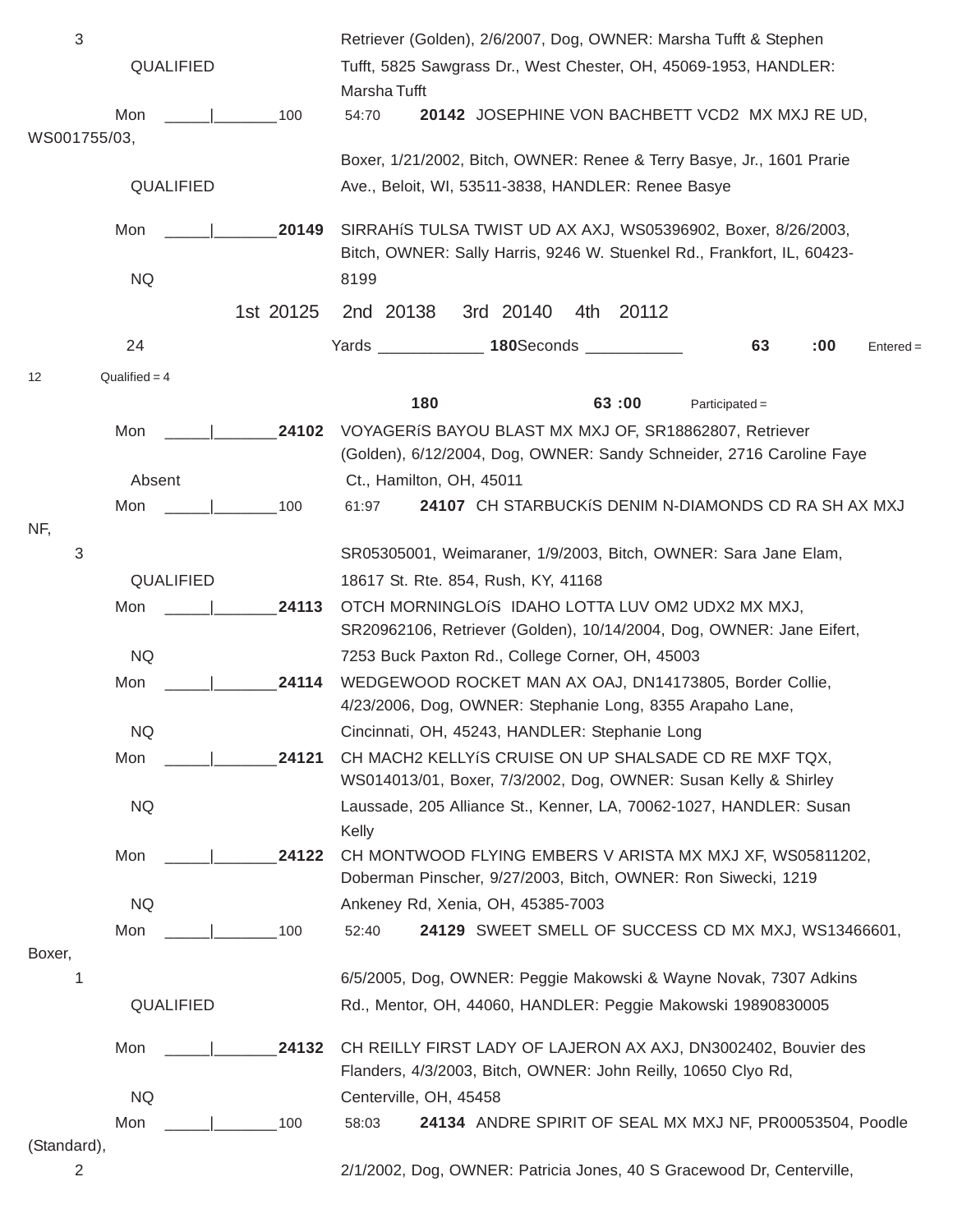|             | QUALIFIED          |              |                                  |           | OH, 45458-2500                                                                                                                      |                                                   |           |                    |    |     |             |  |
|-------------|--------------------|--------------|----------------------------------|-----------|-------------------------------------------------------------------------------------------------------------------------------------|---------------------------------------------------|-----------|--------------------|----|-----|-------------|--|
|             | Mon                |              | 100                              | 62:81     |                                                                                                                                     | 24135 AMAZING CODY MONTANA AX MXJ NF, WS19004104, |           |                    |    |     |             |  |
| Boxer,<br>4 |                    | QUALIFIED    |                                  |           | 8/30/2006, Dog, OWNER: Celeste Bell, 2236 Seymour Rd., Swartz Creek,<br>MI, 48473                                                   |                                                   |           |                    |    |     |             |  |
| ABC         | Monday 10-May-2010 |              | Standard / Excellent B / Regular |           | Page 13 of 36<br>American Boxer Club                                                                                                |                                                   |           |                    |    |     |             |  |
|             |                    | Score   Time |                                  |           |                                                                                                                                     | Monday 10-May-2010                                |           | Level              | 64 |     |             |  |
|             | Mon                |              | 24137                            |           | ANJA VON WALDSTADT CD RN AX AXJ, WS20480303, Boxer,<br>1/4/2007, Bitch, OWNER: Renee & Terry Basye, Jr., 1601 Prarie Ave.,          |                                                   |           |                    |    |     |             |  |
|             | <b>NQ</b>          |              |                                  |           | Beloit, WI, 53511-3838, HANDLER: Renee Basye                                                                                        |                                                   |           |                    |    |     |             |  |
|             | Mon                |              | 24138                            |           | MACH FULCERIS RAVEN UD RE, WS13956513, Doberman Pinscher,<br>6/10/2005, Bitch, OWNER: Lloyd Fulcer, 4010 N. Meridian Rd., Rockford, |                                                   |           |                    |    |     |             |  |
|             | <b>NQ</b>          |              |                                  | IL, 61101 |                                                                                                                                     |                                                   |           |                    |    |     |             |  |
|             |                    |              | 1st 24129                        | 2nd 24134 |                                                                                                                                     | 3rd 24107                                         | 4th 24135 |                    |    |     |             |  |
|             | 26                 |              |                                  |           | Yards _______________ 180Seconds ____________                                                                                       |                                                   |           |                    | 63 | :00 | $Entered =$ |  |
| 3           | $Qualified = 1$    |              |                                  |           |                                                                                                                                     |                                                   |           |                    |    |     |             |  |
|             |                    |              |                                  |           | 180                                                                                                                                 |                                                   | 63:00     | Participated = $3$ |    |     |             |  |
|             | Mon                |              | 26101                            |           | CAN CH VALLEYIS BOLD KNIGHT AXJ AX NF CGC, WS13383301,<br>Boxer, 5/31/2005, Dog, OWNER: Rosemarie V. Right, 168 S. Main St.,        |                                                   |           |                    |    |     |             |  |
|             | <b>NQ</b>          |              |                                  |           | Springboro, PA, 16435, HANDLER: Rosemarie Right                                                                                     |                                                   |           |                    |    |     |             |  |
|             | Mon                |              | 26102                            |           | HILLTOP RED WIZARD NA OAJ, PR103629/07, Poodle (Standard),<br>6/23/2007, Dog, OWNER: Tonnie Gear, 5948 Price Rd, Milford, OH, 45150 |                                                   |           |                    |    |     |             |  |
|             | NQ                 |              |                                  |           |                                                                                                                                     |                                                   |           |                    |    |     |             |  |
| SR36748902, | Mon                |              | 100                              | 53:89     |                                                                                                                                     | 26103 MACH CH STONEPOINTEIS SECRET WEAPON JH OF,  |           |                    |    |     |             |  |
| 1           |                    |              |                                  |           | Vizsla, 7/2/2006, Dog, OWNER: Mike Lifer & Suzanne Branch, 6617                                                                     |                                                   |           |                    |    |     |             |  |
|             |                    | QUALIFIED    |                                  |           | Springbrook Dr., Pickerington, OH, 43147-9141, HANDLER: Mike Lifer                                                                  |                                                   |           |                    |    |     |             |  |
|             |                    |              | 1st 26103                        | 2nd       | 3rd                                                                                                                                 | 4th                                               |           |                    |    |     |             |  |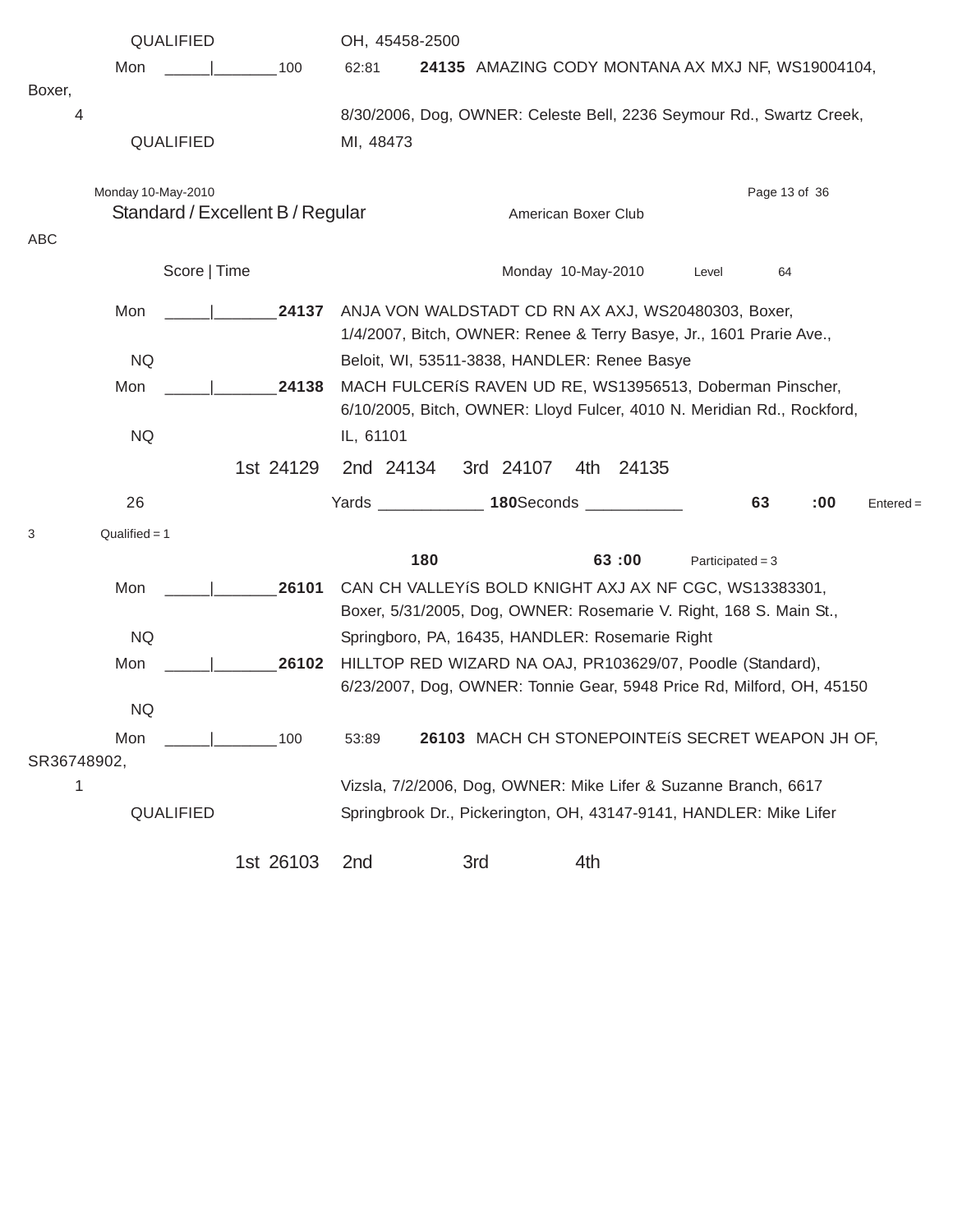| Monday 10-May-2010              | Page 14 of 36 |                 |                                                                     |           |                                                                        |                    |    |     |             |
|---------------------------------|---------------|-----------------|---------------------------------------------------------------------|-----------|------------------------------------------------------------------------|--------------------|----|-----|-------------|
| Standard / Novice / Preferred   |               |                 | American Boxer Club                                                 |           |                                                                        |                    |    |     |             |
| <b>ABC</b>                      |               |                 |                                                                     |           |                                                                        |                    |    |     |             |
|                                 | Score   Time  |                 |                                                                     |           | Monday 10-May-2010                                                     | Level              | 9  |     |             |
| 12                              |               |                 |                                                                     |           | Yards ______________ 144Seconds ___________                            |                    | 77 | :00 | $Entered =$ |
| Qualified $= 1$<br>2            |               |                 |                                                                     |           |                                                                        |                    |    |     |             |
|                                 |               |                 | 144                                                                 |           | 77:00                                                                  | Participated = $1$ |    |     |             |
| Mon   90                        |               | 47:50           |                                                                     |           | 12105 STAR-M STEP ASIDE CD RE NF, DN15683602, Shetland                 |                    |    |     |             |
| Sheepdog,                       |               |                 |                                                                     |           |                                                                        |                    |    |     |             |
| 1                               |               |                 |                                                                     |           | 7/31/2006, Dog, OWNER: Shirley & Donald Meyers, 1406 Maple Ave.,       |                    |    |     |             |
| QUALIFIED                       |               |                 |                                                                     |           | Wyoming, OH, 45215, HANDLER: Shirley Meyers                            |                    |    |     |             |
| Mon                             | 12112         |                 |                                                                     |           | A.J., PAL202577, Shetland Sheepdog, 6/2/2005, Dog, OWNER: Yali         |                    |    |     |             |
|                                 |               |                 |                                                                     |           | Wright, 6317 Cambridge Trail, Liberty Township, OH, 45044-9048         |                    |    |     |             |
| Absent                          |               |                 |                                                                     |           |                                                                        |                    |    |     |             |
|                                 | 1st 12105     | 2 <sub>nd</sub> | 3rd                                                                 |           | 4th                                                                    |                    |    |     |             |
| 16                              |               |                 |                                                                     |           | Yards _______________ 141Seconds ____________                          |                    | 73 | :00 | $Entered =$ |
| Qualified $=$ 4                 |               |                 |                                                                     |           |                                                                        |                    |    |     |             |
|                                 |               |                 | 141                                                                 |           | 73:00                                                                  | Participated = $4$ |    |     |             |
|                                 |               |                 |                                                                     |           |                                                                        |                    |    |     |             |
| Mon<br>1                        | $\sim$ 100    | 48:47           |                                                                     |           | 16103 RUDY STUBTAIL AX AXJ RE, SN660485/08, Pointer (German            |                    |    |     |             |
|                                 |               |                 |                                                                     |           | Shorthaired), 7/23/1999, Bitch, OWNER: Brian Richard, 9639 Leebrook    |                    |    |     |             |
| QUALIFIED                       |               |                 |                                                                     |           | Dr., Cincinnati, OH, 45231, HANDLER: Maureen Richard                   |                    |    |     |             |
| Mon                             | 95            | 66:32           |                                                                     |           | 16109 CARLYN OAKS MIDNIGHT CHARM RN, WS28415702, Boxer,                |                    |    |     |             |
| 10/1/2008,                      |               |                 |                                                                     |           |                                                                        |                    |    |     |             |
| 4<br>QUALIFIED                  |               |                 |                                                                     |           | Bitch, OWNER: Ellen M Gruber, 227 Morris Drive, Niles, MI, 49120-8732  |                    |    |     |             |
|                                 |               |                 |                                                                     |           |                                                                        |                    |    |     |             |
| Mon<br>03, Boxer,               | 100           | 50:55           |                                                                     |           | 16127 BENCHMARKIS JOE LOUIS CD AX MXJ RAE NF, WP982576/                |                    |    |     |             |
| $\overline{2}$                  |               |                 |                                                                     |           | 7/8/2000, Dog, OWNER: Brenda & Charles Staley, 355 N Chestnut St,      |                    |    |     |             |
| QUALIFIED                       |               |                 |                                                                     |           | Monrovia, IN, 46157, HANDLER: Brenda Staley                            |                    |    |     |             |
|                                 |               |                 |                                                                     |           |                                                                        |                    |    |     |             |
| Mon<br>Australian               | 95            | 53:45           |                                                                     |           | 16130 SUNFIREIS MAKING IT LOOK EZ NA NAJ, DL87597302,                  |                    |    |     |             |
| 3                               |               |                 |                                                                     |           | Shepherd, 2/12/2001, Bitch, BREEDER: David Clayton & SB Bonser, By:    |                    |    |     |             |
| QUALIFIED                       |               |                 |                                                                     |           | Ch McMattís EZ Victor - Ch Sunfire Brookridge Up N Away, OWNER:        |                    |    |     |             |
|                                 |               |                 |                                                                     |           | Judith C. Armstrong & Susan Moorehead, 10627 S. State Route 48,        |                    |    |     |             |
|                                 |               |                 |                                                                     |           | Loveland, OH, 45140-6627, HANDLER: Judith Armstrong                    |                    |    |     |             |
|                                 |               |                 |                                                                     |           |                                                                        |                    |    |     |             |
|                                 | 1st 16103     | 2nd 16127       |                                                                     | 3rd 16130 | 4th<br>16109                                                           |                    |    |     |             |
| 20                              |               |                 |                                                                     |           | Yards ________________ 141Seconds _____________                        |                    | 73 | :00 | $Entered =$ |
| $Qualified = 2$<br>3            |               |                 |                                                                     |           |                                                                        |                    |    |     |             |
|                                 |               |                 | 141                                                                 |           | 73:00                                                                  | Participated = $3$ |    |     |             |
| Mon<br><b>Contract Contract</b> | 100           | 66:70           |                                                                     |           | 20102 BOYARKA ALICE IN WONDERLAND RN OAJ NFP AJP CGC,                  |                    |    |     |             |
| ILP160838,                      |               |                 |                                                                     |           |                                                                        |                    |    |     |             |
| $\overline{2}$                  |               |                 |                                                                     |           | Boxer, 11/13/2005, Bitch, BREEDER: Cindy L. Laschowski & Tamara Coli,  |                    |    |     |             |
| QUALIFIED                       |               |                 |                                                                     |           | By: Can Ch Boxken Passport to Fortune - Can Ch Boyarkaís Kiss ëN Tell, |                    |    |     |             |
|                                 |               |                 | OWNER: Laurie & Chris Frodsham, 189 Massie Lane, Canton, NC, 28716- |           |                                                                        |                    |    |     |             |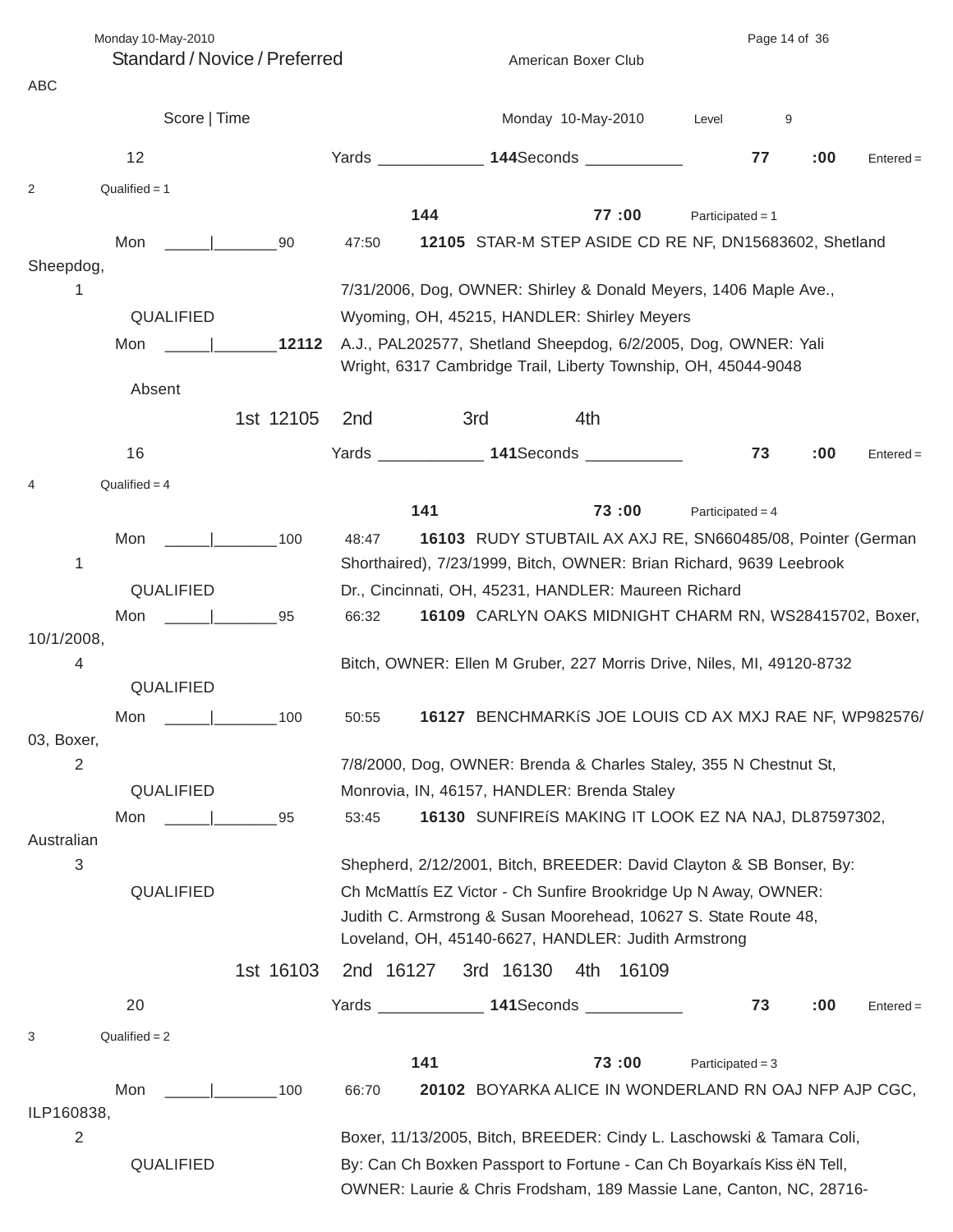#### 5503, HANDLER: Chris Frodsham

| Mon<br>20104<br>NQ.               | CH REGALIS FULL OF TENDER GRACE RA OJP, WS11731205, Boxer,<br>1/6/2005, Bitch, OWNER: Rebecca Gilchrist & Karinne Vanderpool, 210<br>Hackberry St., North Liberty, IA, 52317, HANDLER: Rebecca Gilcrest |  |  |  |  |  |
|-----------------------------------|---------------------------------------------------------------------------------------------------------------------------------------------------------------------------------------------------------|--|--|--|--|--|
| Mon<br>100<br>WS036452/02, Boxer, | 20146 WINMERE BLACK EYED SUSAN OA OAJ RN CGC,<br>51:25                                                                                                                                                  |  |  |  |  |  |
| 1                                 | 3/23/2003, Bitch, BREEDER: Owner, By: CH Schoolís Fireworks                                                                                                                                             |  |  |  |  |  |
| QUALIFIED                         | Powerplay - Winmere Tess DíUrbervilles, RN CGC, OWNER: Theresa<br>Garton & Lynn Garton, P.O. Box 13068, Oklahoma City, OK, 73113,<br><b>HANDLER: Theresa Garton</b>                                     |  |  |  |  |  |
| 1st 20146                         | 4th<br>2nd 20102<br>3rd                                                                                                                                                                                 |  |  |  |  |  |

Monday 10-May-2010 **Page 15 of 36** Page 15 of 36 Standard / Open / Preferred American Boxer Club ABC Score | Time **Monday 10-May-2010** Level 3 8 Yards \_\_\_\_\_\_\_\_\_\_\_\_ **137**Seconds \_\_\_\_\_\_\_\_\_\_\_ **68 :00** Entered =  $1$  Qualified = 0 **137 68 :00** Participated = 1 Mon \_\_\_\_\_|\_\_\_\_\_\_\_**8106** STARHEARTíS BLUE BELLE, TR71388001, Pomeranian, 12/28/2007, Bitch, OWNER: Ted & Barbara Browning, 200 Holmes Drive, Fairborn, NQ OH, 45324, HANDLER: Barbara Browning 1st 2nd 3rd 4th 12 Yards \_\_\_\_\_\_\_\_\_\_\_\_ **142**Seconds \_\_\_\_\_\_\_\_\_\_\_ **67 :00** Entered =  $1$  Qualified = 1 **142 67 :00** Participated = 1 Mon \_\_\_\_\_|\_\_\_\_\_\_\_89 70:94 **12107** MANY PRIZE CRANBERRY FCI OA AXJ NAP OJP, RN090930/01, Fox 1 Terrier (Wire), 3/3/1998, Bitch, OWNER: Michael Wolf, 5055 Hearthstone QUALIFIED Dr., Springfield, OH, 45502-8321 1st 12107 2nd 3rd 4th 16 Yards \_\_\_\_\_\_\_\_\_\_\_\_ **147**Seconds \_\_\_\_\_\_\_\_\_\_\_ **65 :00** Entered =  $1$  Qualified = 1 **147 65 :00** Participated = 1 Mon \_\_\_\_\_|\_\_\_\_\_\_\_100 52:19 **16107** PENNY RA AX MXJ NJP NAP, ILP152409, Boxer, 4/8/2004, Bitch, 1 OWNER: Sandra Kistler, 214 Ranchview Dr., Vandalia, OH, 45377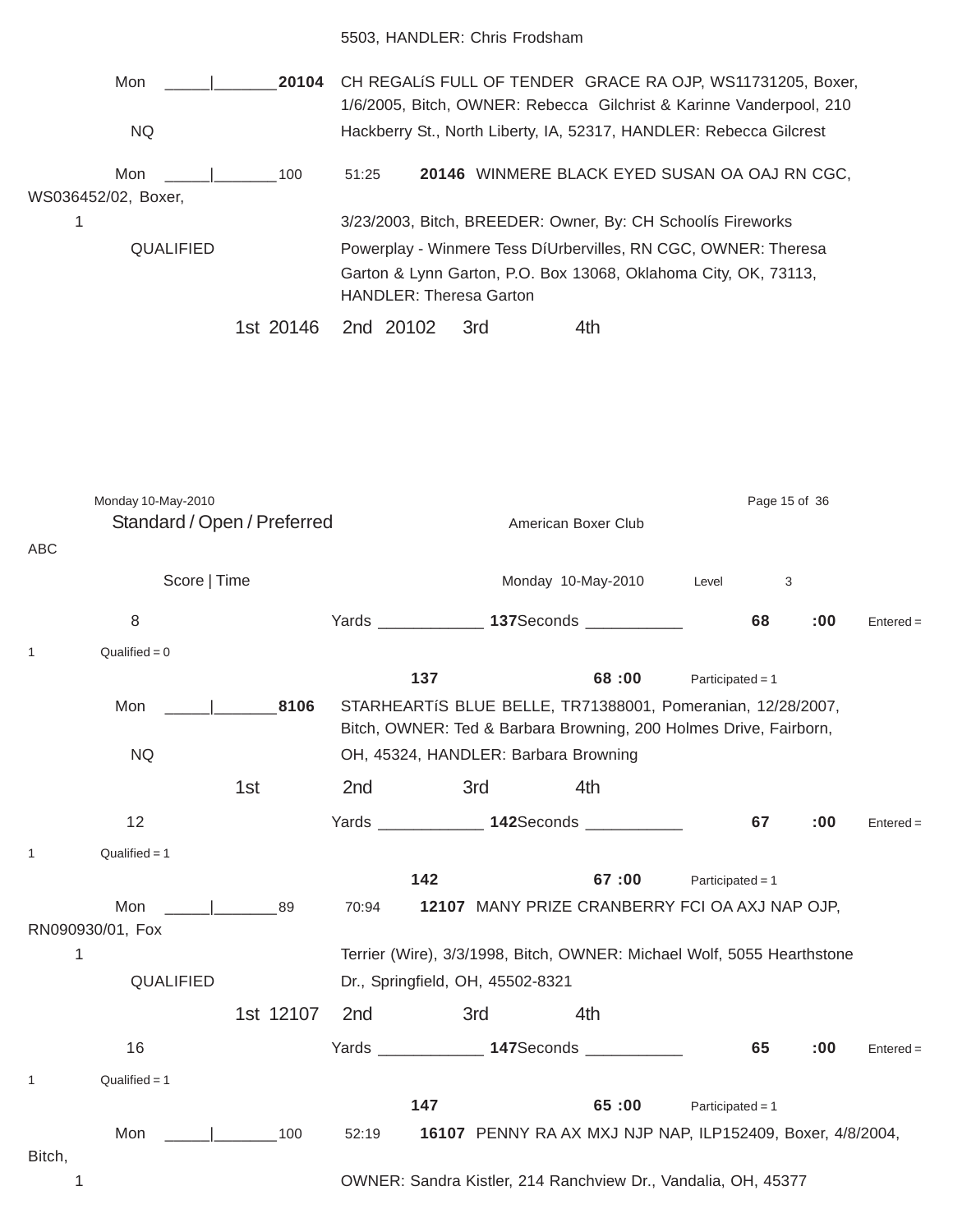| 1st 16107 2nd<br>3rd<br>4th |
|-----------------------------|
|-----------------------------|

| ABC            | Monday 10-May-2010<br>Standard / Excellent A / Preferred |  |          | Page 16 of 36<br>American Boxer Club |                                                               |     |                                                                                                                         |                    |    |     |             |  |
|----------------|----------------------------------------------------------|--|----------|--------------------------------------|---------------------------------------------------------------|-----|-------------------------------------------------------------------------------------------------------------------------|--------------------|----|-----|-------------|--|
|                | Score   Time                                             |  |          |                                      | Monday 10-May-2010                                            |     |                                                                                                                         |                    | 5  |     |             |  |
|                | 8                                                        |  |          |                                      |                                                               |     | Yards _________________ 170Seconds ____________                                                                         |                    | 73 | :00 | $Entered =$ |  |
| $\mathbf{1}$   | $Qualified = 1$                                          |  |          |                                      |                                                               |     |                                                                                                                         |                    |    |     |             |  |
|                |                                                          |  |          |                                      | 170                                                           |     | 73:00                                                                                                                   | Participated = $1$ |    |     |             |  |
|                | Mon<br>$\sim$ 1 85                                       |  |          | 78:29                                |                                                               |     | 8108 MY CASEY - MY WAY MX MXJ NF OAP OJP NFP, ILP97522,                                                                 |                    |    |     |             |  |
| Papillon,<br>1 |                                                          |  |          |                                      |                                                               |     |                                                                                                                         |                    |    |     |             |  |
|                |                                                          |  |          |                                      | 12/15/2001, Dog, OWNER: Deborah Scheel, 6061 Eden Valley Dr., |     |                                                                                                                         |                    |    |     |             |  |
|                | QUALIFIED                                                |  |          |                                      | Westerville, OH, 43081                                        |     |                                                                                                                         |                    |    |     |             |  |
|                |                                                          |  | 1st 8108 | 2nd                                  |                                                               | 3rd | 4th                                                                                                                     |                    |    |     |             |  |
|                | 16                                                       |  |          |                                      |                                                               |     | Yards 180Seconds 1808.                                                                                                  |                    | 68 | :00 | $Entered =$ |  |
| $\mathbf{1}$   | $Qualified = 0$                                          |  |          |                                      |                                                               |     |                                                                                                                         |                    |    |     |             |  |
|                |                                                          |  |          |                                      | 180                                                           |     | 68:00                                                                                                                   | Participated = $0$ |    |     |             |  |
|                | Mon                                                      |  | 16125    |                                      |                                                               |     | LADY EBONY MORGAN CD OAP OJP, SR38210305, Retriever<br>(Labrador), 11/3/2006, Bitch, OWNER: Jerry Rajewski, PO Box 121, |                    |    |     |             |  |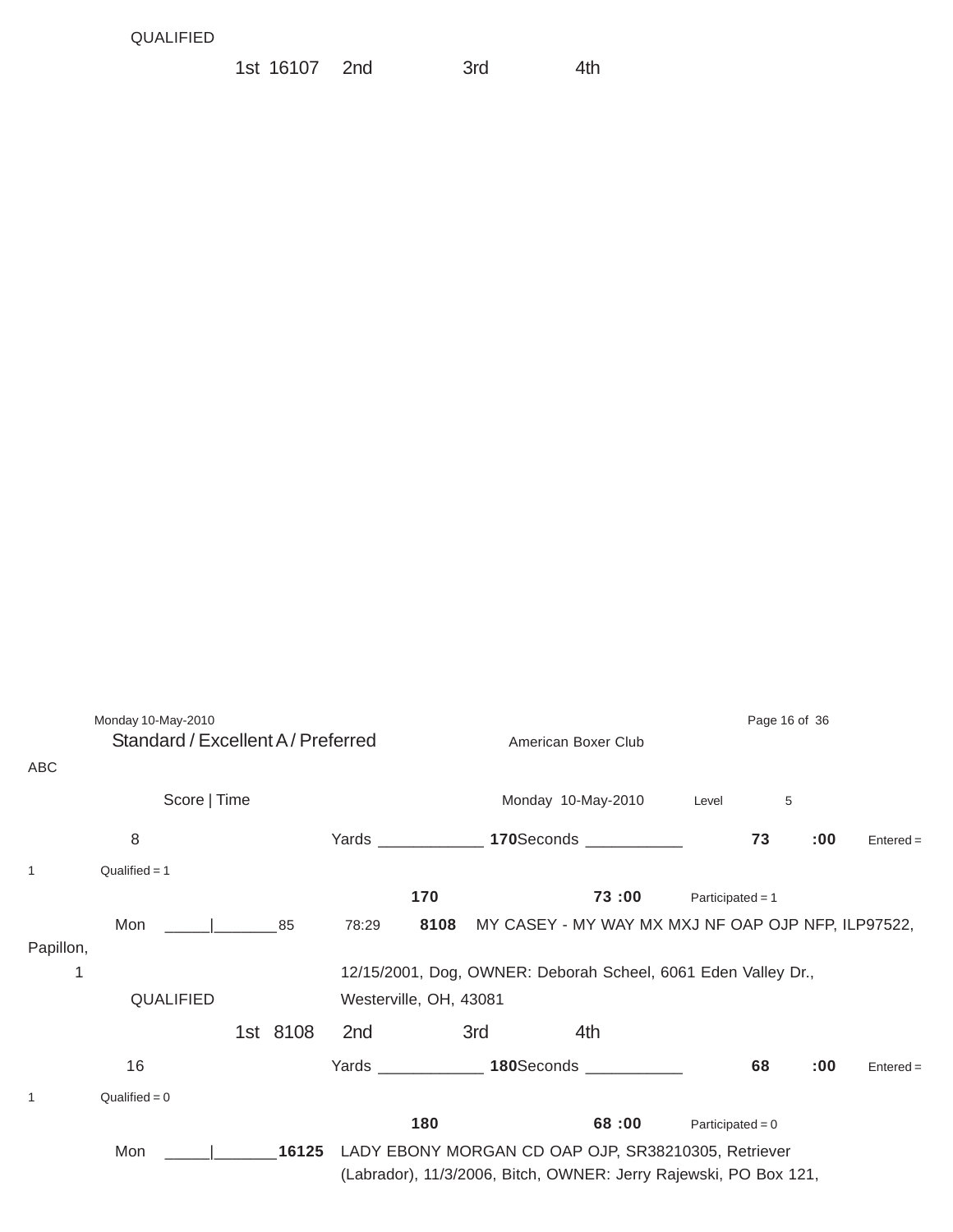|   | Absent          |           |                 | Blanchester, OH, 45107, HANDLER: Georgia Peck                                                                                          |                                                                     |                    |     |             |  |  |  |  |  |
|---|-----------------|-----------|-----------------|----------------------------------------------------------------------------------------------------------------------------------------|---------------------------------------------------------------------|--------------------|-----|-------------|--|--|--|--|--|
|   |                 | 1st       | 2 <sub>nd</sub> | 3rd                                                                                                                                    | 4th                                                                 |                    |     |             |  |  |  |  |  |
|   | 20              |           |                 |                                                                                                                                        | Yards <b>180</b> Seconds <b>180</b>                                 | 68                 | :00 | $Entered =$ |  |  |  |  |  |
| 3 | Qualified = $1$ |           |                 |                                                                                                                                        |                                                                     |                    |     |             |  |  |  |  |  |
|   |                 |           |                 | 180                                                                                                                                    | 68:00                                                               | Participated = $3$ |     |             |  |  |  |  |  |
|   | Mon             | 20115     |                 | HOLMBACHIS MAGGIE MAY CD RE OAP AJP, ILP152593, Retriever (Flat<br>Coated), 9/11/2002, Bitch, OWNER: Monica C. Holmback, 3642 Parkline |                                                                     |                    |     |             |  |  |  |  |  |
|   | <b>NQ</b>       |           |                 | Ave, Cincinnati, OH, 45208, HANDLER: Monica Holmback                                                                                   |                                                                     |                    |     |             |  |  |  |  |  |
|   | Mon             | 100       | 55:51           |                                                                                                                                        | 20122 ANGEL OAP AJP, ILP155780, Retriever (Flat Coated), 8/17/      |                    |     |             |  |  |  |  |  |
|   | 2001, Bitch,    |           |                 |                                                                                                                                        |                                                                     |                    |     |             |  |  |  |  |  |
|   | 1               |           |                 |                                                                                                                                        | OWNER: Jennifer Owen, 1026 Station Pointe, Simpsonville, KY, 40067  |                    |     |             |  |  |  |  |  |
|   | QUALIFIED       |           |                 |                                                                                                                                        |                                                                     |                    |     |             |  |  |  |  |  |
|   | Mon             | 20135     |                 |                                                                                                                                        | CH DAUNINGEIS MAXIMUS AUERUS, SR19988701, Retriever (Golden),       |                    |     |             |  |  |  |  |  |
|   |                 |           |                 |                                                                                                                                        | 3/14/2004, Dog, OWNER: Teresa Kocher, Walt Faubian, Pat Shorten, 33 |                    |     |             |  |  |  |  |  |
|   | <b>NQ</b>       |           |                 |                                                                                                                                        | Schneider Dr., Fairborn, OH, 45324, HANDLER: Teresa Kocher          |                    |     |             |  |  |  |  |  |
|   |                 | 1st 20122 | 2 <sub>nd</sub> | 3rd                                                                                                                                    | 4th                                                                 |                    |     |             |  |  |  |  |  |

| <b>ABC</b> | Monday 10-May-2010<br>Standard / Excellent B / Preferred |       |     | American Boxer Club                                      |                    | Page 17 of 36 |     |             |  |
|------------|----------------------------------------------------------|-------|-----|----------------------------------------------------------|--------------------|---------------|-----|-------------|--|
|            | Score   Time                                             |       |     | Monday 10-May-2010                                       | Level              | 12            |     |             |  |
|            | 4                                                        | Yards |     | 170Seconds ________                                      |                    | 77            | :00 | $Entered =$ |  |
| 2          | Qualified = $0$                                          |       |     |                                                          |                    |               |     |             |  |
|            |                                                          |       | 170 | 77:00                                                    | Participated = $1$ |               |     |             |  |
|            | Mon                                                      | 4101  |     | MELCHARÍS DAKOTA RAINMAKER VCD1, NM76042403, schipperke, |                    |               |     |             |  |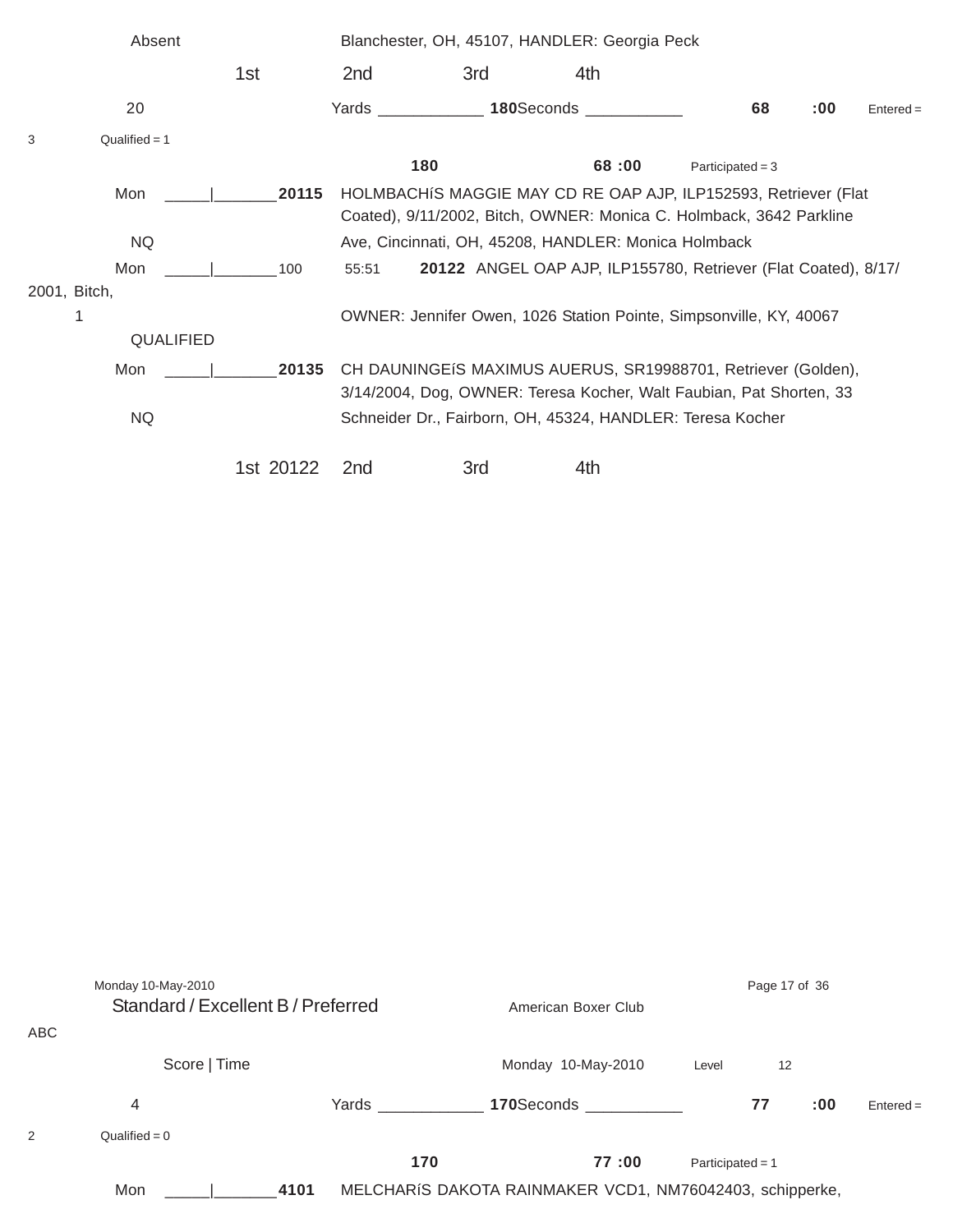|                 |                 |           |                           |                                                                                                                                      |                                                           | 10/24/1997, Dog, OWNER: Terry VanHook, 1523 Lynnedale Dr.,                                                                         |     |             |  |  |  |  |  |
|-----------------|-----------------|-----------|---------------------------|--------------------------------------------------------------------------------------------------------------------------------------|-----------------------------------------------------------|------------------------------------------------------------------------------------------------------------------------------------|-----|-------------|--|--|--|--|--|
|                 | Absent          |           | Jeffersonville, IN, 47130 |                                                                                                                                      |                                                           |                                                                                                                                    |     |             |  |  |  |  |  |
|                 | Mon             | 4102      |                           | LITTLE WHISPER WINGS OA OAJ AXP AJP, TP167177/01, Papillon,<br>4/29/2001, Bitch, OWNER: Cheryl Immel, 4242 Rose Marie Rd., Franklin, |                                                           |                                                                                                                                    |     |             |  |  |  |  |  |
|                 | <b>NQ</b>       |           | OH, 45005                 |                                                                                                                                      |                                                           |                                                                                                                                    |     |             |  |  |  |  |  |
|                 |                 | 1st       | 2 <sub>nd</sub>           | 3rd                                                                                                                                  | 4th                                                       |                                                                                                                                    |     |             |  |  |  |  |  |
|                 | 12              |           |                           |                                                                                                                                      | Yards 175Seconds 1997                                     | 71                                                                                                                                 | :00 | $Entered =$ |  |  |  |  |  |
| 3               | $Qualified = 2$ |           |                           |                                                                                                                                      |                                                           |                                                                                                                                    |     |             |  |  |  |  |  |
|                 |                 |           | 175                       |                                                                                                                                      | 71:00                                                     | Participated = $3$                                                                                                                 |     |             |  |  |  |  |  |
| Sheepdog,       | Mon             | 100       | 68:33                     |                                                                                                                                      |                                                           | 12113 KRYSTAL ANN KOAL MX MXJ PAX, DL816197/03, Shetland                                                                           |     |             |  |  |  |  |  |
| 2               |                 |           |                           |                                                                                                                                      |                                                           | 10/13/1999, Bitch, BREEDER: Slaudia Waterman, By: Gabbyís Future                                                                   |     |             |  |  |  |  |  |
|                 | QUALIFIED       |           |                           |                                                                                                                                      |                                                           | Dignety - Gabbyís Future Bonnie, OWNER: Lois J, Beiersdorfer, 3229                                                                 |     |             |  |  |  |  |  |
|                 |                 |           |                           |                                                                                                                                      |                                                           | Bellacre Ct, Cincinnati, OH, 45248-5005, HANDLER: Lois Beiersdorfer                                                                |     |             |  |  |  |  |  |
|                 | Mon             | 12114     |                           |                                                                                                                                      |                                                           | CLASSY LADY CHEYANNE CD RE MXP MJP NFP, DL70203303, Shetland                                                                       |     |             |  |  |  |  |  |
|                 |                 |           |                           |                                                                                                                                      |                                                           | Sheepdog, 8/14/1997, Bitch, OWNER: Sharon A. Elliott, 107 Elm Ave.,                                                                |     |             |  |  |  |  |  |
|                 | <b>NQ</b>       |           | Burlington, NJ, 08016     |                                                                                                                                      |                                                           |                                                                                                                                    |     |             |  |  |  |  |  |
| XPF RE,         | Mon             | 100       | 55:79                     |                                                                                                                                      |                                                           | 12123 SHADOW HILL KINDRED SPIRIT MX MXJ XF MXP2 MJP                                                                                |     |             |  |  |  |  |  |
| 1               |                 |           |                           |                                                                                                                                      |                                                           | DN058252/04, Shetland Sheepdog, 11/23/2003, Bitch, OWNER: MaryAnn                                                                  |     |             |  |  |  |  |  |
|                 | QUALIFIED       |           |                           |                                                                                                                                      | Chappelear, 4166 Township Line Rd, Waynesville, OH, 45068 |                                                                                                                                    |     |             |  |  |  |  |  |
|                 |                 |           |                           |                                                                                                                                      |                                                           |                                                                                                                                    |     |             |  |  |  |  |  |
|                 |                 | 1st 12123 | 2nd 12113                 | 3rd                                                                                                                                  | 4th                                                       |                                                                                                                                    |     |             |  |  |  |  |  |
|                 | 16              |           |                           |                                                                                                                                      | Yards 180Seconds 1977                                     | 68                                                                                                                                 | :00 | $Entered =$ |  |  |  |  |  |
| 3               | $Qualified = 1$ |           |                           |                                                                                                                                      |                                                           |                                                                                                                                    |     |             |  |  |  |  |  |
|                 |                 |           | 180                       |                                                                                                                                      | 68:00                                                     | Participated = $3$                                                                                                                 |     |             |  |  |  |  |  |
|                 | Mon             | 16113     |                           |                                                                                                                                      |                                                           | LONERGANIS MAGGIE MAY RA NF OA MXJ OAP AJP, WR028173/06,<br>Boxer, 5/24/2001, Bitch, BREEDER: Natasha Von Brunt, By: Cowboy VIII - |     |             |  |  |  |  |  |
|                 | <b>NQ</b>       |           |                           |                                                                                                                                      |                                                           | Deam Catcher, OWNER: Elisabeth Lonergan, 1465 Y Ave., Ames, IA,                                                                    |     |             |  |  |  |  |  |
|                 |                 |           | 50014                     |                                                                                                                                      |                                                           |                                                                                                                                    |     |             |  |  |  |  |  |
|                 | Mon             | 100       | 53:39                     |                                                                                                                                      |                                                           | 16117 FAIROAKS DAISY MAE MX MXJ AXPAJP, DL779124/03,                                                                               |     |             |  |  |  |  |  |
| Australian<br>1 |                 |           |                           |                                                                                                                                      |                                                           | Shepherd, 1/6/1999, Bitch, BREEDER: H.R. & Sandy Cornell, By: Fairoaks                                                             |     |             |  |  |  |  |  |
|                 | QUALIFIED       |           |                           |                                                                                                                                      |                                                           | Atreyu - Fairoaks Alita, OWNER: Donald & Carol Evans, 3936 Hazel Ave.,                                                             |     |             |  |  |  |  |  |
|                 |                 |           |                           |                                                                                                                                      | Cincinnati, OH, 45212, HANDLER: Don Evans                 |                                                                                                                                    |     |             |  |  |  |  |  |
|                 | Mon             | 16119     |                           |                                                                                                                                      |                                                           | BECCA RA NA NAJ AXP OJP CGC, ILP103460, Boxer, 8/1/2003, Bitch,                                                                    |     |             |  |  |  |  |  |
|                 |                 |           |                           |                                                                                                                                      |                                                           | OWNER: Sandra Kistler, 214 Ranchview Dr., Vandalia, OH, 45377,                                                                     |     |             |  |  |  |  |  |
|                 | <b>NQ</b>       |           |                           | HANDLER: Kenneth Kistler                                                                                                             |                                                           |                                                                                                                                    |     |             |  |  |  |  |  |
|                 |                 | 1st 16117 | 2 <sub>nd</sub>           | 3rd                                                                                                                                  | 4th                                                       |                                                                                                                                    |     |             |  |  |  |  |  |
|                 | 20              |           | <b>Yards Example 2008</b> |                                                                                                                                      | 180Seconds ____________                                   | 68                                                                                                                                 | :00 | $Entered =$ |  |  |  |  |  |
| 4               | $Qualified = 1$ |           |                           |                                                                                                                                      |                                                           |                                                                                                                                    |     |             |  |  |  |  |  |
|                 |                 |           | 180                       |                                                                                                                                      | 68:00                                                     | Participated = $4$                                                                                                                 |     |             |  |  |  |  |  |
|                 | Mon             | 20103     |                           |                                                                                                                                      |                                                           | CLIPPER MX MXJ FN, ILP93411, Vizsla, 11/22/1999, Dog, OWNER: Leta                                                                  |     |             |  |  |  |  |  |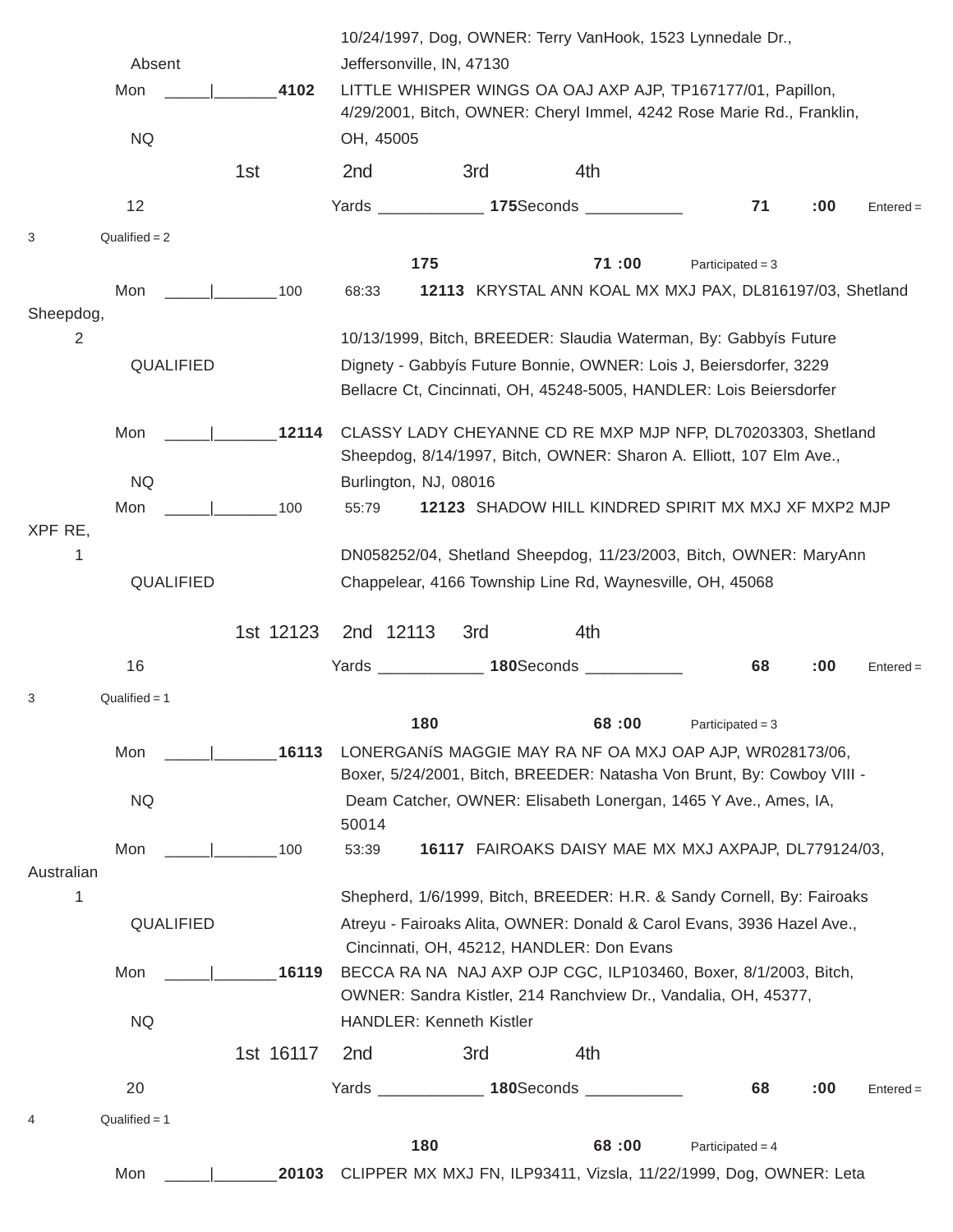|            |                    |                                    |           |                 |     | McCulla, 1100 N. Heck Hill Rd., St. Paris, OH, 43072                |       |                                                                  |  |
|------------|--------------------|------------------------------------|-----------|-----------------|-----|---------------------------------------------------------------------|-------|------------------------------------------------------------------|--|
|            | <b>NQ</b>          |                                    |           |                 |     |                                                                     |       |                                                                  |  |
|            | Mon                |                                    | 20120     |                 |     |                                                                     |       | ST. ELMOIS FIRE OAP AJP, ILP105060, Boxer, 2/9/2002, Dog, OWNER: |  |
|            |                    |                                    |           |                 |     | Robyn Ginther, 4611 Magellan Dr., Walnutport, PA, 18088             |       |                                                                  |  |
|            | <b>NQ</b>          |                                    |           |                 |     |                                                                     |       |                                                                  |  |
|            | Mon                |                                    | 100       | 63:23           |     |                                                                     |       | 20134 SWEET GEORGIE GIRL UDX MX MXJ, WR03765206, Boxer,          |  |
| 7/19/2001, |                    |                                    |           |                 |     |                                                                     |       |                                                                  |  |
|            |                    |                                    |           |                 |     | Bitch, OWNER: Ruth M. & James P. Hutchins, 502 Blossomhill Lane,    |       |                                                                  |  |
|            |                    | QUALIFIED                          |           |                 |     | Cincinnati, OH, 45224, HANDLER: Jim Hutchins                        |       |                                                                  |  |
|            |                    |                                    |           |                 |     |                                                                     |       |                                                                  |  |
|            |                    |                                    |           |                 |     |                                                                     |       |                                                                  |  |
|            | Monday 10-May-2010 |                                    |           |                 |     |                                                                     |       | Page 18 of 36                                                    |  |
|            |                    | Standard / Excellent B / Preferred |           |                 |     | American Boxer Club                                                 |       |                                                                  |  |
| ABC        |                    |                                    |           |                 |     |                                                                     |       |                                                                  |  |
|            |                    |                                    |           |                 |     |                                                                     |       |                                                                  |  |
|            |                    | Score   Time                       |           |                 |     | Monday 10-May-2010                                                  | Level | 12                                                               |  |
|            | Mon                |                                    | 20145     |                 |     |                                                                     |       | SOME CALL ME MR. WIGGLE AJP AXP, WS09260401, Boxer, 7/24/2004,   |  |
|            |                    |                                    |           |                 |     | Dog, OWNER: Kaydi Strickler, 10333 280th Ave. NW, Euclid, MN, 56722 |       |                                                                  |  |
|            | <b>NQ</b>          |                                    |           |                 |     |                                                                     |       |                                                                  |  |
|            |                    |                                    |           |                 |     |                                                                     |       |                                                                  |  |
|            |                    |                                    | 1st 20134 | 2 <sub>nd</sub> | 3rd | 4th                                                                 |       |                                                                  |  |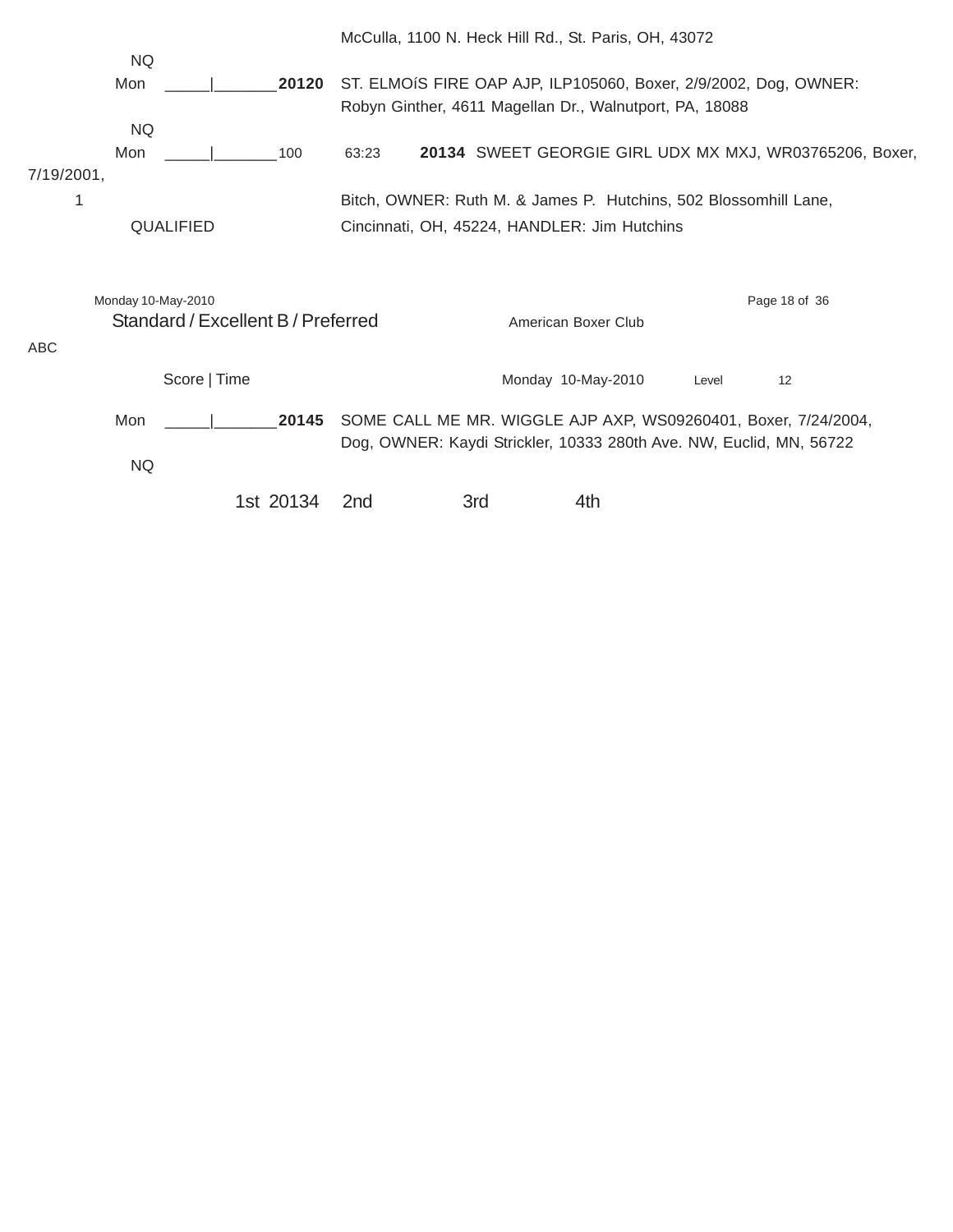| ABC    | Monday 10-May-2010<br>Jumpers With Weaves / Novice A / Regular                                |                                                                         |                   |     | Page 19 of 36                                                                                                                        |                    |    |     |             |  |  |
|--------|-----------------------------------------------------------------------------------------------|-------------------------------------------------------------------------|-------------------|-----|--------------------------------------------------------------------------------------------------------------------------------------|--------------------|----|-----|-------------|--|--|
|        | Score   Time                                                                                  |                                                                         |                   |     | Monday 10-May-2010                                                                                                                   | Level              | 4  |     |             |  |  |
|        | 16                                                                                            |                                                                         |                   |     | Yards _______________ 127Seconds ____________                                                                                        |                    | 46 | :00 | $Entered =$ |  |  |
| 1      | Qualified $= 1$                                                                               |                                                                         |                   |     |                                                                                                                                      |                    |    |     |             |  |  |
|        |                                                                                               |                                                                         |                   | 127 | 46:00                                                                                                                                | Participated = $1$ |    |     |             |  |  |
| Coated | Mon<br>the control of the control of                                                          | 100                                                                     | 31:97             |     | 16106 CH LISSADELL SINGS FOR HIS SUPPER, RN11984901, Soft                                                                            |                    |    |     |             |  |  |
| 1      |                                                                                               | Wheaten Terrier, 6/1/2006, Dog, OWNER: J. Elizabeth Abate & Caroline K. |                   |     |                                                                                                                                      |                    |    |     |             |  |  |
|        | QUALIFIED<br>Goldberg, 2672 Legacy Ridge, Florence, KY, 41042, HANDLER: J.<br>Elizabeth Abate |                                                                         |                   |     |                                                                                                                                      |                    |    |     |             |  |  |
|        |                                                                                               | 1st 16106                                                               | 2 <sub>nd</sub>   | 3rd | 4th                                                                                                                                  |                    |    |     |             |  |  |
|        | 20                                                                                            |                                                                         |                   |     | Yards _______________ 124Seconds ____________                                                                                        |                    | 41 | :00 | $Entered =$ |  |  |
| 1      | $Qualified = 0$                                                                               |                                                                         |                   |     |                                                                                                                                      |                    |    |     |             |  |  |
|        |                                                                                               |                                                                         |                   | 124 | 41:00                                                                                                                                | Participated = $1$ |    |     |             |  |  |
|        | Mon                                                                                           | 20116                                                                   |                   |     | SHIREIS KAHLUA SHEIS SO FREAKIN CUTE CD RE, WS23774602, Boxer,<br>11/3/2007, Bitch, OWNER: Erin & Tom Rezmer, 4195 Highland Ave.,    |                    |    |     |             |  |  |
|        | <b>NQ</b>                                                                                     |                                                                         |                   |     | Lombard, IL, 60148, HANDLER: Erin Rezmer                                                                                             |                    |    |     |             |  |  |
|        |                                                                                               | 1st                                                                     | 2 <sub>nd</sub>   | 3rd | 4th                                                                                                                                  |                    |    |     |             |  |  |
|        | 24                                                                                            |                                                                         |                   |     | Yards ______________ 124Seconds ____________                                                                                         |                    | 41 | :00 | $Entered =$ |  |  |
| 2      | $Qualified = 1$                                                                               |                                                                         |                   |     |                                                                                                                                      |                    |    |     |             |  |  |
|        |                                                                                               |                                                                         |                   | 124 | 41:00                                                                                                                                | Participated = $2$ |    |     |             |  |  |
|        | Mon                                                                                           | 24106                                                                   |                   |     | CHERKEIIS TOO HOT TO HANDLE, WS26680101, Boxer, 6/6/2008, Bitch,<br>OWNER: Todd Buchla, 1094 Gordon Combs Rd NW, Marietta, GA, 30064 |                    |    |     |             |  |  |
|        | <b>NQ</b>                                                                                     |                                                                         |                   |     |                                                                                                                                      |                    |    |     |             |  |  |
|        | Mon<br>WS22733906, Boxer,                                                                     | 100                                                                     | 37:51             |     | 24130 WILLMORS SMART COOKIE CGC RN CD CDX,                                                                                           |                    |    |     |             |  |  |
| 1      |                                                                                               |                                                                         |                   |     | 6/7/2007, Bitch, OWNER: Allison Thomson Vicuna, 9 Fieldstone Dr., East                                                               |                    |    |     |             |  |  |
|        | QUALIFIED                                                                                     |                                                                         | Granby, CT, 06026 |     |                                                                                                                                      |                    |    |     |             |  |  |
|        |                                                                                               | 1st 24130                                                               | 2nd               | 3rd | 4th                                                                                                                                  |                    |    |     |             |  |  |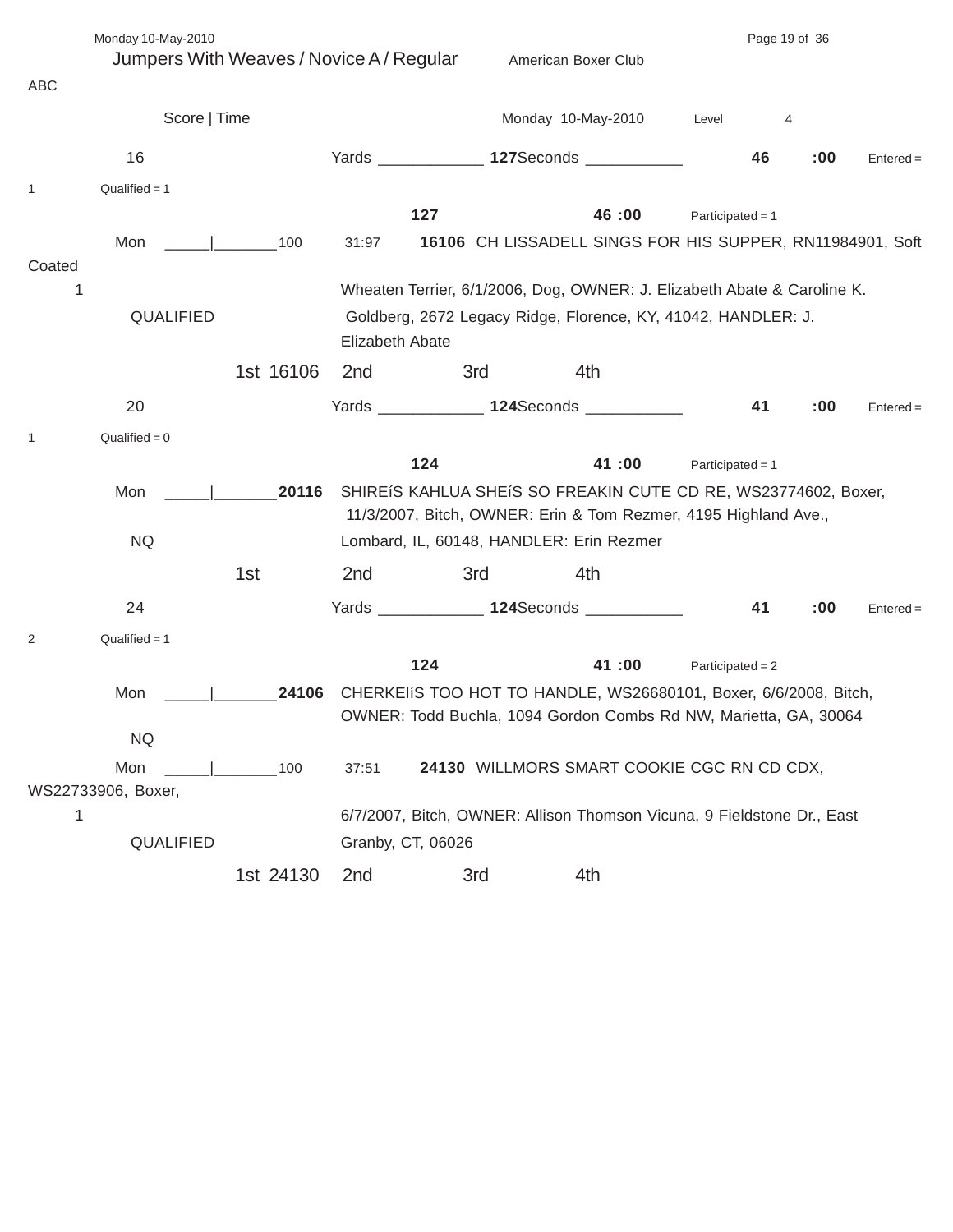|                     | Monday 10-May-2010<br>Jumpers With Weaves / Novice B / Regular |           |                    |                                | American Boxer Club                                                                                                                      |                    | Page 20 of 36 |     |             |
|---------------------|----------------------------------------------------------------|-----------|--------------------|--------------------------------|------------------------------------------------------------------------------------------------------------------------------------------|--------------------|---------------|-----|-------------|
| ABC                 |                                                                |           |                    |                                |                                                                                                                                          |                    |               |     |             |
|                     | Score   Time                                                   |           |                    |                                | Monday 10-May-2010                                                                                                                       | Level              | 21            |     |             |
|                     | 8                                                              |           |                    |                                | Yards _______________ 129Seconds ____________                                                                                            |                    | 52            | :00 | $Entered =$ |
| 2                   | $Qualified = 0$                                                |           |                    |                                |                                                                                                                                          |                    |               |     |             |
|                     |                                                                |           | 129                |                                | 52:00                                                                                                                                    | Participated = $2$ |               |     |             |
|                     | Mon                                                            | 8107      |                    |                                | MI ROO, TR57356102, Minature Pinscher, 1/1/2006, Bitch, OWNER:<br>Denise Tudor-Hayes, 226 Beech Rd., Loveland, OH, 45140                 |                    |               |     |             |
|                     | <b>NQ</b><br>Mon                                               | 8113      |                    |                                | SAND FOX WAR ADMIRAL, DN17762202, Welsh Corgi (Pembroke),<br>5/3/2007, Dog, OWNER: Jane D. Dewey, 8355 Arapaho Lane, Cincinnati,         |                    |               |     |             |
|                     | <b>NQ</b>                                                      |           |                    | OH, 45243, HANDLER: Jane Dewey |                                                                                                                                          |                    |               |     |             |
|                     |                                                                | 1st       | 2nd                | 3rd                            | 4th                                                                                                                                      |                    |               |     |             |
|                     | 12                                                             |           |                    |                                | Yards ______________ 129Seconds ___________                                                                                              |                    | 52            | :00 | $Entered =$ |
| 4                   | $Qualified = 3$                                                |           |                    |                                |                                                                                                                                          |                    |               |     |             |
|                     |                                                                |           | 129                |                                | 52:00                                                                                                                                    | Participated = $4$ |               |     |             |
|                     | Mon                                                            | 12111     |                    |                                | RUSH IN ROAMINI OFF, PR12046202, Poodle (Minature), 7/6/2008, Dog,<br>OWNER: Cheri Weedman, 9100 Indian Ridge Ln., Cincinnati, OH, 45243 |                    |               |     |             |
|                     | <b>NQ</b>                                                      |           |                    |                                |                                                                                                                                          |                    |               |     |             |
| Dog, OWNER:         | Mon                                                            | 90        | 44:39              |                                | 12120 ZIP ZIP ZIPO, PP59532402, Poodle (Minature), 7/25/1999,                                                                            |                    |               |     |             |
| 3                   |                                                                |           |                    |                                | Kim McMahan, 6839 Jimjon Ct., Cincinnati, OH, 45248                                                                                      |                    |               |     |             |
|                     | <b>QUALIFIED</b><br>Mon                                        | 100       | 30:25              |                                | 12124 ST. JON ROCKETMAN OF BIJOU RA, TR75335705, Cavalier                                                                                |                    |               |     |             |
| <b>King Charles</b> |                                                                |           |                    |                                |                                                                                                                                          |                    |               |     |             |
| 1                   | QUALIFIED                                                      |           | Valrico, FL, 33596 |                                | Spaniel, 4/15/2008, Dog, OWNER: Ileana Nadal, 3136 Oak Tree Pl.,                                                                         |                    |               |     |             |
|                     | Mon                                                            | 100       | 44:86              |                                | 12128 TEA-DIS TELL IT LIKE IT IS, NM93309002, french bulldog, 2/                                                                         |                    |               |     |             |
| 11/2002, Dog,       |                                                                |           |                    |                                |                                                                                                                                          |                    |               |     |             |
| 2                   | QUALIFIED                                                      |           |                    |                                | OWNER: Tracy Kinney, 4119 Summit Rd., Batavia, OH, 45103-8470                                                                            |                    |               |     |             |
|                     |                                                                | 1st 12124 | 2nd 12128          | 3rd 12120                      | 4th                                                                                                                                      |                    |               |     |             |
|                     | 16                                                             |           |                    |                                | Yards _______________ 127Seconds ____________                                                                                            |                    | 46            | :00 | $Entered =$ |
| $\overline{4}$      | Qualified $= 1$                                                |           |                    |                                |                                                                                                                                          |                    |               |     |             |
|                     |                                                                |           | 127                |                                | 46:00                                                                                                                                    | Participated = $4$ |               |     |             |
|                     | Mon                                                            | 16112     |                    |                                | KJIS AZURE SKYY RUNNER, DN121186/02, Shetland Sheepdog,<br>5/18/2005, Bitch, OWNER: Lois J, Beiersdorfer, 3229 Bellacre Ct,              |                    |               |     |             |
|                     | <b>NQ</b>                                                      |           |                    |                                | Cincinnati, OH, 45248-5005, HANDLER: Lois Beiersdorfer                                                                                   |                    |               |     |             |
|                     | Mon                                                            | 16120     |                    |                                | KOVUÍS SON - BOBÍS BOY, DN17455102, Shetland Sheepdog,<br>10/18/2008, Dog, OWNER: Lois J, Beiersdorfer, 3229 Bellacre Ct,                |                    |               |     |             |
|                     | <b>NQ</b>                                                      |           |                    |                                | Cincinnati, OH, 45248-5005, HANDLER: Lois Beiersdorfer                                                                                   |                    |               |     |             |
|                     | Mon                                                            | 16123     |                    |                                | LOCH-MERE CASE OF THE BLUES, DN09129601, Shetland Sheepdog,<br>12/7/2004, Dog, OWNER: Terry VanHook, 1523 Lynnedale Dr.,                 |                    |               |     |             |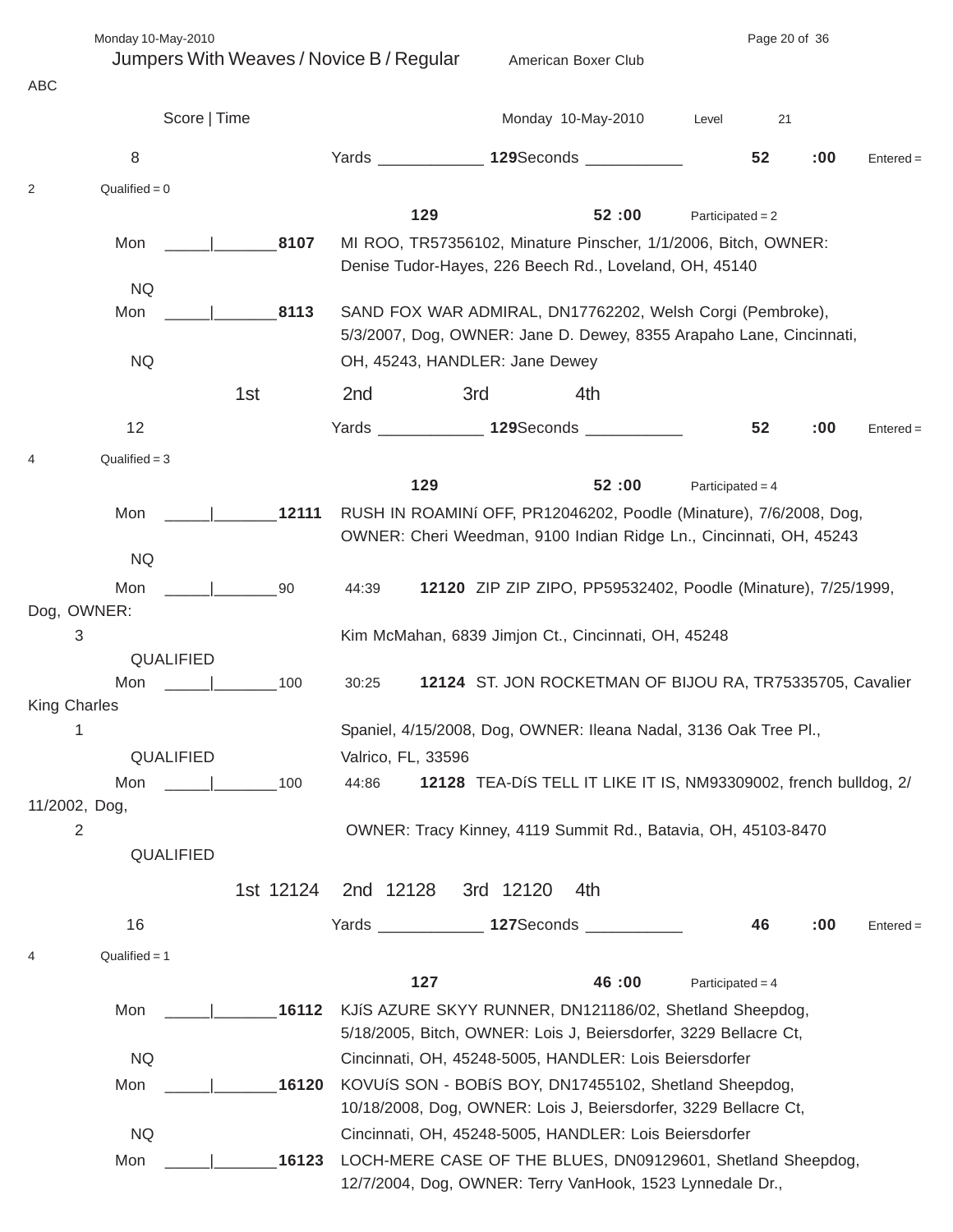|                    | <b>NQ</b>          |                                          |                      | Jeffersonville, IN, 47130 |                                                                                                                                      |                    |               |     |             |
|--------------------|--------------------|------------------------------------------|----------------------|---------------------------|--------------------------------------------------------------------------------------------------------------------------------------|--------------------|---------------|-----|-------------|
|                    | Mon                | 100                                      | 44:64                |                           | 16131 LOKI JEEPSTER SKYWALKER, RN13491408, bull terrier                                                                              |                    |               |     |             |
| (Miniature),       |                    |                                          |                      |                           |                                                                                                                                      |                    |               |     |             |
| 1                  | QUALIFIED          |                                          | 45103-8470           |                           | 3/2/2007, Dog, OWNER: Tracy Kinney, 4119 Summit Rd., Batavia, OH,                                                                    |                    |               |     |             |
|                    |                    |                                          |                      |                           |                                                                                                                                      |                    |               |     |             |
|                    |                    | 1st 16131                                | 2 <sub>nd</sub>      | 3rd                       | 4th                                                                                                                                  |                    |               |     |             |
|                    | 20                 |                                          |                      |                           | Yards _______________ 124Seconds __________                                                                                          |                    | 41            | :00 | $Entered =$ |
| $\overline{4}$     | $Qualified = 2$    |                                          |                      |                           |                                                                                                                                      |                    |               |     |             |
|                    |                    |                                          |                      | 124                       | 41:00                                                                                                                                | Participated = $4$ |               |     |             |
|                    | Mon                | 20121                                    |                      |                           | ALIDAR EFFORTLESS MASTERY RN, SR49484203, Retriever (Flat<br>Coated), 3/2/2008, Bitch, OWNER: Monica C. Holmback, 3642 Parkline      |                    |               |     |             |
|                    | <b>NQ</b>          |                                          |                      |                           | Ave, Cincinnati, OH, 45208, HANDLER: Monica Holmback                                                                                 |                    |               |     |             |
|                    | Mon                | 20126                                    |                      |                           | VIN-MELCAIS SYLVAR LEGACI, HP25681703, Norwegian Elkhound,<br>3/25/2007, Bitch, OWNER: Denise Tudor-Hayes, 226 Beech Rd.,            |                    |               |     |             |
|                    | <b>NQ</b>          |                                          | Loveland, OH, 45140  |                           |                                                                                                                                      |                    |               |     |             |
|                    | Mon                | 95                                       | 27:70                |                           | 20128 JUNE BUGÍS ANGEL, WS10670703, Boxer, 10/22/2004,                                                                               |                    |               |     |             |
| Bitch, OWNER:      |                    |                                          |                      |                           |                                                                                                                                      |                    |               |     |             |
| $\overline{2}$     | QUALIFIED          |                                          |                      |                           | Denise E. Snyder, 2317 Bockes Rd., Skaneateles, NY, 13152                                                                            |                    |               |     |             |
|                    | Monday 10-May-2010 | Jumpers With Weaves / Novice B / Regular |                      |                           | American Boxer Club                                                                                                                  |                    | Page 21 of 36 |     |             |
| ABC                |                    |                                          |                      |                           |                                                                                                                                      |                    |               |     |             |
|                    | Score   Time       |                                          |                      |                           | Monday 10-May-2010                                                                                                                   | Level              | 21            |     |             |
|                    | Mon                | 100                                      | 30:20                |                           | 20143 SUNCHASEIS SIMPLY LIGHTNING STRIKES TWICE,                                                                                     |                    |               |     |             |
| WS28777107, Boxer, |                    |                                          |                      |                           |                                                                                                                                      |                    |               |     |             |
| 1                  | QUALIFIED          |                                          | Hendrickson          |                           | 12/3/2008, Bitch, OWNER: Tracy L. Hendrickson & Rhoda Goselin, 4412<br>W. Kent Circle, Broken Arrow, OK, 74012, HANDLER: Tracy L.    |                    |               |     |             |
|                    |                    | 1st 20143                                | 2nd 20128            | 3rd                       | 4th                                                                                                                                  |                    |               |     |             |
|                    | 24                 |                                          | Yards ______________ |                           | 124Seconds ___________                                                                                                               |                    | 41            | :00 | $Entered =$ |
| 7                  | $Qualified = 0$    |                                          |                      |                           |                                                                                                                                      |                    |               |     |             |
|                    |                    |                                          |                      | 124                       | 41:00                                                                                                                                | Participated = $7$ |               |     |             |
|                    | Mon                | 24111                                    |                      |                           | CH ALIDAR CHANGE OF TIDE RA, SR32639703, Retriever (Flat Coated),                                                                    |                    |               |     |             |
|                    |                    |                                          |                      |                           | 1/25/2006, Dog, OWNER: Monica C. Holmback, 3642 Parkline Ave,                                                                        |                    |               |     |             |
|                    | <b>NQ</b>          |                                          |                      |                           | Cincinnati, OH, 45208, HANDLER: Monica Holmback                                                                                      |                    |               |     |             |
|                    | Mon                | 24115                                    |                      |                           | WESTHOVENIS JEDI HEART OBI WAN, WS23752505, Boxer, 10/19/2007,<br>Dog, OWNER: Ron Trainer, 320 Shawnee Trail, Centerville, OH, 45458 |                    |               |     |             |
|                    | <b>NQ</b>          |                                          |                      |                           |                                                                                                                                      |                    |               |     |             |
|                    | Mon                | 24125                                    |                      |                           | SUNCHASEIS SIMPLY CAN CAN CAN CAN, WS28777101, Boxer,                                                                                |                    |               |     |             |
|                    | <b>NQ</b>          |                                          |                      | Broken Arrow, OK, 74012   | 12/3/2008, Bitch, OWNER: Tracy L. Hendrickson, 4412 W. Kent Circle,                                                                  |                    |               |     |             |
|                    | Mon                | 24127                                    |                      |                           | LEMKOIS SUPER STAR, WS25569901, Boxer, 2/20/2008, Dog, OWNER:                                                                        |                    |               |     |             |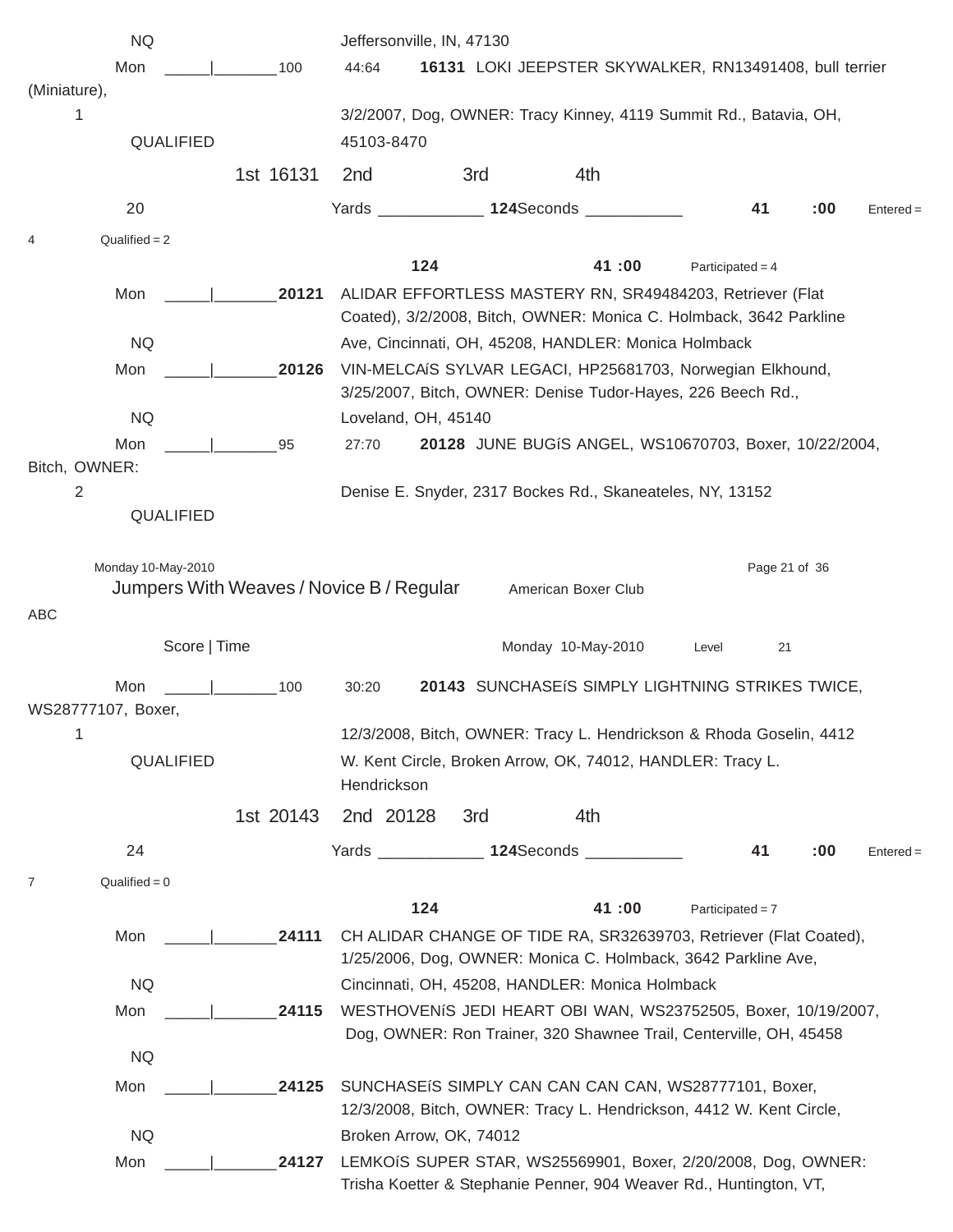| <b>NQ</b> |       | 05462, HANDLER: Jill Viggiani  |                                                                  |                                                                       |  |  |  |  |  |  |
|-----------|-------|--------------------------------|------------------------------------------------------------------|-----------------------------------------------------------------------|--|--|--|--|--|--|
| Mon       | 24128 |                                |                                                                  | ELLA LOUISE DOMECK, HP27877401, Redbone Coonhound, 4/19/2007,         |  |  |  |  |  |  |
|           |       |                                |                                                                  | Bitch, OWNER: Lisa Domeck, 9003 John Paul Ct., Louisville, KY, 40229- |  |  |  |  |  |  |
| <b>NQ</b> |       | 1573                           |                                                                  |                                                                       |  |  |  |  |  |  |
| Mon       | 24141 |                                |                                                                  | WINMERE ST. FRANCIS, WS21423002, Boxer, 2/27/2002, Dog, OWNER:        |  |  |  |  |  |  |
|           |       |                                | Theresa Garton & Lynn Garton, P.O. Box 13068, Oklahoma City, OK, |                                                                       |  |  |  |  |  |  |
| <b>NQ</b> |       | 73113, HANDLER: Theresa Garton |                                                                  |                                                                       |  |  |  |  |  |  |
| Mon       | 24142 |                                |                                                                  | BENDER KINNEY, ILP157718, Boxer, 6/8/2003, Dog, OWNER: Tracy          |  |  |  |  |  |  |
|           |       |                                |                                                                  | Kinney, 4119 Summit Rd., Batavia, OH, 45103-8470                      |  |  |  |  |  |  |
| <b>NQ</b> |       |                                |                                                                  |                                                                       |  |  |  |  |  |  |
|           | 1st   | 2nd                            | 3rd                                                              |                                                                       |  |  |  |  |  |  |

| ABC | Monday 10-May-2010<br>Jumpers With Weaves / Open / Regular |       |                    | American Boxer Club |                                                                                                                                     | Page 22 of 36      |     |             |
|-----|------------------------------------------------------------|-------|--------------------|---------------------|-------------------------------------------------------------------------------------------------------------------------------------|--------------------|-----|-------------|
|     | Score   Time                                               |       | Monday 10-May-2010 |                     |                                                                                                                                     | Level              | 24  |             |
|     | 12                                                         |       |                    |                     | Yards ______________ 145Seconds ____________                                                                                        | 48                 | :00 | $Entered =$ |
|     | $Qualified = 0$                                            |       |                    |                     |                                                                                                                                     |                    |     |             |
|     |                                                            |       | 145                |                     | 48:00                                                                                                                               | Participated = $1$ |     |             |
|     | Mon                                                        | 12121 |                    |                     | SMOKIN JOE FRAZIER NA NAJ, ILP153381, West Highland White Terrier,<br>6/15/2002, Dog, OWNER: Gwen E. Lewis, 9008 Galewind Way, West |                    |     |             |
|     | <b>NQ</b>                                                  |       | Chester, OH, 45069 |                     |                                                                                                                                     |                    |     |             |
|     |                                                            | 1st   | 2nd                | 3rd                 | 4th                                                                                                                                 |                    |     |             |
|     | 16                                                         |       |                    |                     | Yards ______________ 142Seconds ___________                                                                                         | 44                 | :00 | $Entered =$ |
| 3   | $Qualified = 1$                                            |       |                    |                     |                                                                                                                                     |                    |     |             |
|     |                                                            |       | 142                |                     | 44:00                                                                                                                               | Participated = $3$ |     |             |
|     | Mon                                                        | 100   | 31:36              |                     | 16116 SPIRITIS READY FOR PRIME TIME NAJ, NP09858804,                                                                                |                    |     |             |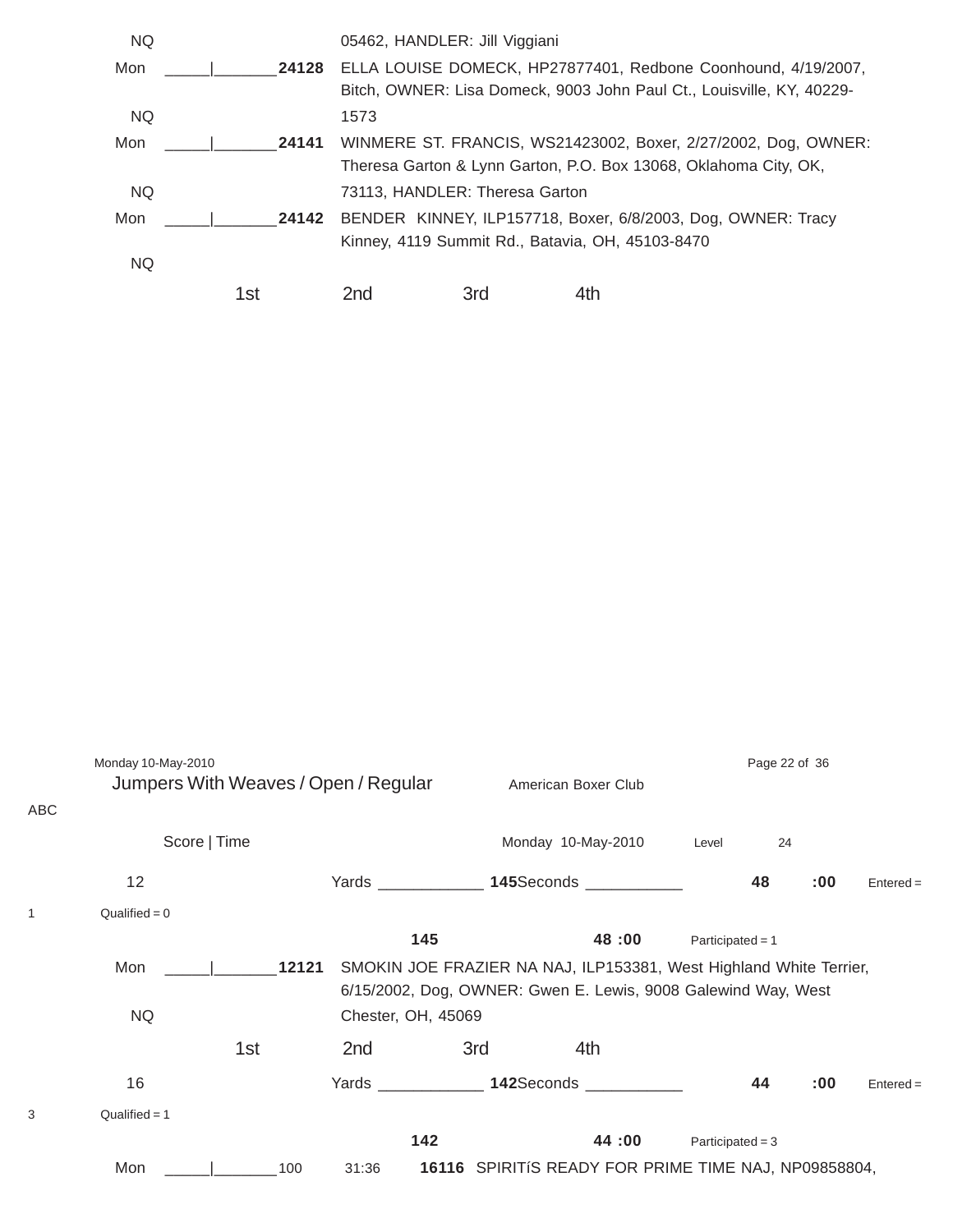Keeshonden,

| 1                        |           | 5/19/2005, Bitch, OWNER: Mary Meno, 8510 Wooster Pike, Cincinnati, OH,           |                                        |                                                 |                                                                                                                                         |     |             |  |  |  |  |
|--------------------------|-----------|----------------------------------------------------------------------------------|----------------------------------------|-------------------------------------------------|-----------------------------------------------------------------------------------------------------------------------------------------|-----|-------------|--|--|--|--|
| QUALIFIED                |           |                                                                                  | 45227-4036, HANDLER: Joni Griffith     |                                                 |                                                                                                                                         |     |             |  |  |  |  |
| Mon                      | 16118     |                                                                                  |                                        |                                                 | SANDI-LONS RUFFLED EDGES NA NAJ, DN15766303, Shetland<br>Sheepdog, 8/10/2006, Bitch, OWNER: Mary Ann Schmithorst, 625                   |     |             |  |  |  |  |
| <b>NQ</b>                |           |                                                                                  |                                        |                                                 | Flagstaff Dr, Wyoming, OH, 45215, HANDLER: Mary Ann Schmithorst                                                                         |     |             |  |  |  |  |
| Mon                      | 16121     |                                                                                  |                                        |                                                 | OAK KNOLLIS JUBILEE, DN073201/04, Shetland Sheepdog, 5/8/2004,<br>Bitch, OWNER: Lois J, Beiersdorfer, 3229 Bellacre Ct, Cincinnati, OH, |     |             |  |  |  |  |
| <b>NQ</b>                |           |                                                                                  | 45248-5005, HANDLER: Lois Beiersdorfer |                                                 |                                                                                                                                         |     |             |  |  |  |  |
|                          | 1st 16116 | 2nd                                                                              | 3rd                                    | 4th                                             |                                                                                                                                         |     |             |  |  |  |  |
| 20                       |           |                                                                                  |                                        | Yards _______________ 138Seconds ____________   | 39                                                                                                                                      | :00 | $Entered =$ |  |  |  |  |
| Qualified = $1$<br>6     |           |                                                                                  |                                        |                                                 |                                                                                                                                         |     |             |  |  |  |  |
|                          |           |                                                                                  | 138<br>39:00<br>Participated = $5$     |                                                 |                                                                                                                                         |     |             |  |  |  |  |
| Mon                      | 20105     |                                                                                  |                                        | CH PEPRHL WILL YOU DANCE MARBO CD RE OA NAJ NF. |                                                                                                                                         |     |             |  |  |  |  |
|                          |           | WS141446/01, Boxer, 8/1/2005, Bitch, OWNER: Sue Ann Thompson,                    |                                        |                                                 |                                                                                                                                         |     |             |  |  |  |  |
| <b>NQ</b>                |           | 1858 Curtis Bridge Rd. NE, North Liberty, IA, 52317-9540                         |                                        |                                                 |                                                                                                                                         |     |             |  |  |  |  |
| Mon                      | 20110     | RNB N VALLEY HONOR VIMY RIDGE NA, WS25350301, Boxer,                             |                                        |                                                 |                                                                                                                                         |     |             |  |  |  |  |
|                          |           | 11/15/2007, Bitch, OWNER: Rosemary Right, 1108 S. Main St.,                      |                                        |                                                 |                                                                                                                                         |     |             |  |  |  |  |
| <b>NQ</b>                |           | Springboro, PA, 16435<br>HEARTLANDS TIME FOR A CHANGE TDX NA NAJ NAP NJP OF RAE, |                                        |                                                 |                                                                                                                                         |     |             |  |  |  |  |
| Mon                      | 20132     |                                                                                  |                                        |                                                 |                                                                                                                                         |     |             |  |  |  |  |
|                          |           |                                                                                  |                                        |                                                 | SR30048204, Retriever (Labrador), 11/5/2005, Dog, OWNER: Sheila J.                                                                      |     |             |  |  |  |  |
| Absent                   |           | <b>Browne</b>                                                                    |                                        |                                                 | Browne, 127 Secretariat St., Georgetown, KY, 40324, HANDLER: Sheila                                                                     |     |             |  |  |  |  |
| Mon                      | 100       | 30:79                                                                            |                                        |                                                 | 20139 CINNRLEE CHOCOLAT MARSEILLAIS RN CD NAJ,                                                                                          |     |             |  |  |  |  |
| WS137545/06, Boxer,<br>1 |           |                                                                                  |                                        |                                                 | 7/17/2005, Bitch, OWNER: Ellen M Gruber, 227 Morris Drive, Niles, MI,                                                                   |     |             |  |  |  |  |
| QUALIFIED                |           | 49120-8732                                                                       |                                        |                                                 |                                                                                                                                         |     |             |  |  |  |  |
|                          |           |                                                                                  |                                        |                                                 | AMAZING MOLLY QUEEN OF HEARTS NAJ, WS25508603, Boxer,                                                                                   |     |             |  |  |  |  |
| Mon $\frac{1}{2}$        | 20141     |                                                                                  |                                        |                                                 | 12/8/2007, Bitch, OWNER: Celeste Bell, 2236 Seymour Rd., Swartz                                                                         |     |             |  |  |  |  |
| <b>NQ</b>                |           | Creek, MI, 48473                                                                 |                                        |                                                 |                                                                                                                                         |     |             |  |  |  |  |
| Mon                      | 20151     |                                                                                  |                                        |                                                 | BODYWAGS ALWAYS IN A HURRY MX MXJ NF, DN17263201, Border                                                                                |     |             |  |  |  |  |
|                          |           |                                                                                  |                                        |                                                 | Collie, 1/2/2007, Dog, OWNER: Melissa Venrick, 133 N. Arlington Ave.,                                                                   |     |             |  |  |  |  |
| <b>NQ</b>                |           |                                                                                  | Springfield, OH, 45503-4919            |                                                 |                                                                                                                                         |     |             |  |  |  |  |
|                          | 1st 20139 | 2nd                                                                              | 3rd                                    | 4th                                             |                                                                                                                                         |     |             |  |  |  |  |
| 24                       |           |                                                                                  |                                        | Yards _______________ 139Seconds ____________   | 39                                                                                                                                      | :00 | $Entered =$ |  |  |  |  |
| Qualified = $6$<br>14    |           |                                                                                  |                                        |                                                 |                                                                                                                                         |     |             |  |  |  |  |
|                          |           |                                                                                  | 139                                    | 39:00                                           | $Participated =$                                                                                                                        |     |             |  |  |  |  |
| Mon                      | 93        | 40:64                                                                            |                                        |                                                 | 24103 SOPHIA DE MAYO CGC NAJ, WS17352702, Boxer, 5/5/2006,                                                                              |     |             |  |  |  |  |
| Bitch,                   |           |                                                                                  |                                        |                                                 |                                                                                                                                         |     |             |  |  |  |  |
|                          |           |                                                                                  |                                        |                                                 | BREEDER: R. Tallman, S. Walsh, By: Tacoma II - Sassparillas Rockin                                                                      |     |             |  |  |  |  |
| QUALIFIED                |           |                                                                                  |                                        |                                                 | Rozy, OWNER: Jill Viggiani & James Lindars, 904 Weaver Rd.,                                                                             |     |             |  |  |  |  |
|                          |           |                                                                                  |                                        | Huntington, VT, 05462, HANDLER: Jill Viggiani   |                                                                                                                                         |     |             |  |  |  |  |
| Mon                      | 24105     |                                                                                  |                                        |                                                 | CH MYSTIKIS ILLUSION-N-DESTINY, SR47671801, Weimaraner,                                                                                 |     |             |  |  |  |  |
| <b>NQ</b>                |           |                                                                                  |                                        |                                                 | 1/26/2008, Dog, OWNER: Sara Jane Elam, 18617 St. Rte. 854, Rush, KY,                                                                    |     |             |  |  |  |  |
|                          |           | 41168                                                                            |                                        |                                                 |                                                                                                                                         |     |             |  |  |  |  |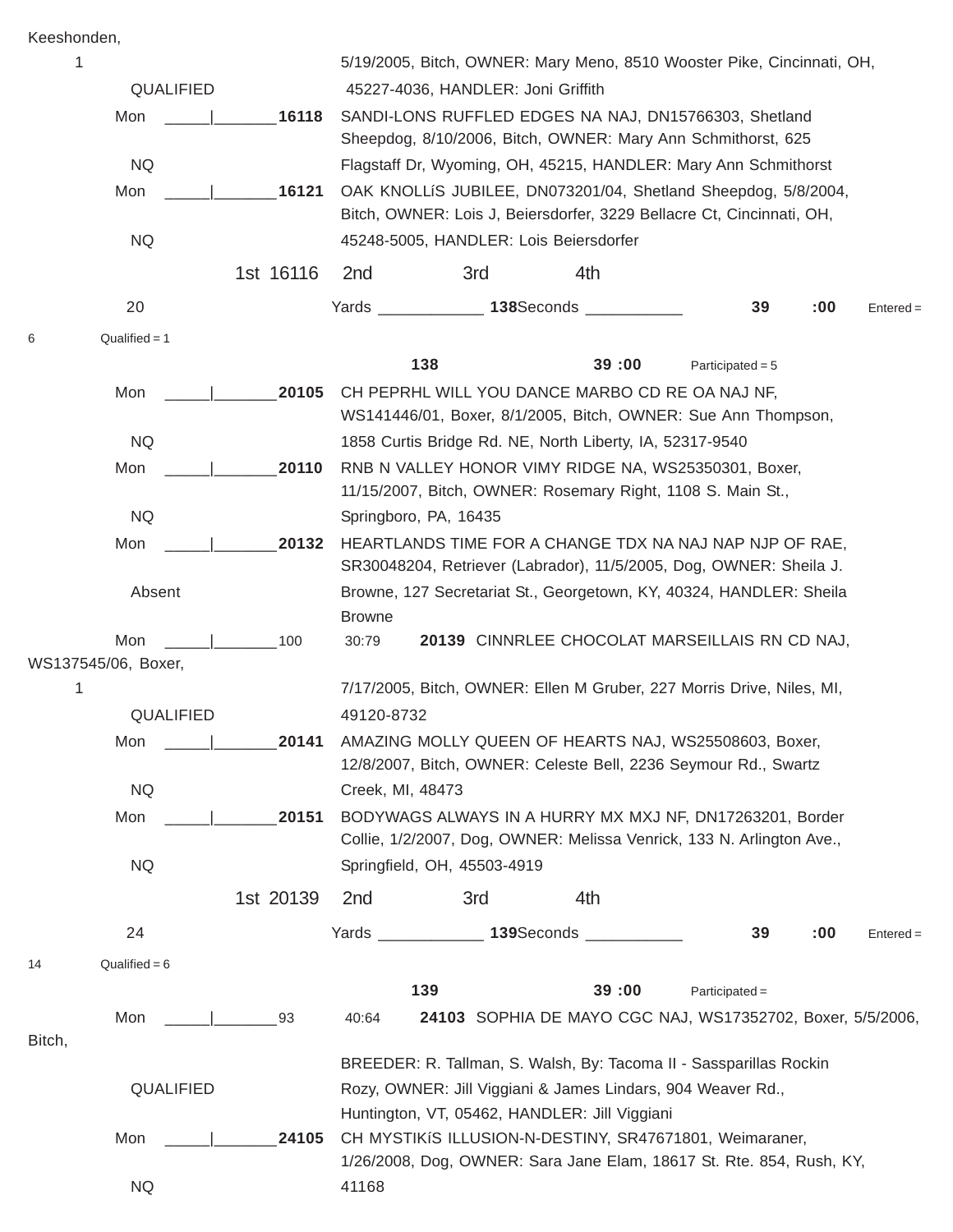Monday 10-May-2010 **Page 23 of 36** 

ABC

Jumpers With Weaves / Open / Regular American Boxer Club

|                          |           | Score   Time |       |                         |                                             | Monday 10-May-2010                                                    | Level | 24                                                                         |  |
|--------------------------|-----------|--------------|-------|-------------------------|---------------------------------------------|-----------------------------------------------------------------------|-------|----------------------------------------------------------------------------|--|
|                          | Mon       |              | 100   | 38:18                   |                                             | 24108 CH TEALCRESTIS LUCK OF THE IRISH RA NAJ,                        |       |                                                                            |  |
| WS13710701, Boxer,       |           |              |       |                         |                                             |                                                                       |       |                                                                            |  |
| 4                        |           |              |       |                         |                                             |                                                                       |       | 5/20/2005, Dog, OWNER: Jill Hootman, 171 Tylertown Rd., Clarksville, TN,   |  |
|                          | QUALIFIED |              |       | 37040                   |                                             |                                                                       |       |                                                                            |  |
|                          | Mon       |              | 24109 |                         |                                             |                                                                       |       | DADDYÍS GIRL KILLIAN NA NAJ CD RE, WS14408301, Boxer, 8/6/2005,            |  |
|                          |           |              |       |                         |                                             | Bitch, OWNER: Erin & Tom Rezmer, 4195 Highland Ave., Lombard, IL,     |       |                                                                            |  |
|                          | <b>NQ</b> |              |       |                         | 60148, HANDLER: Tom Rezmer                  |                                                                       |       |                                                                            |  |
|                          | Mon       |              | 100   | 32:97                   |                                             | 24112 CH FALKOREIS WILDEST DREAMS, WS22323201,                        |       |                                                                            |  |
| Rottweiler, 6/28/2007,   |           |              |       |                         |                                             |                                                                       |       |                                                                            |  |
| 1                        |           |              |       |                         |                                             |                                                                       |       | Bitch, OWNER: Dr. Roger & Elissa & Dennis OíSullivan, 3785 Timberland      |  |
|                          | QUALIFIED |              |       |                         |                                             | Dr., Gahanna, OH, 43230, HANDLER: Elissa OíSullivan                   |       |                                                                            |  |
|                          | Mon       |              | 24116 |                         |                                             | PRIZMS TAZMANIAN DEVILFIRE RN CGC, WS25804205, Boxer,                 |       |                                                                            |  |
|                          |           |              |       |                         |                                             |                                                                       |       | 3/12/2008, Dog, OWNER: Robyn Ginther, 4611 Magellan Dr., Walnutport,       |  |
|                          | <b>NQ</b> |              |       |                         | PA, 18088, HANDLER: Robin Ginther           |                                                                       |       |                                                                            |  |
|                          | Mon       |              | 24119 |                         |                                             | YDKIS DESSERT WEST WIND, WS17961701, Boxer, 5/14/2006, Dog,           |       |                                                                            |  |
|                          |           |              |       |                         |                                             | OWNER: Jennifer Yates, 100 Kramer Dr., Lindenhurst, NY, 11757         |       |                                                                            |  |
|                          | <b>NQ</b> |              |       |                         |                                             |                                                                       |       |                                                                            |  |
|                          | Mon       |              | 100   | 37:18                   |                                             |                                                                       |       | 24120 DCIS LITTLE MISS MAGIC NA NAJ, WS17485906, Boxer, 5/                 |  |
| 12/2006,                 |           |              |       |                         |                                             |                                                                       |       |                                                                            |  |
| 3                        |           |              |       |                         |                                             | Bitch, OWNER: Margaret Magoffin, 15 Hillrise Dr., Penfield, NY, 14526 |       |                                                                            |  |
|                          | QUALIFIED |              |       |                         |                                             |                                                                       |       |                                                                            |  |
|                          | Mon       |              | 100   | 35:00                   |                                             |                                                                       |       | 24123 MITCHIS GYPSY IN THE PALACE RA NAJ NF, WS06682607,                   |  |
| Boxer,<br>$\overline{2}$ |           |              |       |                         |                                             |                                                                       |       | 8/10/2003, Bitch, OWNER: Margaret Magoffin, 15 Hillrise Dr., Penfield, NY, |  |
|                          | QUALIFIED |              |       | 14526                   |                                             |                                                                       |       |                                                                            |  |
|                          |           |              |       |                         |                                             |                                                                       |       |                                                                            |  |
| Boxer,                   | Mon       |              | 95    | 36:01                   |                                             |                                                                       |       | 24124 KISS ÖN TELLIS DOC HOLIDAY RN NAJ OJP NFP, ILP160836,                |  |
|                          |           |              |       |                         |                                             |                                                                       |       | 3/20/2007, Dog, BREEDER: Cindy L. Laschowski, By: Aus. CH Belmanta         |  |
|                          | QUALIFIED |              |       |                         |                                             | New Millenium - Can. CH Boyarkaís KissíN Tell, OWNER: Laurie          |       |                                                                            |  |
|                          |           |              |       | Frodsham                |                                             | Frodsham, 189 Massie Lane, Canton, NC, 28716, HANDLER: Chris          |       |                                                                            |  |
|                          | Mon       |              | 24126 |                         |                                             | MISS SYDNEY PEARL HALL CD RE NAJ NF, WS13121402, Boxer,               |       |                                                                            |  |
|                          |           |              |       |                         |                                             | 2/26/2005, Bitch, OWNER: Randall & Deorah Hall, 1400 Carlimar Lane,   |       |                                                                            |  |
|                          | <b>NQ</b> |              |       |                         | Louisville, KY, 40222, HANDLER: Laura Feldt |                                                                       |       |                                                                            |  |
|                          | Mon       |              | 24133 |                         |                                             |                                                                       |       | MONTWOOD ARISTA CHAKA KAHN NA NAJ, WS21184108, Doberman                    |  |
|                          |           |              |       |                         |                                             | Pinscher, 2/16/2007, Bitch, OWNER: Ron Siwecki, 1219 Ankeney Rd,      |       |                                                                            |  |
|                          | <b>NQ</b> |              |       | Xenia, OH, 45385-7003   |                                             |                                                                       |       |                                                                            |  |
|                          | Mon       |              | 24139 |                         |                                             | SUNCHASEIS THE NEW BLACK CDX RN NAJ, WS20398502, Boxer,               |       |                                                                            |  |
|                          |           |              |       |                         |                                             | 1/9/2007, Dog, OWNER: Tracy L. Hendrickson, 4412 W. Kent Circle,      |       |                                                                            |  |
|                          | <b>NQ</b> |              |       | Broken Arrow, OK, 74012 |                                             |                                                                       |       |                                                                            |  |
|                          | Mon       |              | 24140 |                         |                                             |                                                                       |       | BENCHMARKIS BLACK MAGIC RA NAJ, WS131633/02, Boxer, 5/9/2005,              |  |
|                          |           |              |       |                         |                                             | Dog, OWNER: Brenda Staley, 355 N Chestnut St, Monrovia, IN, 46157     |       |                                                                            |  |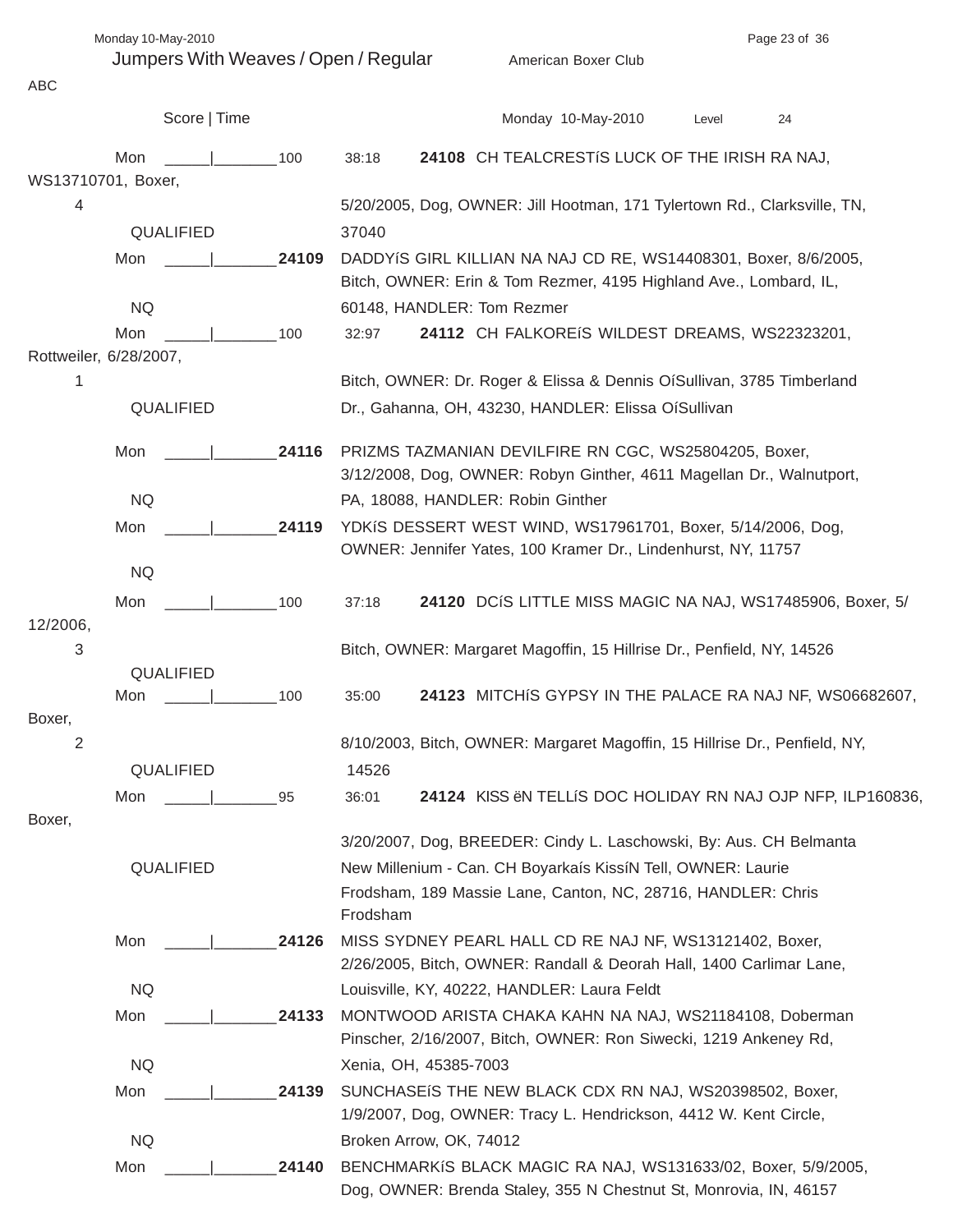| ABC      | Monday 10-May-2010<br>Jumpers With Weaves / Excellent A/ |                                 |          |                        |                                                                                                                                   | Page 24 of 36                                                     |                                                                                                                           |                    |    |     |             |  |  |  |
|----------|----------------------------------------------------------|---------------------------------|----------|------------------------|-----------------------------------------------------------------------------------------------------------------------------------|-------------------------------------------------------------------|---------------------------------------------------------------------------------------------------------------------------|--------------------|----|-----|-------------|--|--|--|
|          | Score   Time                                             |                                 |          |                        |                                                                                                                                   |                                                                   | Monday 10-May-2010                                                                                                        | Level              | 15 |     |             |  |  |  |
|          | 8                                                        |                                 |          |                        |                                                                                                                                   |                                                                   | Yards _______________ 159Seconds ____________                                                                             |                    | 49 | :00 | $Entered =$ |  |  |  |
| 3        | Qualified $= 1$                                          |                                 |          |                        |                                                                                                                                   |                                                                   |                                                                                                                           |                    |    |     |             |  |  |  |
|          |                                                          |                                 |          |                        | 159                                                                                                                               |                                                                   | 49:00                                                                                                                     | Participated = $3$ |    |     |             |  |  |  |
|          | Mon                                                      | the contract of the contract of | 100      | 41:21                  | 8117                                                                                                                              |                                                                   | RADIANTIS WIND DANCER NA OAJ, RN135033/02, Scottish                                                                       |                    |    |     |             |  |  |  |
| Terrier, |                                                          |                                 |          |                        |                                                                                                                                   |                                                                   |                                                                                                                           |                    |    |     |             |  |  |  |
| 1        |                                                          |                                 |          |                        |                                                                                                                                   |                                                                   | 3/1/2007, Bitch, OWNER: Margie Ponder, 5218 Woodland Dr, Taylor Mill,                                                     |                    |    |     |             |  |  |  |
|          | QUALIFIED                                                |                                 |          | KY, 41015              |                                                                                                                                   |                                                                   |                                                                                                                           |                    |    |     |             |  |  |  |
|          | Mon                                                      |                                 | 8120     |                        |                                                                                                                                   |                                                                   | VALENTINEIS FIREFLY OA OAJ, ILP160821, Papillon, 6/2/2007, Dog,                                                           |                    |    |     |             |  |  |  |
|          |                                                          |                                 |          |                        |                                                                                                                                   |                                                                   | OWNER: Terri Valentine, 4311 Dixon Rd., Blacklick, OH, 43004                                                              |                    |    |     |             |  |  |  |
|          | <b>NQ</b><br>Mon                                         |                                 | 8125     |                        |                                                                                                                                   |                                                                   |                                                                                                                           |                    |    |     |             |  |  |  |
|          |                                                          |                                 |          |                        | HOLLEIGH SNOWROSE REBA MC ENTAIL OA OAJ, DN17798709, Welsh<br>Corgi (Cardigan), 4/9/2007, Bitch, OWNER: Kandy Robinson, 867 North |                                                                   |                                                                                                                           |                    |    |     |             |  |  |  |
|          | <b>NQ</b>                                                |                                 |          |                        | Union Road, Dayton, OH, 45427                                                                                                     |                                                                   |                                                                                                                           |                    |    |     |             |  |  |  |
|          |                                                          |                                 | 1st 8117 | 2 <sub>nd</sub>        |                                                                                                                                   | 3rd                                                               | 4th                                                                                                                       |                    |    |     |             |  |  |  |
|          |                                                          |                                 |          |                        |                                                                                                                                   |                                                                   |                                                                                                                           |                    |    |     |             |  |  |  |
|          | 12                                                       |                                 |          |                        |                                                                                                                                   |                                                                   | Yards _______________ 159Seconds ____________                                                                             |                    | 49 | :00 | $Entered =$ |  |  |  |
| 5        | $Qualified = 2$                                          |                                 |          |                        |                                                                                                                                   |                                                                   |                                                                                                                           |                    |    |     |             |  |  |  |
|          |                                                          |                                 |          |                        | 159                                                                                                                               |                                                                   | 49:00                                                                                                                     | Participated = $5$ |    |     |             |  |  |  |
|          | Mon                                                      |                                 | 12101    |                        |                                                                                                                                   |                                                                   | SHADOW HILL THE AMAZING ONE AX OAJ OF, DN19260902, Shetland<br>Sheepdog, 9/1/2007, Bitch, OWNER: MaryAnn Chappelear, 4166 |                    |    |     |             |  |  |  |
|          | <b>NQ</b>                                                |                                 |          |                        |                                                                                                                                   |                                                                   | Township Line Rd, Waynesville, OH, 45068                                                                                  |                    |    |     |             |  |  |  |
|          | Mon                                                      |                                 | 100      | 36:20                  |                                                                                                                                   |                                                                   | 12108 AIWARDIS WILD WAVE SKIPPER OA OAJ, PR068021/04,                                                                     |                    |    |     |             |  |  |  |
| Poodle   |                                                          |                                 |          |                        |                                                                                                                                   |                                                                   |                                                                                                                           |                    |    |     |             |  |  |  |
| 1        |                                                          |                                 |          |                        |                                                                                                                                   |                                                                   | (Minature), 8/29/2005, Dog, OWNER: Carol Plumb, 5832 Cabernet Ct.,                                                        |                    |    |     |             |  |  |  |
|          | QUALIFIED                                                |                                 |          | Morrow, OH, 45152-8974 |                                                                                                                                   |                                                                   |                                                                                                                           |                    |    |     |             |  |  |  |
|          | Mon                                                      |                                 | 12117    |                        |                                                                                                                                   |                                                                   | RUDYGUILIANI AX OAJ CD, ILP103675, Minature Pinscher, 7/26/2002,                                                          |                    |    |     |             |  |  |  |
|          |                                                          |                                 |          |                        |                                                                                                                                   | Dog, OWNER: Mary Meno, 8663 Birchbark Dr., Cincinnati, OH, 45249, |                                                                                                                           |                    |    |     |             |  |  |  |
|          | <b>NQ</b>                                                |                                 |          |                        | <b>HANDLER: Mary Meno</b>                                                                                                         |                                                                   |                                                                                                                           |                    |    |     |             |  |  |  |
|          | Mon                                                      |                                 | 12122    |                        |                                                                                                                                   | CH TUDOX QUITE A MIDNIGHT SPECIAL RN OA NAJ, NP07185703,          |                                                                                                                           |                    |    |     |             |  |  |  |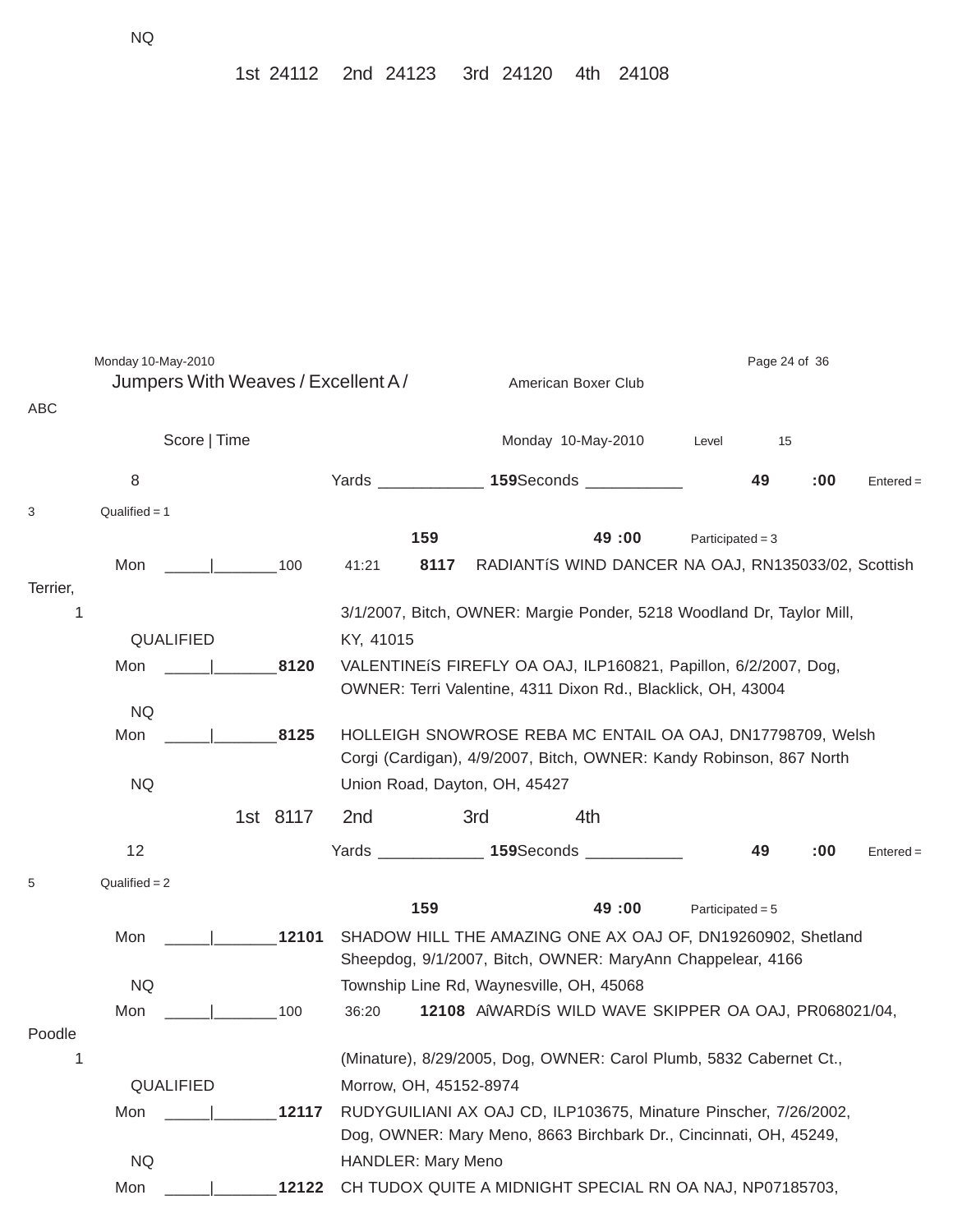|              |                     |              |                                    |                      |     |                                |                                                  | schipperke, 6/21/2004, Dog, OWNER: Terry VanHook, 1523 Lynnedale                                                                   |                    |     |             |
|--------------|---------------------|--------------|------------------------------------|----------------------|-----|--------------------------------|--------------------------------------------------|------------------------------------------------------------------------------------------------------------------------------------|--------------------|-----|-------------|
|              | <b>NQ</b>           |              |                                    |                      |     | Dr., Jeffersonville, IN, 47130 |                                                  |                                                                                                                                    |                    |     |             |
|              | Mon                 |              | 97                                 | 50:87                |     |                                |                                                  | 12125 ROYAL ANSTRUTHER OF FIFE OA NAJ, TR80205002,                                                                                 |                    |     |             |
| 2            | Papillon, 4/5/2008, |              |                                    |                      |     |                                |                                                  | Dog, OWNER: Katie & Bill Turner, 185 Magnolia Ave., Glendale, OH,                                                                  |                    |     |             |
|              | QUALIFIED           |              |                                    |                      |     | 45246, HANDLER: Bill Turner    |                                                  |                                                                                                                                    |                    |     |             |
|              |                     |              |                                    |                      |     |                                |                                                  |                                                                                                                                    |                    |     |             |
|              |                     |              | 1st 12108                          | 2nd 12125            |     | 3rd                            | 4th                                              |                                                                                                                                    |                    |     |             |
|              | 16                  |              |                                    |                      |     |                                | Yards <b>164</b> Seconds                         |                                                                                                                                    | 47                 | :00 | $Entered =$ |
| $\mathbf{1}$ | $Qualified = 0$     |              |                                    |                      |     |                                |                                                  |                                                                                                                                    |                    |     |             |
|              |                     |              |                                    |                      | 164 |                                | 47:00                                            | Participated = $1$                                                                                                                 |                    |     |             |
|              | Mon                 |              | 16126                              |                      |     |                                |                                                  | BELMARK BLUE DIAMOND IN THE RUFF OA NAJ, DN20704801, Shetland<br>Sheepdog, 1/9/2008, Dog, OWNER: Gary Volz, 5579 Silverpoint Dr.,  |                    |     |             |
|              | <b>NQ</b>           |              |                                    |                      |     | Cincinnati, OH, 45247-7014     |                                                  |                                                                                                                                    |                    |     |             |
|              |                     |              | 1st                                | 2nd                  |     | 3rd                            | 4th                                              |                                                                                                                                    |                    |     |             |
|              | 20                  |              |                                    |                      |     |                                | Yards _______________ 169Seconds __________      |                                                                                                                                    | 45                 | :00 | $Entered =$ |
| 4            | Qualified = $0$     |              |                                    |                      |     |                                |                                                  |                                                                                                                                    |                    |     |             |
|              |                     |              |                                    |                      | 169 |                                | 45:00                                            |                                                                                                                                    | Participated = $4$ |     |             |
|              | Mon                 |              | 20119                              |                      |     |                                |                                                  | BACHIS FIRE DANCE CD RE OA OAJ, WS08097503, Boxer, 3/18/2004,<br>Bitch, OWNER: Joan Kenney & Chrisitne Bachmann, 1392 Durham Rd.,  |                    |     |             |
|              | <b>NQ</b>           |              |                                    |                      |     |                                | Wallingford, CT, 06492, HANDLER: Joan Kenney     |                                                                                                                                    |                    |     |             |
|              | Mon                 |              | 20123                              |                      |     |                                |                                                  | BLUE RIDGE BRITCHES NA NAJ, PAL202701, Boxer, 7/1/2006, Dog,<br>OWNER: Marcella Smith, 400 D N. Grove St., Bridgewater, VA, 22812, |                    |     |             |
|              | <b>NQ</b>           |              |                                    |                      |     | <b>HANDLER: Marcie Smith</b>   |                                                  |                                                                                                                                    |                    |     |             |
|              | Mon                 |              | 20144                              |                      |     |                                |                                                  | SUNCHASEIS LITTLE BLACK DRESS UD RA OA OAJ, WS069670/06,<br>Boxer, 11/20/2003, Bitch, OWNER: Tracy L. Hendrickson & Rhoda          |                    |     |             |
|              | <b>NQ</b>           |              |                                    |                      |     |                                |                                                  | Goselin, 4412 W. Kent Circle, Broken Arrow, OK, 74012, HANDLER:                                                                    |                    |     |             |
|              |                     |              |                                    | Tracy L. Hendrickson |     |                                |                                                  |                                                                                                                                    |                    |     |             |
|              |                     |              |                                    |                      |     |                                |                                                  |                                                                                                                                    |                    |     |             |
|              | Monday 10-May-2010  |              |                                    |                      |     |                                |                                                  |                                                                                                                                    | Page 25 of 36      |     |             |
|              |                     |              | Jumpers With Weaves / Excellent A/ |                      |     |                                | American Boxer Club                              |                                                                                                                                    |                    |     |             |
| ABC          |                     |              |                                    |                      |     |                                |                                                  |                                                                                                                                    |                    |     |             |
|              |                     | Score   Time |                                    |                      |     |                                | Monday 10-May-2010                               | Level                                                                                                                              | 15                 |     |             |
|              | Mon                 |              | 20150                              |                      |     |                                |                                                  | MARSH MATTIS SIZZLE OF CEDARWICK OA OAJ, SR31082605,<br>Retriever (Labrador), 11/25/2005, Bitch, OWNER: Kurt Glaub, 1173 Davis     |                    |     |             |
|              | <b>NQ</b>           |              |                                    |                      |     |                                | Road, Hamilton, OH, 45013, HANDLER: Nadine Glaub |                                                                                                                                    |                    |     |             |
|              |                     |              | 1st                                | 2nd                  |     | 3rd                            | 4th                                              |                                                                                                                                    |                    |     |             |
|              | 24                  |              |                                    |                      |     |                                | Yards _______________ 169Seconds ____________    |                                                                                                                                    | 45                 | :00 | $Entered =$ |
| 2            | Qualified = $0$     |              |                                    |                      |     |                                |                                                  |                                                                                                                                    |                    |     |             |
|              |                     |              |                                    |                      | 169 |                                | 45:00                                            |                                                                                                                                    | Participated = $2$ |     |             |
|              | Mon                 |              | 24101                              |                      |     |                                |                                                  | SHERA N DYNAMICIS GREAT EXPECTATIONS OA OAJ, WS13380905,<br>Boxer, 5/1/2005, Bitch, OWNER: Reegan Ray, Bill Polonsky, Barbara      |                    |     |             |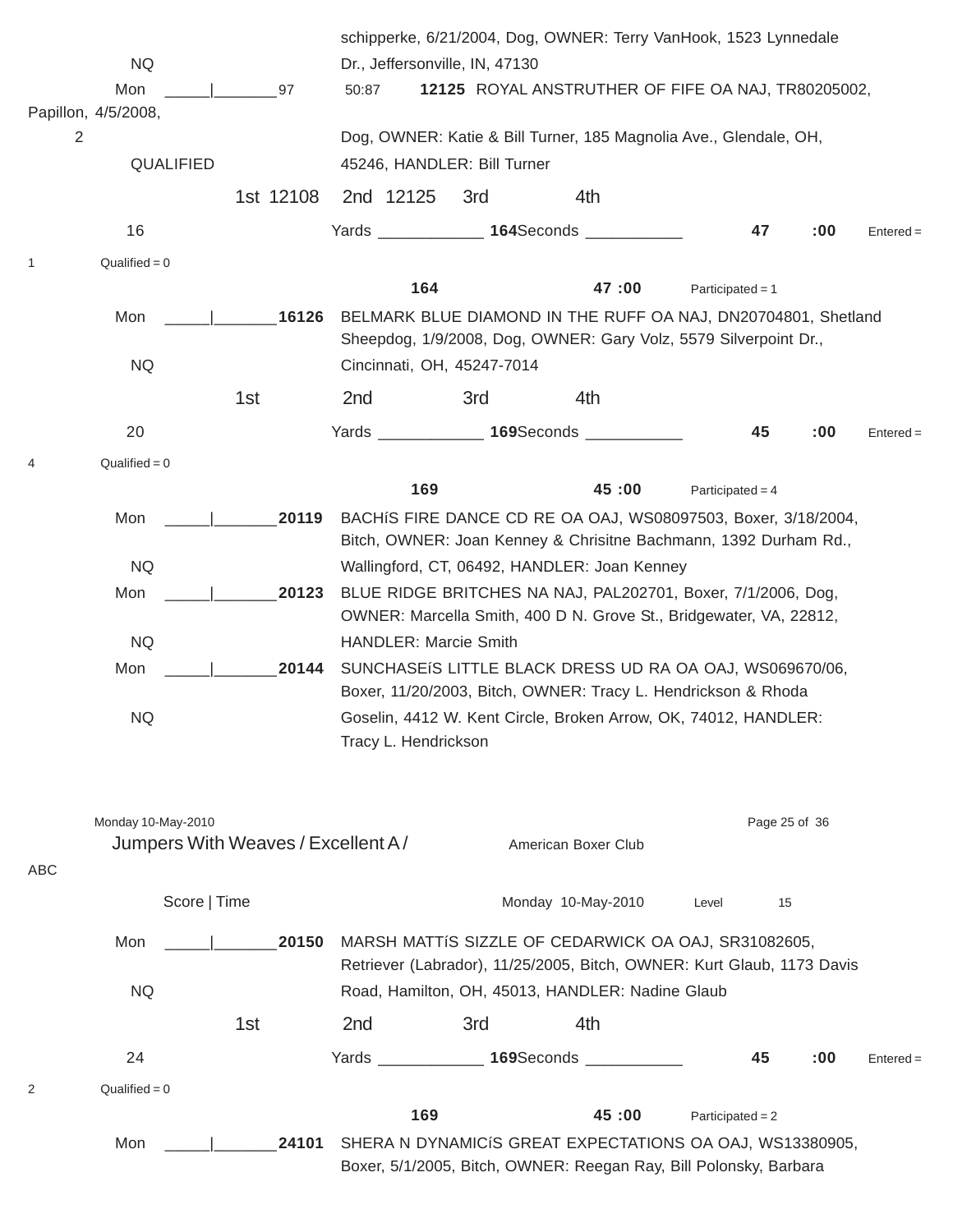| NQ. |       |                                                        |     | Riggs, 734 San Diguito Dr., Encinitas, CA, 90924, HANDLER: Reegan Ray   |  |  |
|-----|-------|--------------------------------------------------------|-----|-------------------------------------------------------------------------|--|--|
| Mon | 24104 | CELESTIAL CATCH ME IF YOU CAN VCD1 RA OAJ, WS14948005, |     | schnauzer, Giant, 10/20/2005, Dog, OWNER: Laura Feldt & Brianna         |  |  |
| NQ. |       |                                                        |     | Higgins, 2001 Ben All Road, Louisville, KY, 40223, HANDLER: Laura Feldt |  |  |
|     | 1st   | 2nd                                                    | 3rd | 4th                                                                     |  |  |

| <b>ABC</b> | Monday 10-May-2010<br>Jumpers With Weaves / Excellent B / |              |                                                                                                                        | American Boxer Club                            |                  | Page 26 of 36 |     |             |  |
|------------|-----------------------------------------------------------|--------------|------------------------------------------------------------------------------------------------------------------------|------------------------------------------------|------------------|---------------|-----|-------------|--|
|            | Score   Time                                              |              |                                                                                                                        | Monday 10-May-2010                             | Level            | 70            |     |             |  |
|            | 8                                                         |              | Yards                                                                                                                  | 159Seconds _____________                       |                  | 49            | :00 | $Entered =$ |  |
| 14         | Qualified = $8$                                           |              |                                                                                                                        |                                                |                  |               |     |             |  |
|            |                                                           |              | 159                                                                                                                    | 49:00                                          | $Participated =$ |               |     |             |  |
| Papillon,  | Mon                                                       | 100<br>44:04 | 8102                                                                                                                   | MACH WINGAZEN JUST A LUCKY IMAGE, TR110530/03, |                  |               |     |             |  |
|            | <b>QUALIFIED</b>                                          |              | 2/28/2003, Dog, OWNER: Linda & White Bourland, 8471 New England<br>Ct., Cincinnati, OH, 45236, HANDLER: Linda Bourland |                                                |                  |               |     |             |  |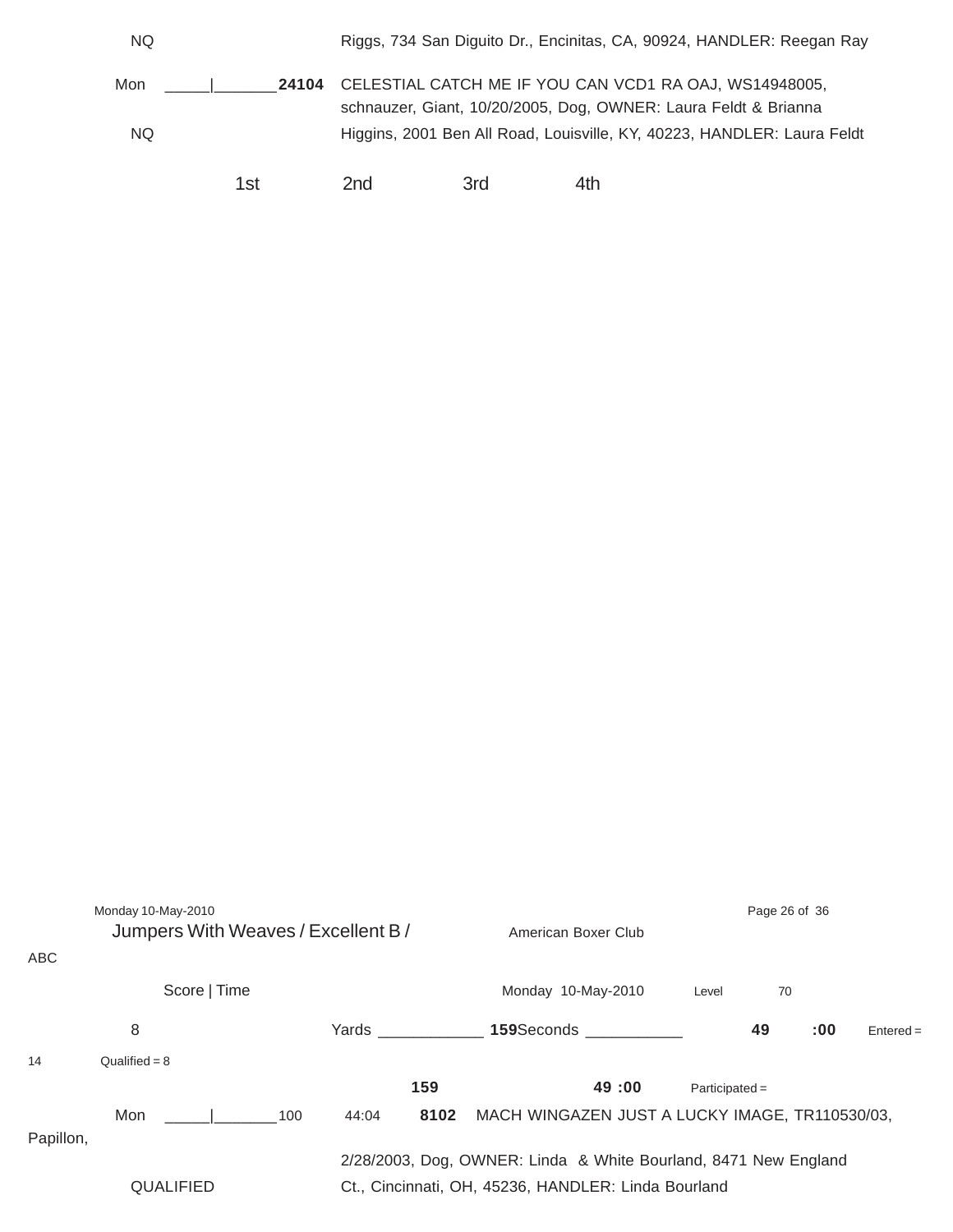| Mon                      | 8103 |                                                                 |                                                                                                | MACH2 ALDERONIS SURFER GIRL RN NF, TR42060209, Havanese,<br>7/29/2005, Bitch, OWNER: Trisha Koetter & Stephanie Penner, 7844             |  |  |  |  |  |  |  |
|--------------------------|------|-----------------------------------------------------------------|------------------------------------------------------------------------------------------------|------------------------------------------------------------------------------------------------------------------------------------------|--|--|--|--|--|--|--|
| Absent                   |      |                                                                 |                                                                                                | Starlight Rd., Floyds Knobs, IN, 47119, HANDLER: Trish Koetter                                                                           |  |  |  |  |  |  |  |
| Mon                      | 100  | 39:38                                                           | 8104                                                                                           | HOOSIER HOPE MX MXJ, ILP153390, Welsh Corgi                                                                                              |  |  |  |  |  |  |  |
| (Pembroke), 9/19/2004,   |      |                                                                 |                                                                                                |                                                                                                                                          |  |  |  |  |  |  |  |
| 4                        |      |                                                                 |                                                                                                | Bitch, OWNER: Vicki Head & Deb Rimkus, 89 Arden Rd., Columbus, OH,                                                                       |  |  |  |  |  |  |  |
| QUALIFIED                |      |                                                                 |                                                                                                | 43214, HANDLER: Carol Hunsberger                                                                                                         |  |  |  |  |  |  |  |
| Mon                      | 8105 |                                                                 |                                                                                                | SAND FOX AMEICAN IDOL MX MXJ, DN071903/06, Welsh Corgi<br>(Pembroke), 3/5/2004, Bitch, OWNER: Jane D. Dewey, 8355 Arapaho                |  |  |  |  |  |  |  |
| <b>NQ</b>                |      |                                                                 |                                                                                                | Lane, Cincinnati, OH, 45243, HANDLER: Jane Dewey                                                                                         |  |  |  |  |  |  |  |
| Mon                      | 8109 |                                                                 |                                                                                                | WINHAVEN SMALL CHANGE AX AXJ NAP, TR41465103, Chihuahua<br>(smooth), 3/31/2005, Bitch, OWNER: Marilyn Ludwig, 1201 Covedale              |  |  |  |  |  |  |  |
| <b>NQ</b>                |      |                                                                 |                                                                                                | Ave, Cincinnati, OH, 45238-4315                                                                                                          |  |  |  |  |  |  |  |
| Mon                      | 8110 |                                                                 |                                                                                                | VALENTINEIS SPYDER OA OAJ, TR61579603, Pomeranian, 2/28/2007,<br>Dog, OWNER: Terri Valentine, 4311 Dixon Rd., Blacklick, OH, 43004       |  |  |  |  |  |  |  |
| <b>NQ</b>                |      |                                                                 |                                                                                                |                                                                                                                                          |  |  |  |  |  |  |  |
| Mon                      | 8111 |                                                                 |                                                                                                | MACH SIR KIMBLE, TP119698/02, Papillon, 1/5/2001, Dog, BREEDER:<br>Tricia Pottinger, By: Sir Lancelot III - Annabel Rose, OWNER: Linda & |  |  |  |  |  |  |  |
| <b>NQ</b>                |      |                                                                 | White Bourland, 8471 New England Ct., Cincinnati, OH, 45236, HANDLER:<br><b>White Bourland</b> |                                                                                                                                          |  |  |  |  |  |  |  |
| Mon                      | 100  | 42:56                                                           | 8112                                                                                           | AMRONIS REWRITING THE RULES MX AJX, NP05186303,                                                                                          |  |  |  |  |  |  |  |
| french bulldog,          |      |                                                                 |                                                                                                |                                                                                                                                          |  |  |  |  |  |  |  |
|                          |      |                                                                 |                                                                                                | 12/17/2003, Dog, OWNER: Dr. Roger & Elissa & Dennis OíSullivan, 3785                                                                     |  |  |  |  |  |  |  |
| QUALIFIED                |      |                                                                 |                                                                                                | Timberland Dr., Gahanna, OH, 43230, HANDLER: Elissa OíSullivan                                                                           |  |  |  |  |  |  |  |
| Mon                      | 100  | 30:09                                                           | 8114                                                                                           | BEAU JAMES ROTTEN TO THE CORE AX AXJ RE,                                                                                                 |  |  |  |  |  |  |  |
| TR65625101,              |      |                                                                 |                                                                                                |                                                                                                                                          |  |  |  |  |  |  |  |
| 1                        |      |                                                                 |                                                                                                | Pomeranian, 1/21/2007, Dog, OWNER: Kathryn Baumler, 906 Dark Star                                                                        |  |  |  |  |  |  |  |
| QUALIFIED                |      |                                                                 |                                                                                                | Ave., Gohanna, OH, 43230                                                                                                                 |  |  |  |  |  |  |  |
| $\sim$ 100<br>Mon        |      | 44:03                                                           | 8115                                                                                           | CARISTEDA SNOOPY RE OA AXJ, HP056570/02, Dachshund<br>(Longhaired), 3/27/2003, Bitch, OWNER: Cheryl B. Holman, DVM, 3108                 |  |  |  |  |  |  |  |
| QUALIFIED                |      |                                                                 |                                                                                                | Frazee Rd., Somerville, OH, 45064, HANDLER: Cheryl Holman                                                                                |  |  |  |  |  |  |  |
| $\sim$ 100<br>Mon        |      | 42:08                                                           |                                                                                                | 8118 VALENTINEIS CRICKET MX MXJ, TR37657701, Pomeranian,                                                                                 |  |  |  |  |  |  |  |
| 4/12/2005,               |      |                                                                 |                                                                                                | Dog, OWNER: Terri Valentine, 4311 Dixon Rd., Blacklick, OH, 43004                                                                        |  |  |  |  |  |  |  |
| QUALIFIED                |      |                                                                 |                                                                                                |                                                                                                                                          |  |  |  |  |  |  |  |
| Mon<br>$\frac{1}{2}$ 100 |      | 33:93                                                           | 8119                                                                                           | MACH NANKEN BECKINI TO BE A DIAMOND MXF,                                                                                                 |  |  |  |  |  |  |  |
| TR18198803, Papillon,    |      |                                                                 |                                                                                                |                                                                                                                                          |  |  |  |  |  |  |  |
| $\sqrt{3}$               |      |                                                                 |                                                                                                | 10/15/2003, Bitch, OWNER: Deborah Scheel, 6061 Eden Valley Dr.,                                                                          |  |  |  |  |  |  |  |
| QUALIFIED                |      | Westerville, OH, 43081                                          |                                                                                                |                                                                                                                                          |  |  |  |  |  |  |  |
| Mon                      | 8121 |                                                                 |                                                                                                | MACH CLADDAGH UR OUT OF MY IVY LEAGUE MX MXJ CGC,<br>TR311556/04, Cavalier King Charles Spaniel, 12/1/2003, Bitch, OWNER:                |  |  |  |  |  |  |  |
| NQ.                      |      | Yvette Clutter, 4043 Alton Darby Creek Rd., Hilliard, OH, 43026 |                                                                                                |                                                                                                                                          |  |  |  |  |  |  |  |
| Mon<br>Poodle (Toy),     | 100  | 31:37                                                           | 8129                                                                                           | EMMA KATHERINE OF PURINS ROOM JP, PR06825001,                                                                                            |  |  |  |  |  |  |  |
| $\overline{2}$           |      |                                                                 |                                                                                                | 10/16/2004, Bitch, BREEDER: Tomoko Yamauchi, By: Black Jaguar of                                                                         |  |  |  |  |  |  |  |
|                          |      |                                                                 |                                                                                                |                                                                                                                                          |  |  |  |  |  |  |  |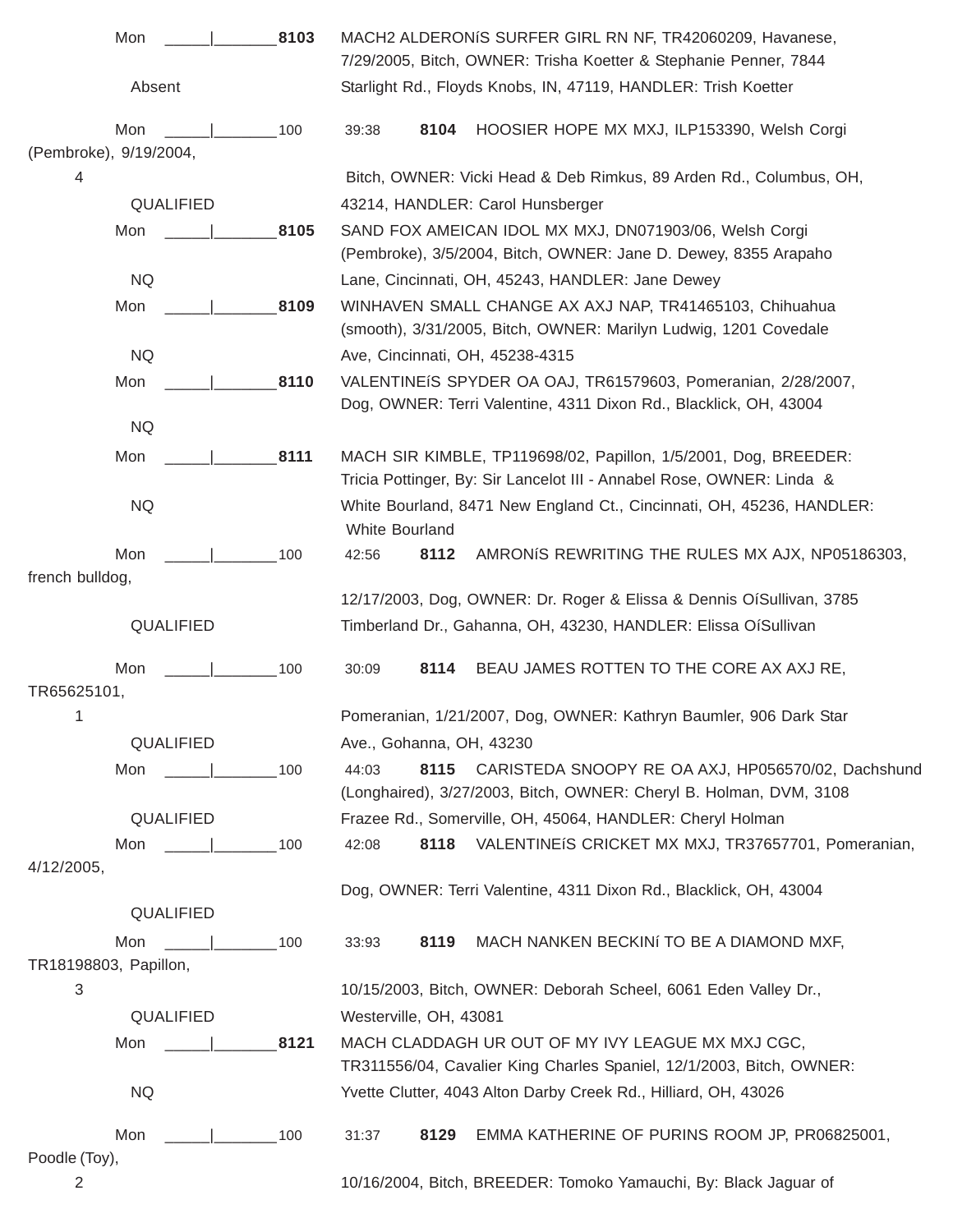|                    | QUALIFIED                              |          | Crystal Midori - Dion of R.Y. Heartland Jp, OWNER: Ritsuko & Michael<br>Wolf, 5055 Hearthstone Dr., Springfield, OH, 45502-8321, HANDLER:<br>Ritsuko Wolf |                            |  |                                     |                     |                                                 |                                                                                                                              |               |     |             |
|--------------------|----------------------------------------|----------|-----------------------------------------------------------------------------------------------------------------------------------------------------------|----------------------------|--|-------------------------------------|---------------------|-------------------------------------------------|------------------------------------------------------------------------------------------------------------------------------|---------------|-----|-------------|
|                    |                                        | 1st 8114 |                                                                                                                                                           | 2nd 8129                   |  | 3rd 8119                            | 4th                 | 8104                                            |                                                                                                                              |               |     |             |
|                    | 12                                     |          |                                                                                                                                                           |                            |  |                                     |                     | Yards _______________ 159Seconds ____________   |                                                                                                                              | 49            | :00 | $Entered =$ |
| 11                 | Qualified = $6$                        |          |                                                                                                                                                           |                            |  |                                     |                     |                                                 |                                                                                                                              |               |     |             |
|                    |                                        |          |                                                                                                                                                           | 159                        |  |                                     |                     | 49:00                                           | $Participated =$                                                                                                             |               |     |             |
|                    | Monday 10-May-2010                     |          |                                                                                                                                                           |                            |  |                                     |                     |                                                 |                                                                                                                              | Page 27 of 36 |     |             |
|                    | Jumpers With Weaves / Excellent B /    |          |                                                                                                                                                           |                            |  |                                     | American Boxer Club |                                                 |                                                                                                                              |               |     |             |
| ABC                |                                        |          |                                                                                                                                                           |                            |  |                                     |                     |                                                 |                                                                                                                              |               |     |             |
|                    | Score   Time                           |          |                                                                                                                                                           |                            |  | Monday 10-May-2010                  |                     |                                                 | Level                                                                                                                        | 70            |     |             |
|                    | Mon                                    | 100      | 34:15                                                                                                                                                     |                            |  |                                     |                     |                                                 | 12103 RATTITAT CHARMIN ZBOYS AX AXJ, RN16210303, Rat                                                                         |               |     |             |
| Terrier,           |                                        |          |                                                                                                                                                           |                            |  |                                     |                     |                                                 |                                                                                                                              |               |     |             |
| 2                  |                                        |          |                                                                                                                                                           |                            |  |                                     |                     |                                                 | 3/3/2008, Bitch, OWNER: Brian Richard, 2619 Streamside Ct., Cincinnati,                                                      |               |     |             |
|                    | QUALIFIED                              |          |                                                                                                                                                           |                            |  | OH, 45230, HANDLER: Katherine Meyer |                     |                                                 |                                                                                                                              |               |     |             |
| NP09363901, Boston | Mon<br>$\sim$ 100                      |          | 41:58                                                                                                                                                     |                            |  |                                     |                     |                                                 | 12104 CH KATBIRDIS LEADING THE CHASE RN MX MXJ,                                                                              |               |     |             |
| 4                  |                                        |          |                                                                                                                                                           |                            |  |                                     |                     |                                                 | Terrier, 4/5/2005, Dog, OWNER: Jennifer Scott, 1390 Sentry Lane,                                                             |               |     |             |
|                    | QUALIFIED                              |          |                                                                                                                                                           | Fairborn, OH, 45324        |  |                                     |                     |                                                 |                                                                                                                              |               |     |             |
|                    | Mon                                    | 12106    |                                                                                                                                                           |                            |  |                                     |                     |                                                 | MEADOWLAKE FLYING SKYE HIGH JE AX MXJ RA, RN07213007, Parson                                                                 |               |     |             |
|                    |                                        |          |                                                                                                                                                           |                            |  |                                     |                     |                                                 | Russell Terrier, 12/7/2004, Bitch, OWNER: Beth Bowling, 8777                                                                 |               |     |             |
|                    | <b>NQ</b>                              |          |                                                                                                                                                           |                            |  |                                     |                     |                                                 | Dantawood Le, Liberty Township, OH, 45044, HANDLER: Beth Bowling                                                             |               |     |             |
|                    | Mon<br>the contract of the contract of | 100      | 41:72                                                                                                                                                     |                            |  |                                     |                     |                                                 | 12109 LITTLE PRINCE MAGIC AX AXJ, TR347652/02, Papillon, 3/1/                                                                |               |     |             |
| 2005, Dog,         |                                        |          |                                                                                                                                                           |                            |  |                                     |                     |                                                 |                                                                                                                              |               |     |             |
|                    |                                        |          |                                                                                                                                                           |                            |  |                                     |                     |                                                 | OWNER: Cheryl Immel, 4242 Rose Marie Rd., Franklin, OH, 45005                                                                |               |     |             |
|                    | QUALIFIED                              |          |                                                                                                                                                           |                            |  |                                     |                     |                                                 |                                                                                                                              |               |     |             |
|                    | Mon                                    | 100      | 37:40                                                                                                                                                     |                            |  |                                     |                     |                                                 | 12110 MACH6 KOKE MAKANA MISTU CDX, PP670179/02, Poodle                                                                       |               |     |             |
| (Minature),        |                                        |          |                                                                                                                                                           |                            |  |                                     |                     |                                                 |                                                                                                                              |               |     |             |
| 3                  |                                        |          |                                                                                                                                                           |                            |  |                                     |                     |                                                 | 10/13/2002, Bitch, BREEDER: Pam Anderson, By: Ch Smokey Mountain                                                             |               |     |             |
|                    | QUALIFIED                              |          |                                                                                                                                                           | Ln., Cincinnati, OH, 45243 |  |                                     |                     |                                                 | Blue Mist - Awardís Charity, OWNER: Cheri Weedman, 9100 Indian Ridge                                                         |               |     |             |
|                    | Mon                                    | 12115    |                                                                                                                                                           |                            |  |                                     |                     |                                                 | CH HIGHGATE BOOP-A-LOOP ARK AX MXJ OF, RN03042703, Border                                                                    |               |     |             |
|                    |                                        |          |                                                                                                                                                           |                            |  |                                     |                     |                                                 | Terrier, 3/28/2003, Bitch, OWNER: Joye Ford & Tom Ford, 2740                                                                 |               |     |             |
|                    | <b>NQ</b>                              |          |                                                                                                                                                           |                            |  |                                     |                     |                                                 | Cyclorama Dr., Cincinnati, OH, 45211, HANDLER: Joye Ford                                                                     |               |     |             |
|                    | Mon                                    | 12116    |                                                                                                                                                           |                            |  |                                     |                     |                                                 | SARATOGAÍS LITTLE BRITCHES OA AXJ NF, SR28991104, Cocker                                                                     |               |     |             |
|                    |                                        |          |                                                                                                                                                           |                            |  |                                     |                     |                                                 | Spaniel, 8/28/2005, Dog, OWNER: Tony and Penny Hamblin, 2030 Koehler                                                         |               |     |             |
|                    | <b>NQ</b>                              |          |                                                                                                                                                           |                            |  |                                     |                     | Ave., Dayton, OH, 45414, HANDLER: Penny Hamblin |                                                                                                                              |               |     |             |
|                    | Mon                                    | 100      | 33:18                                                                                                                                                     |                            |  |                                     |                     |                                                 | 12118 MACH6 JOJO XXI, DL850103/03, Shetland Sheepdog, 7/24/                                                                  |               |     |             |
| 2000, Dog,         |                                        |          |                                                                                                                                                           |                            |  |                                     |                     |                                                 |                                                                                                                              |               |     |             |
| 1                  |                                        |          |                                                                                                                                                           |                            |  |                                     |                     |                                                 | BREEDER: David & Dorthy Yeckley, By: Michelty Unique Impression -                                                            |               |     |             |
|                    | QUALIFIED                              |          |                                                                                                                                                           |                            |  |                                     |                     |                                                 | Beckward Lady Magdelina, OWNER: Tom Reed, 230 Duncan Dr, Dry                                                                 |               |     |             |
|                    |                                        |          |                                                                                                                                                           | Ridge, KY, 41035           |  |                                     |                     |                                                 |                                                                                                                              |               |     |             |
|                    | Mon                                    | 12119    |                                                                                                                                                           |                            |  |                                     |                     |                                                 | ROCKY Z OA NAJ, ILP156644, Minature Pinscher, 6/6/2005, Dog,<br>OWNER: Mary Meno, 8663 Birchbark Dr., Cincinnati, OH, 45249, |               |     |             |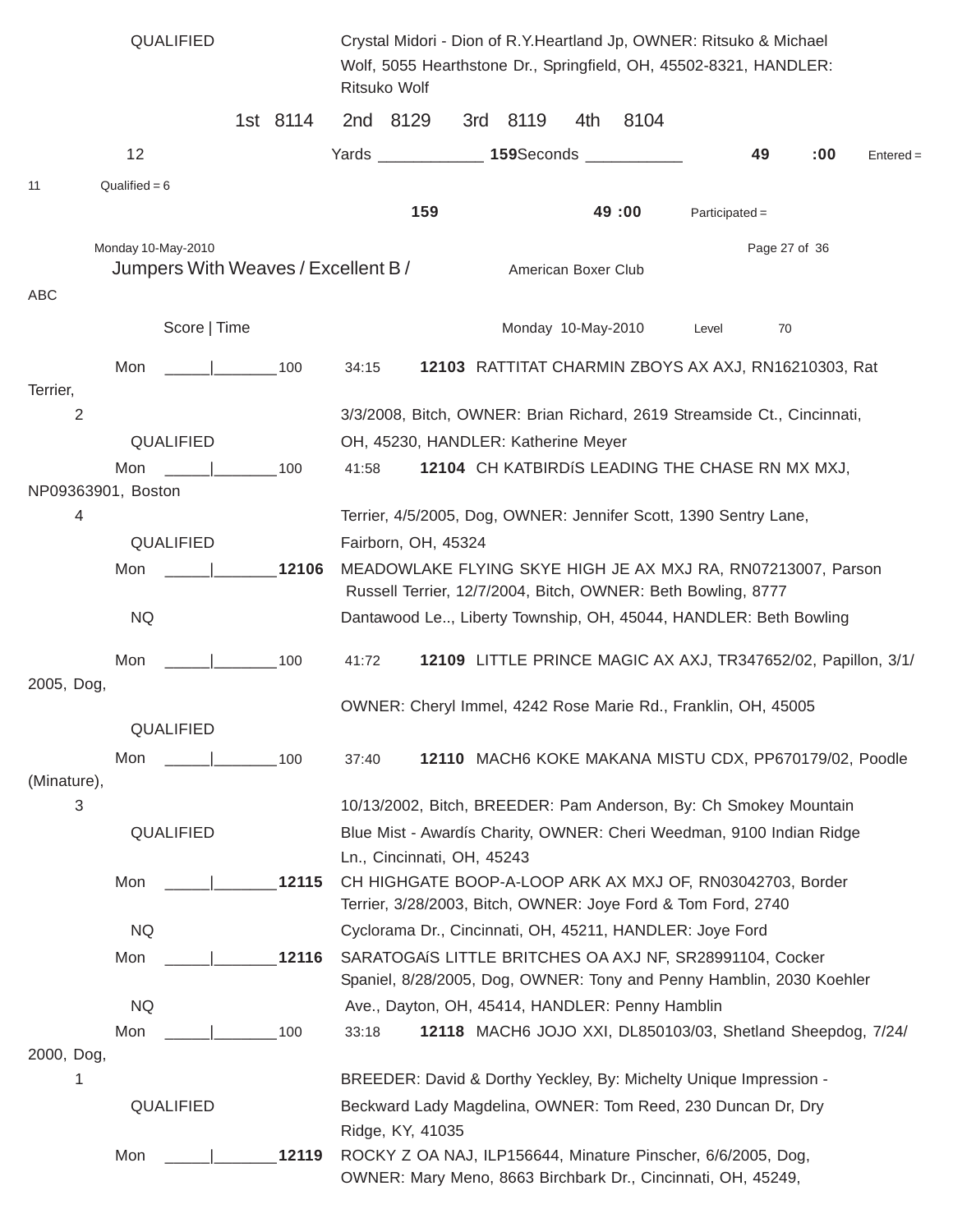| <b>NQ</b>                           | <b>HANDLER: Mary Meno</b>                                                                                                   |
|-------------------------------------|-----------------------------------------------------------------------------------------------------------------------------|
| Mon<br>100                          | 12126 MARRICES SECRET AGENT MAN MX MXJ, TR450753/01,<br>48:36                                                               |
| Papillon,                           |                                                                                                                             |
|                                     | 10/28/2005, Dog, OWNER: Katie & Bill Turner, 185 Magnolia Ave.,                                                             |
| QUALIFIED                           | Glendale, OH, 45246, HANDLER: Bill Turner                                                                                   |
| 12127<br>Mon                        | BACH PRINCESS LUCY LU NJP AXJ AX, DN11359802, Shetland                                                                      |
|                                     | Sheepdog, 4/8/2005, Bitch, OWNER: Cherry Shain, 6625 Spring Run Dr.,                                                        |
| Absent                              | Westerville, OH, 43082                                                                                                      |
| 1st 12118                           | 3rd 12110<br>2nd 12103<br>4th 12104                                                                                         |
| 16                                  | Yards ________________ 164Seconds ____________<br>47<br>:00<br>$Entered =$                                                  |
| Qualified = $6$<br>10               |                                                                                                                             |
|                                     | 164<br>47:00<br>Participated = $9$                                                                                          |
| Mon<br>100                          | 16101 MACH2 BELMARKS DUST IN THE WIND, ILP158830,<br>30:41                                                                  |
| Shetland Sheepdog,                  |                                                                                                                             |
| 2                                   | 11/29/2006, Dog, OWNER: Gary Volz, 5579 Silverpoint Dr., Cincinnati,                                                        |
| QUALIFIED                           | OH, 45247-7014                                                                                                              |
| Mon<br>$\sim$ 100                   | 16104 CH SKYLINEIS CELEMIR CGC RN OA OAJ, NP10369704,<br>32:88                                                              |
| Keeshonden,                         |                                                                                                                             |
| 3                                   | 6/22/2005, Dog, OWNER: Michele McGrath, 5608 Donnally Ct., Dublin, OH,                                                      |
| QUALIFIED                           | 43016                                                                                                                       |
| $\vert$ 100<br>Mon                  | 16110 MACH DUNCAN WEEDMAN CD, ILP94968, Poodle<br>40:55                                                                     |
| (Minature), 12/25/1999,             |                                                                                                                             |
|                                     | Dog, OWNER: Cheri Weedman, 9100 Indian Ridge Ln., Cincinnati, OH,                                                           |
| QUALIFIED                           | 45243                                                                                                                       |
| 16115<br>Mon                        | TRINITY BREAKINI THE RULES MX MXJ, DN17337902, Shetland                                                                     |
|                                     | Sheepdog, 3/4/2007, Dog, OWNER: Sandra Schmidt, 1272 Linneman Rd,                                                           |
| <b>NQ</b>                           | Cincinnati, OH, 45238, HANDLER: Sandy Schmidt                                                                               |
|                                     |                                                                                                                             |
| Monday 10-May-2010                  | Page 28 of 36                                                                                                               |
| Jumpers With Weaves / Excellent B / | American Boxer Club                                                                                                         |
| ABC                                 |                                                                                                                             |
| Score   Time                        | Monday 10-May-2010<br>70<br>Level                                                                                           |
| 16122                               |                                                                                                                             |
| Mon                                 | WINMAR ABRACADABRA ITS MAGIC AX AXJ, DN13347104, Shetland<br>Sheepdog, 12/20/2005, Dog, OWNER: Karen Sanders, 8020 Le Blanc |
| <b>NQ</b>                           | Way, West Chester, OH, 45069-3752                                                                                           |
| Mon<br>100                          | 16124 WEDGEWOOD CHASE THE WIND MX MXJ, DN113827/06,<br>38:81                                                                |
| Shetland                            |                                                                                                                             |
|                                     | Sheepdog, 4/19/2005, Dog, OWNER: Sandy Covich, 6605 Olive Branch                                                            |
| QUALIFIED                           | Dr., Oregonia, OH, 45054-9716                                                                                               |
| 16128<br>Mon                        | SCOTT MAN DO OF MX MXJ, DN05901805, Shetland Sheepdog,                                                                      |
|                                     | 1/1/2004, Bitch, OWNER: Cherry Shain, 6625 Spring Run Dr., Westerville,                                                     |
| Absent                              | OH, 43082                                                                                                                   |
| Mon<br>100                          | 16132 MACH TRINITY RISKY BUSINESS NF MX MXJ, DN18884101,<br>35:14                                                           |
| Shetland                            |                                                                                                                             |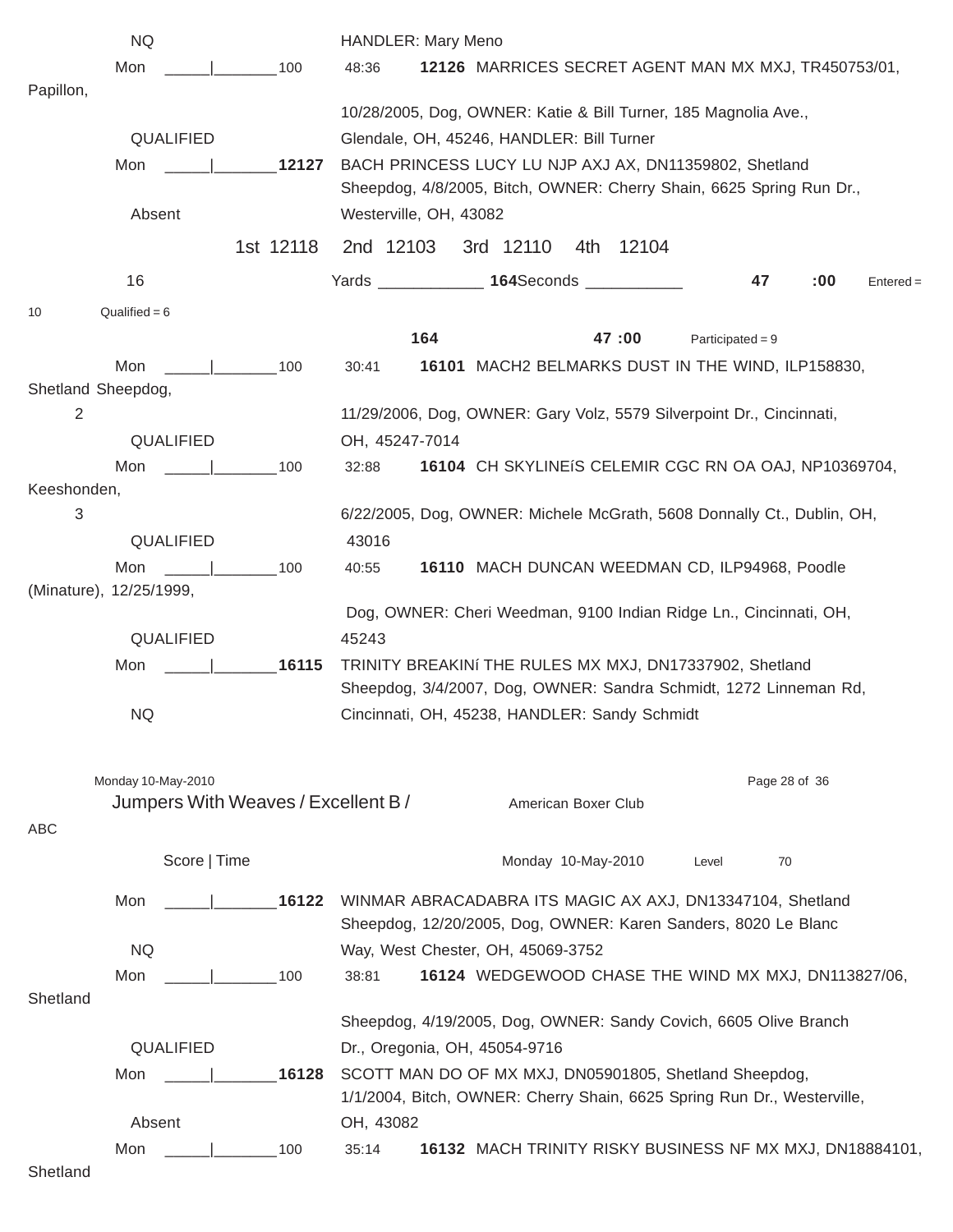| 4            |                                             |           | Sheepdog, 7/14/2007, Bitch, OWNER: Linda Zehler, 4516 Shollenbarger                                                                          |
|--------------|---------------------------------------------|-----------|----------------------------------------------------------------------------------------------------------------------------------------------|
|              | QUALIFIED                                   |           | Rd, Oxford, OH, 45056                                                                                                                        |
|              | Mon                                         | 100       | 16133 KJ FANCY FREE MIC DUN DEE MX MXJ NF, DN04065405,<br>29:64                                                                              |
| Shetland     |                                             |           |                                                                                                                                              |
| 1            |                                             |           | Sheepdog, 6/19/2003, Dog, OWNER: Melissa Venrick, 133 N. Arlington                                                                           |
|              | QUALIFIED                                   |           | Ave., Springfield, OH, 45503-4919                                                                                                            |
|              | Mon                                         | 16135     | JUSDANDY MOVINÍ MACHINE AX AXJ, DN05275803, Border Collie,<br>2/23/2003, Bitch, OWNER: Kandy Robinson, 867 North Union Road,                 |
|              | <b>NQ</b>                                   |           | Dayton, OH, 45427                                                                                                                            |
|              |                                             |           |                                                                                                                                              |
|              |                                             | 1st 16133 | 2nd 16101<br>3rd 16104<br>4th<br>16132                                                                                                       |
|              | 20                                          |           | Yards _______________ 169Seconds ____________<br>45<br>:00<br>$Entered =$                                                                    |
| 18           | $Qualified = 8$                             |           |                                                                                                                                              |
|              |                                             |           | 169<br>45:00<br>$Participated =$                                                                                                             |
|              | Mon                                         | 100       | 20101 MILLKNOCK BEA MY LITTLE TOKEN AX MXJ, DN18732404,<br>34:11                                                                             |
| Collie       |                                             |           |                                                                                                                                              |
|              | QUALIFIED                                   |           | (Rough), 7/1/2007, Bitch, OWNER: Trisha Koetter & Stephanie Penner, 14<br>Miami Dr., Ft. Mitchell, KY, 41017, HANDLER: Mary Ann Widmyer      |
|              |                                             |           |                                                                                                                                              |
|              | Mon<br>the contract of the contract of      | 100       | 20106 ANNIE AX AXJ, ILP152558, Retriever (Labrador), 5/7/2004,<br>33:54                                                                      |
| Bitch,       |                                             |           |                                                                                                                                              |
| 3            |                                             |           | OWNER: Jennifer Owen, 1026 Station Pointe, Simpsonville, KY, 40067                                                                           |
|              | QUALIFIED<br>Mon<br>the control of the con- | 100       | 20107 SWING ME HIGH UDX2 AX AXJ OF, DN03837301, Border<br>26:60                                                                              |
| Collie,      |                                             |           |                                                                                                                                              |
| 1            |                                             |           | 5/17/2003, Dog, OWNER: Diane Carr, 47 Eastern Ave, Elsmere, KY,                                                                              |
|              | QUALIFIED                                   |           | 41018                                                                                                                                        |
|              | Mon                                         | 20108     | FOURMILE RED RYDER AX MXJ, DN053123/05, Australian Shepherd,                                                                                 |
|              |                                             |           | 11/28/2003, Dog, OWNER: Steve & Nancy Petree, 9483 Gregg Dr., West                                                                           |
|              | <b>NQ</b>                                   |           | Chester, OH, 45069, HANDLER: Steve Petree                                                                                                    |
|              | Mon                                         | 20109     | RRH ODYSSEY OA AXJ, HP138427/05, Norwegian Elkhound, 12/5/2004,                                                                              |
|              | <b>NQ</b>                                   |           | Bitch, OWNER: Denise Tudor-Hayes, 226 Beech Rd., Loveland, OH, 45140                                                                         |
|              |                                             |           |                                                                                                                                              |
|              | Mon                                         | 20111     | MAJESTIC TURBO TESS MX MXJ, DL87588306, Border Collie, 5/22/2001,<br>Bitch, BREEDER: Ronni Delay, By: Bracken Hillís Royal Tartan - Majestic |
|              | <b>NQ</b>                                   |           | Promise of Grandeur, OWNER: Suzanne M. Neu, 2449 Ky Hwy 3004,                                                                                |
|              |                                             |           | Berry, KY, 41003, HANDLER: Suzanne Neu                                                                                                       |
|              | Mon                                         | 100       | 20112 MACH3 RIEGELIS DIAMOND OF SAVOY RAE CDX MXF,<br>33:73                                                                                  |
| WR064507/02, |                                             |           |                                                                                                                                              |
| 4            |                                             |           | Boxer, 3/5/2002, Bitch, BREEDER: Esther Riegel & Mary Banta, By:                                                                             |
|              | QUALIFIED                                   |           | Suncrestís In His Image - Savoy Hot Sicily, CD, OWNER: Ileana Nadal,                                                                         |
|              |                                             |           | 3136 Oak Tree Pl., Valrico, FL, 33596                                                                                                        |
|              | Mon                                         | 20113     | CUPIDIS BEAU AND EROS CD AX AXJ OF, SR15699808, Brittany,<br>1/31/2004, Dog, OWNER: James P & Ruth M. Hutchins, 3614 Toronto Ct.,            |
|              | <b>NQ</b>                                   |           | Indianapolis, IN, 46268-1988, HANDLER: Cathi Shover                                                                                          |
|              | Mon                                         | 20114     | CH TEALCRESTIS PENNYS FROM HEAVEN CDX RA MX MXJ,                                                                                             |
|              |                                             |           | WR051949/01, Boxer, 10/12/2001, Bitch, OWNER: Jill Hootman, 171                                                                              |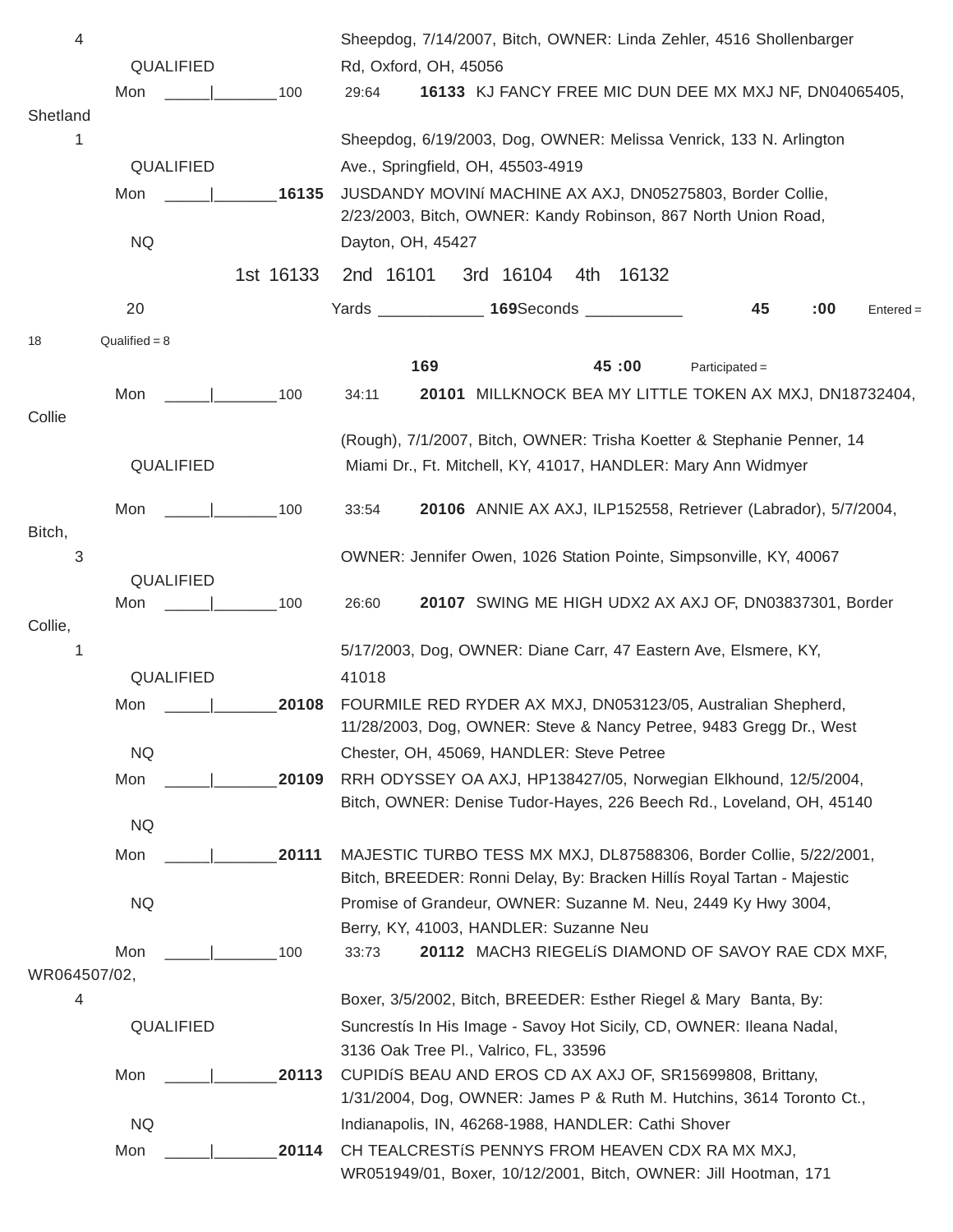|                       | Monday 10-May-2010              |                                     |                                                                  |                                                                                                                                             |                     |                  | Page 29 of 36 |             |  |  |  |  |
|-----------------------|---------------------------------|-------------------------------------|------------------------------------------------------------------|---------------------------------------------------------------------------------------------------------------------------------------------|---------------------|------------------|---------------|-------------|--|--|--|--|
|                       |                                 | Jumpers With Weaves / Excellent B / |                                                                  |                                                                                                                                             | American Boxer Club |                  |               |             |  |  |  |  |
| ABC                   |                                 |                                     |                                                                  |                                                                                                                                             |                     |                  |               |             |  |  |  |  |
|                       | Score   Time                    |                                     |                                                                  |                                                                                                                                             | Monday 10-May-2010  | Level            | 70            |             |  |  |  |  |
| Mon                   |                                 | 20117                               |                                                                  | PENELOPE T. LABRADOR AX AXJ, SR235147/02, Retriever (Labrador),<br>1/31/2005, Bitch, OWNER: Lois Evensen, P.O. Box 9450, Cincinnati, OH,    |                     |                  |               |             |  |  |  |  |
| <b>NQ</b>             |                                 |                                     |                                                                  | 45209, HANDLER: Catherine Berberich                                                                                                         |                     |                  |               |             |  |  |  |  |
| Mon                   |                                 | 100                                 | 44:65                                                            | 20124 SWEET GEORGIEIS BELLE OF THE BALL UD MX MXJ,                                                                                          |                     |                  |               |             |  |  |  |  |
| WS134666/02,          |                                 |                                     |                                                                  |                                                                                                                                             |                     |                  |               |             |  |  |  |  |
|                       | QUALIFIED                       |                                     |                                                                  | Boxer, 6/5/2005, Bitch, OWNER: Ruth M. & James P. Hutchins, 502<br>Blossomhill Lane, Cincinnati, OH, 45224, HANDLER: Jim Hutchins           |                     |                  |               |             |  |  |  |  |
|                       |                                 |                                     |                                                                  |                                                                                                                                             |                     |                  |               |             |  |  |  |  |
| Mon                   |                                 | 20125                               |                                                                  | YDKIS FRINGE BENEFIT CDX RE AX AXJ XF, DN16785802, Border Collie,<br>12/23/2006, Bitch, OWNER: Jennifer Yates, 100 Kramer Dr., Lindenhurst, |                     |                  |               |             |  |  |  |  |
| <b>NQ</b>             |                                 |                                     | NY, 11757                                                        |                                                                                                                                             |                     |                  |               |             |  |  |  |  |
| Mon                   |                                 | 20133                               |                                                                  | TRESSEL OA AXJ OF, ILP102198, Brittany, 4/16/2003, Dog, OWNER:                                                                              |                     |                  |               |             |  |  |  |  |
|                       |                                 |                                     | Erica J. Behnke, 6832 Hamilton Rd., Middletown, OH, 45044-9311   |                                                                                                                                             |                     |                  |               |             |  |  |  |  |
| <b>NQ</b>             |                                 |                                     |                                                                  |                                                                                                                                             |                     |                  |               |             |  |  |  |  |
| Mon<br>Belgian        |                                 | 100                                 | 32:06                                                            | 20136 GOOD TIME GIRL DE LA FUSE OA AXJ OF, DN21221902,                                                                                      |                     |                  |               |             |  |  |  |  |
| $\overline{2}$        |                                 |                                     |                                                                  | Sheepdog, 5/14/2007, Bitch, OWNER: Sharon Lafuse, 7767 State Route                                                                          |                     |                  |               |             |  |  |  |  |
|                       | QUALIFIED                       |                                     |                                                                  | 726, Eldorado, OH, 45321-9741                                                                                                               |                     |                  |               |             |  |  |  |  |
| Mon                   |                                 | 20138                               |                                                                  | AVA JOSEPHINE VON WALDSTADT RN AX AXJ NF, WS20480305,                                                                                       |                     |                  |               |             |  |  |  |  |
|                       |                                 |                                     |                                                                  | Boxer, 1/4/2007, Bitch, OWNER: Elisabeth Lonergan, 1465 Y Ave., Ames,                                                                       |                     |                  |               |             |  |  |  |  |
| <b>NQ</b>             |                                 |                                     | IA, 50014                                                        |                                                                                                                                             |                     |                  |               |             |  |  |  |  |
| Mon                   |                                 | 100                                 | 20140 ONE ASH HARRY POTTERIS GAMBIT RN AX AXJ,<br>39:01          |                                                                                                                                             |                     |                  |               |             |  |  |  |  |
| SR41401802,           |                                 |                                     | Retriever (Golden), 2/6/2007, Dog, OWNER: Marsha Tufft & Stephen |                                                                                                                                             |                     |                  |               |             |  |  |  |  |
|                       | QUALIFIED                       |                                     |                                                                  | Tufft, 5825 Sawgrass Dr., West Chester, OH, 45069-1953, HANDLER:                                                                            |                     |                  |               |             |  |  |  |  |
|                       |                                 |                                     | Marsha Tufft                                                     |                                                                                                                                             |                     |                  |               |             |  |  |  |  |
| Mon                   | the contract of the contract of | 100                                 | 38:76                                                            | 20142 JOSEPHINE VON BACHBETT VCD2 MX MXJ RE UD,                                                                                             |                     |                  |               |             |  |  |  |  |
| WS001755/03,          |                                 |                                     |                                                                  |                                                                                                                                             |                     |                  |               |             |  |  |  |  |
|                       |                                 |                                     |                                                                  | Boxer, 1/21/2002, Bitch, OWNER: Renee & Terry Basye, Jr., 1601 Prarie                                                                       |                     |                  |               |             |  |  |  |  |
|                       | QUALIFIED                       |                                     |                                                                  | Ave., Beloit, WI, 53511-3838, HANDLER: Renee Basye                                                                                          |                     |                  |               |             |  |  |  |  |
| Mon                   |                                 | 20149                               |                                                                  | SIRRAHIS TULSA TWIST UD AX AXJ, WS05396902, Boxer, 8/26/2003,                                                                               |                     |                  |               |             |  |  |  |  |
|                       |                                 |                                     |                                                                  | Bitch, OWNER: Sally Harris, 9246 W. Stuenkel Rd., Frankfort, IL, 60423-                                                                     |                     |                  |               |             |  |  |  |  |
| <b>NQ</b>             |                                 |                                     | 8199                                                             |                                                                                                                                             |                     |                  |               |             |  |  |  |  |
|                       |                                 | 1st 20107                           | 2nd 20136                                                        | 3rd 20106                                                                                                                                   | 4th 20112           |                  |               |             |  |  |  |  |
| 24                    |                                 |                                     |                                                                  | Yards ________________ 169Seconds _____________                                                                                             |                     | 45               | :00           | $Entered =$ |  |  |  |  |
| Qualified $=$ 4<br>14 |                                 |                                     |                                                                  |                                                                                                                                             |                     |                  |               |             |  |  |  |  |
|                       |                                 |                                     | 169                                                              |                                                                                                                                             | 45:00               | $Participated =$ |               |             |  |  |  |  |
| Mon                   |                                 |                                     |                                                                  | 24102 VOYAGERIS BAYOU BLAST MX MXJ OF, SR18862807, Retriever                                                                                |                     |                  |               |             |  |  |  |  |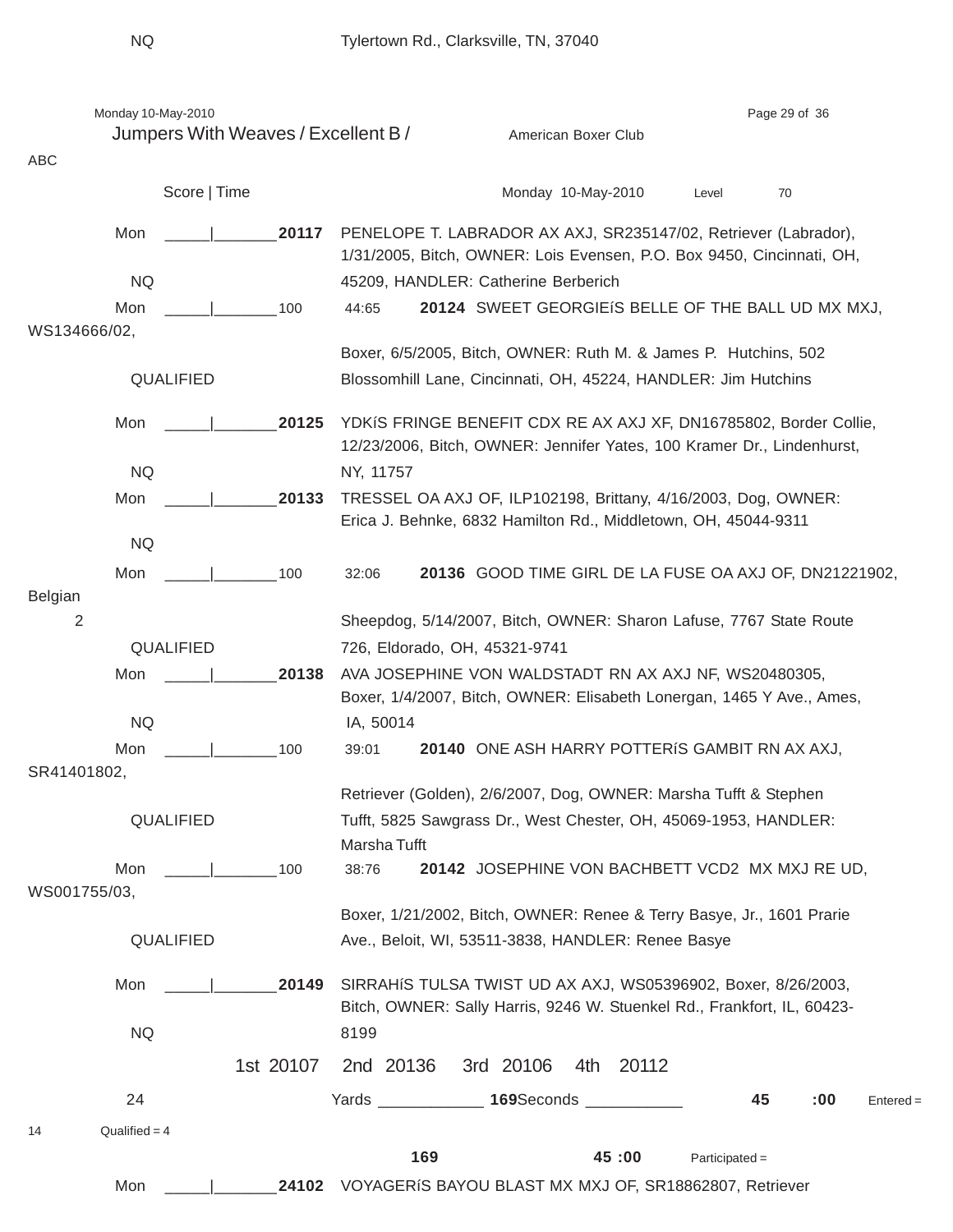|                  |                                     |       | (Golden), 6/12/2004, Dog, OWNER: Sandy Schneider, 2716 Caroline Faye                    |
|------------------|-------------------------------------|-------|-----------------------------------------------------------------------------------------|
|                  | Absent                              |       | Ct., Hamilton, OH, 45011                                                                |
|                  | Mon                                 | 24107 | CH STARBUCKIS DENIM N-DIAMONDS CD RA SH AX MXJ NF,                                      |
|                  |                                     |       | SR05305001, Weimaraner, 1/9/2003, Bitch, OWNER: Sara Jane Elam,                         |
|                  | <b>NQ</b>                           |       | 18617 St. Rte. 854, Rush, KY, 41168                                                     |
| MXJ,             | Mon                                 | 100   | 24113 OTCH MORNINGLOIS IDAHO LOTTA LUV OM2 UDX2 MX<br>30:00                             |
| 1                |                                     |       | SR20962106, Retriever (Golden), 10/14/2004, Dog, OWNER: Jane Eifert,                    |
|                  | QUALIFIED                           |       | 7253 Buck Paxton Rd., College Corner, OH, 45003                                         |
|                  | Mon                                 | 24114 | WEDGEWOOD ROCKET MAN AX OAJ, DN14173805, Border Collie,                                 |
|                  |                                     |       | 4/23/2006, Dog, OWNER: Stephanie Long, 8355 Arapaho Lane,                               |
|                  | <b>NQ</b>                           |       | Cincinnati, OH, 45243, HANDLER: Stephanie Long                                          |
|                  | Mon                                 | 24117 | DEBITIS ON THE CHASE OA AXJ, ILP152270, Border Collie, 2/14/2005,                       |
|                  |                                     |       | Dog, OWNER: Kent Bromagen, 232 Orchard Hill Dr, West Carrollton, OH,                    |
|                  | <b>NQ</b>                           |       | 45449                                                                                   |
| MXF TQX,         | Mon                                 | 100   | 24121 CH MACH2 KELLYIS CRUISE ON UP SHALSADE CD RE<br>35:15                             |
| 2                |                                     |       | WS014013/01, Boxer, 7/3/2002, Dog, OWNER: Susan Kelly & Shirley                         |
|                  | QUALIFIED                           |       | Laussade, 205 Alliance St., Kenner, LA, 70062-1027, HANDLER: Susan                      |
|                  |                                     |       | Kelly                                                                                   |
|                  |                                     |       |                                                                                         |
|                  | Monday 10-May-2010                  |       | Page 30 of 36                                                                           |
|                  | Jumpers With Weaves / Excellent B / |       | American Boxer Club                                                                     |
| ABC              |                                     |       |                                                                                         |
|                  | Score   Time                        |       | Monday 10-May-2010<br>70<br>Level                                                       |
|                  | Mon                                 | 24122 | CH MONTWOOD FLYING EMBERS V ARISTA MX MXJ XF, WS05811202,                               |
|                  |                                     |       | Doberman Pinscher, 9/27/2003, Bitch, OWNER: Ron Siwecki, 1219                           |
|                  | <b>NQ</b>                           |       | Ankeney Rd, Xenia, OH, 45385-7003                                                       |
|                  | Mon                                 | 24129 | SWEET SMELL OF SUCCESS CD MX MXJ, WS13466601, Boxer,                                    |
|                  |                                     |       | 6/5/2005, Dog, OWNER: Peggie Makowski & Wayne Novak, 7307 Adkins                        |
|                  | <b>NQ</b>                           |       | Rd., Mentor, OH, 44060, HANDLER: Peggie Makowski 19890830005                            |
|                  | Mon                                 | 24131 | CH CARISTEDA ALEXANDER THE GREAT RE OA AXJ, HP11990201,                                 |
|                  |                                     |       | Saluki, 8/25/2004, Dog, OWNER: Cheryl B. Holman, DVM, 3108 Frazee                       |
|                  | <b>NQ</b>                           |       | Rd., Somerville, OH, 45064, HANDLER: Cheryl Holman                                      |
|                  |                                     |       |                                                                                         |
|                  | Mon                                 | 24132 | CH REILLY FIRST LADY OF LAJERON AX AXJ, DN3002402, Bouvier des                          |
|                  |                                     |       | Flanders, 4/3/2003, Bitch, OWNER: John Reilly, 10650 Clyo Rd,                           |
|                  | Absent                              |       | Centerville, OH, 45458                                                                  |
|                  | Mon                                 | 100   | 24134 ANDRE SPIRIT OF SEAL MX MXJ NF, PR00053504, Poodle<br>37:52                       |
| (Standard),<br>3 |                                     |       |                                                                                         |
|                  | QUALIFIED                           |       | 2/1/2002, Dog, OWNER: Patricia Jones, 40 S Gracewood Dr, Centerville,<br>OH, 45458-2500 |
|                  | Mon                                 | 100   | 24135 AMAZING CODY MONTANA AX MXJ NF, WS19004104,<br>37:57                              |
| Boxer,           |                                     |       |                                                                                         |
| 4                |                                     |       | 8/30/2006, Dog, OWNER: Celeste Bell, 2236 Seymour Rd., Swartz Creek,                    |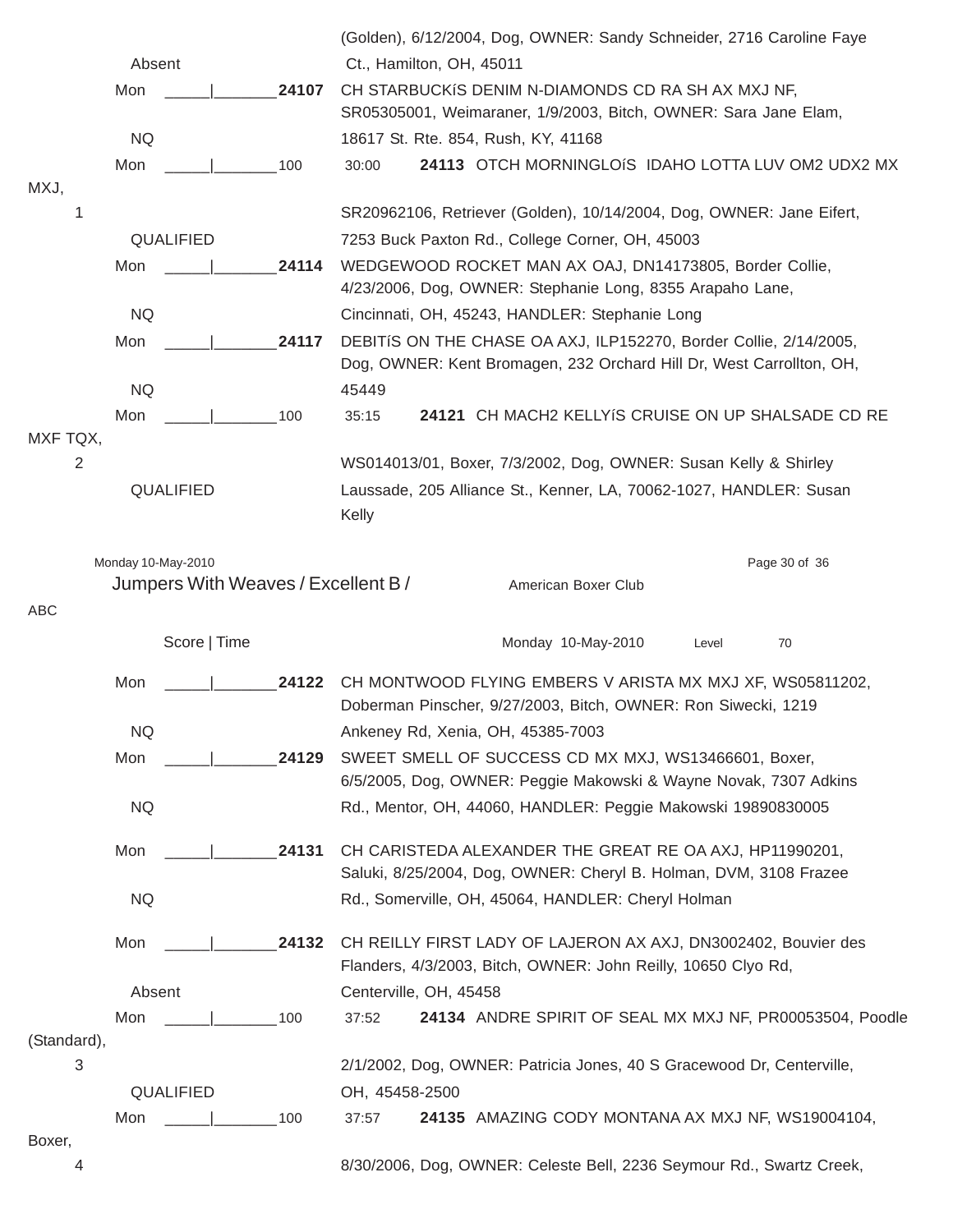|             |                    | QUALIFIED    |                                          | MI, 48473                                                                                                                           |                                                  |                     |           |                    |               |     |             |
|-------------|--------------------|--------------|------------------------------------------|-------------------------------------------------------------------------------------------------------------------------------------|--------------------------------------------------|---------------------|-----------|--------------------|---------------|-----|-------------|
|             | Mon                |              | 24137                                    | ANJA VON WALDSTADT CD RN AX AXJ, WS20480303, Boxer,                                                                                 |                                                  |                     |           |                    |               |     |             |
|             |                    |              |                                          | 1/4/2007, Bitch, OWNER: Renee & Terry Basye, Jr., 1601 Prarie Ave.,                                                                 |                                                  |                     |           |                    |               |     |             |
|             | <b>NQ</b>          |              |                                          | Beloit, WI, 53511-3838, HANDLER: Renee Basye                                                                                        |                                                  |                     |           |                    |               |     |             |
|             | Mon                |              | 24138                                    | MACH FULCERIS RAVEN UD RE, WS13956513, Doberman Pinscher,                                                                           |                                                  |                     |           |                    |               |     |             |
|             |                    |              |                                          | 6/10/2005, Bitch, OWNER: Lloyd Fulcer, 4010 N. Meridian Rd., Rockford,                                                              |                                                  |                     |           |                    |               |     |             |
|             | <b>NQ</b>          |              |                                          | IL, 61101                                                                                                                           |                                                  |                     |           |                    |               |     |             |
|             |                    |              | 1st 24113                                | 2nd 24121                                                                                                                           | 3rd 24134                                        |                     | 4th 24135 |                    |               |     |             |
|             | 26                 |              |                                          | Yards ______________ 169Seconds ___________                                                                                         |                                                  |                     |           |                    | 45            | :00 | $Entered =$ |
| 3           | $Qualified = 1$    |              |                                          |                                                                                                                                     |                                                  |                     |           |                    |               |     |             |
|             |                    |              |                                          | 169                                                                                                                                 |                                                  |                     | 45:00     | Participated = $3$ |               |     |             |
|             | Mon                |              | 26101                                    | CAN CH VALLEYIS BOLD KNIGHT AXJ AX NF CGC, WS13383301,                                                                              |                                                  |                     |           |                    |               |     |             |
|             |                    |              |                                          | Boxer, 5/31/2005, Dog, OWNER: Rosemarie V. Right, 168 S. Main St.,                                                                  |                                                  |                     |           |                    |               |     |             |
|             | <b>NQ</b>          |              |                                          | Springboro, PA, 16435, HANDLER: Rosemarie Right                                                                                     |                                                  |                     |           |                    |               |     |             |
|             | Mon                |              | 26102                                    | HILLTOP RED WIZARD NA OAJ, PR103629/07, Poodle (Standard),<br>6/23/2007, Dog, OWNER: Tonnie Gear, 5948 Price Rd, Milford, OH, 45150 |                                                  |                     |           |                    |               |     |             |
|             | <b>NQ</b>          |              |                                          |                                                                                                                                     |                                                  |                     |           |                    |               |     |             |
|             | Mon                |              | 100                                      | 32:50                                                                                                                               | 26103 MACH CH STONEPOINTEIS SECRET WEAPON JH OF, |                     |           |                    |               |     |             |
| SR36748902, |                    |              |                                          |                                                                                                                                     |                                                  |                     |           |                    |               |     |             |
| 1           |                    |              |                                          | Vizsla, 7/2/2006, Dog, OWNER: Mike Lifer & Suzanne Branch, 6617                                                                     |                                                  |                     |           |                    |               |     |             |
|             |                    | QUALIFIED    |                                          | Springbrook Dr., Pickerington, OH, 43147-9141, HANDLER: Mike Lifer                                                                  |                                                  |                     |           |                    |               |     |             |
|             |                    |              | 1st 26103                                | 2 <sub>nd</sub>                                                                                                                     | 3rd                                              | 4th                 |           |                    |               |     |             |
|             |                    |              |                                          |                                                                                                                                     |                                                  |                     |           |                    |               |     |             |
|             |                    |              |                                          |                                                                                                                                     |                                                  |                     |           |                    |               |     |             |
|             |                    |              |                                          |                                                                                                                                     |                                                  |                     |           |                    |               |     |             |
|             |                    |              |                                          |                                                                                                                                     |                                                  |                     |           |                    |               |     |             |
|             |                    |              |                                          |                                                                                                                                     |                                                  |                     |           |                    |               |     |             |
|             |                    |              |                                          |                                                                                                                                     |                                                  |                     |           |                    |               |     |             |
|             |                    |              |                                          |                                                                                                                                     |                                                  |                     |           |                    |               |     |             |
|             |                    |              |                                          |                                                                                                                                     |                                                  |                     |           |                    |               |     |             |
|             | Monday 10-May-2010 |              |                                          |                                                                                                                                     |                                                  |                     |           |                    | Page 31 of 36 |     |             |
|             |                    |              | Jumpers With Weaves / Novice / Preferred |                                                                                                                                     |                                                  | American Boxer Club |           |                    |               |     |             |
| ABC         |                    |              |                                          |                                                                                                                                     |                                                  |                     |           |                    |               |     |             |
|             |                    | Score   Time |                                          |                                                                                                                                     |                                                  | Monday 10-May-2010  |           | Level              | 9             |     |             |
|             | 8                  |              |                                          | Yards ______________                                                                                                                |                                                  | 129Seconds ____     |           |                    | 57            | :00 | $Entered =$ |

1 Qualified = 1

**129 57 :00** Participated = 1 Mon \_\_\_\_\_|\_\_\_\_\_\_\_100 47:23 **8122** SHUR-PAWS N PINEFLATS RICOCHET AX AXJ, NM898948/ 02, french 1 bulldog, 3/22/2001, Dog, OWNER: Tracy Kinney, 4119 Summit Rd., QUALIFIED Batavia, OH, 45103-8470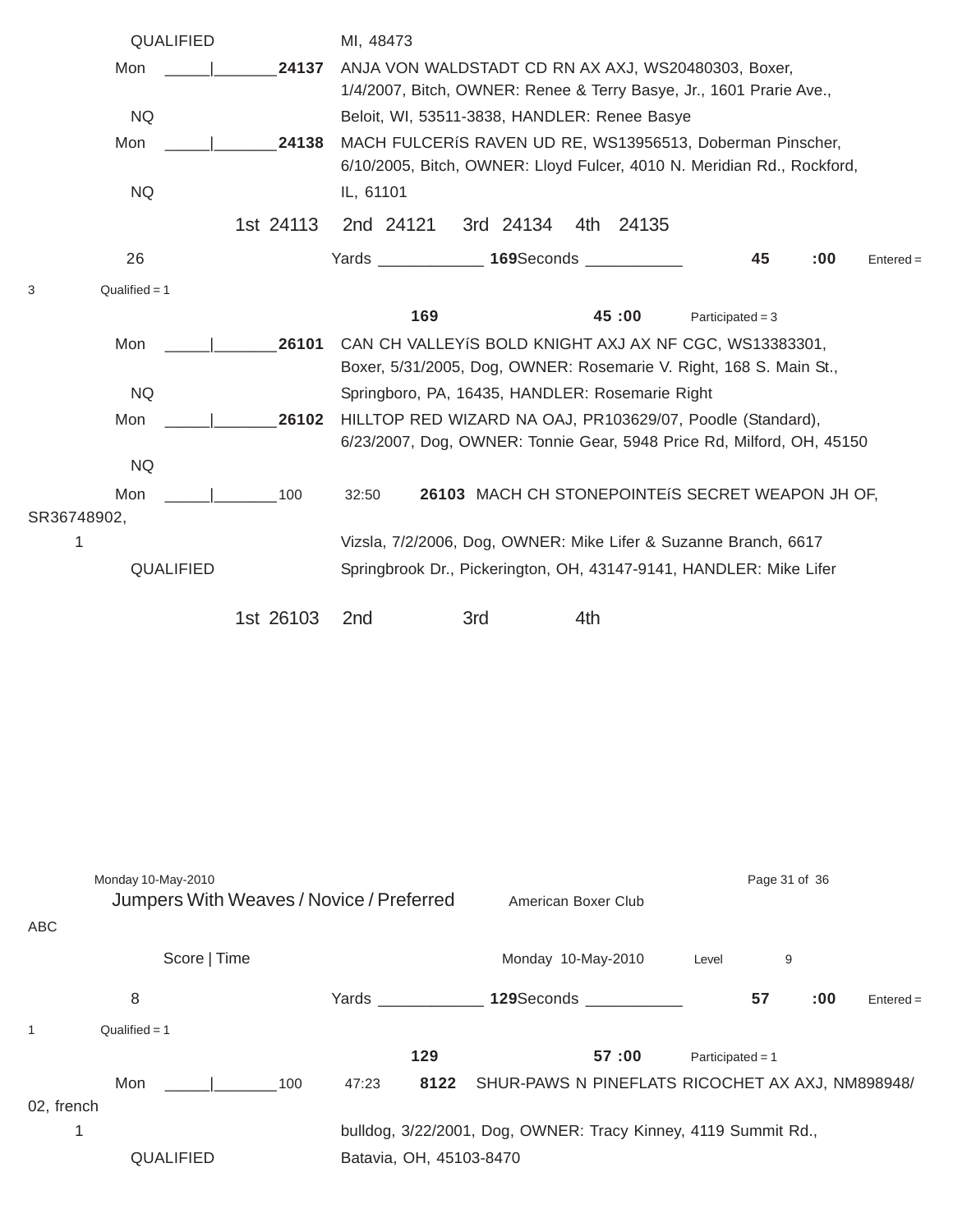|                |                    |     | 1st 8122  | 2nd                                                            | 3rd                                                  | 4th   |                                                                                                                                        |     |             |
|----------------|--------------------|-----|-----------|----------------------------------------------------------------|------------------------------------------------------|-------|----------------------------------------------------------------------------------------------------------------------------------------|-----|-------------|
|                | 12                 |     |           |                                                                | Yards <b>127</b> Seconds <b>1278</b>                 |       | 51                                                                                                                                     | :00 | $Entered =$ |
| 3              | $Qualified = 1$    |     |           |                                                                |                                                      |       |                                                                                                                                        |     |             |
|                |                    |     |           |                                                                | 127                                                  | 51:00 | Participated = $2$                                                                                                                     |     |             |
|                | Mon                |     | 12102     |                                                                |                                                      |       | MARY JOIS JAMIE BOY NAP FNP RN, DN16603706, Shetland Sheepdog,                                                                         |     |             |
|                |                    |     |           |                                                                |                                                      |       | 11/27/2006, Dog, OWNER: Mary Jo Kell, 11183 Jardin Pl., Cincinnati, OH,                                                                |     |             |
|                | <b>NQ</b><br>Mon   |     |           | 45241                                                          |                                                      |       | 12105 STAR-M STEP ASIDE CD RE NF, DN15683602, Shetland                                                                                 |     |             |
| Sheepdog,      |                    |     | 90        | 29:29                                                          |                                                      |       |                                                                                                                                        |     |             |
| 1              |                    |     |           |                                                                |                                                      |       | 7/31/2006, Dog, OWNER: Shirley & Donald Meyers, 1406 Maple Ave.,                                                                       |     |             |
|                | QUALIFIED          |     |           |                                                                | Wyoming, OH, 45215, HANDLER: Shirley Meyers          |       |                                                                                                                                        |     |             |
|                | Mon                |     | 12112     |                                                                |                                                      |       | A.J., PAL202577, Shetland Sheepdog, 6/2/2005, Dog, OWNER: Yali                                                                         |     |             |
|                |                    |     |           |                                                                |                                                      |       | Wright, 6317 Cambridge Trail, Liberty Township, OH, 45044-9048                                                                         |     |             |
|                | Absent             |     |           |                                                                |                                                      |       |                                                                                                                                        |     |             |
|                |                    |     | 1st 12105 | 2 <sub>nd</sub>                                                | 3rd                                                  | 4th   |                                                                                                                                        |     |             |
|                | 16                 |     |           |                                                                | Yards 124Seconds 1997                                |       | 46                                                                                                                                     | :00 | $Entered =$ |
| 3              | $Qualified = 2$    |     |           |                                                                |                                                      |       |                                                                                                                                        |     |             |
|                |                    |     |           |                                                                | 124                                                  | 46:00 | Participated = $3$                                                                                                                     |     |             |
|                | Mon                | 100 |           | 29:43                                                          |                                                      |       | 16103 RUDY STUBTAIL AX AXJ RE, SN660485/08, Pointer (German                                                                            |     |             |
| 1              | QUALIFIED          |     |           |                                                                | Dr., Cincinnati, OH, 45231, HANDLER: Maureen Richard |       | Shorthaired), 7/23/1999, Bitch, OWNER: Brian Richard, 9639 Leebrook                                                                    |     |             |
|                | Mon<br>$\vert$ 100 |     |           | 38:49                                                          |                                                      |       | 16109 CARLYN OAKS MIDNIGHT CHARM RN, WS28415702, Boxer,                                                                                |     |             |
| 10/1/2008,     |                    |     |           |                                                                |                                                      |       |                                                                                                                                        |     |             |
| $\overline{2}$ |                    |     |           |                                                                |                                                      |       | Bitch, OWNER: Ellen M Gruber, 227 Morris Drive, Niles, MI, 49120-8732                                                                  |     |             |
|                | QUALIFIED          |     |           |                                                                |                                                      |       |                                                                                                                                        |     |             |
|                | Mon                |     |           |                                                                |                                                      |       | 16130 SUNFIREIS MAKING IT LOOK EZ NA NAJ, DL87597302, Australian                                                                       |     |             |
|                | <b>NQ</b>          |     |           |                                                                |                                                      |       | Shepherd, 2/12/2001, Bitch, BREEDER: David Clayton & SB Bonser, By:<br>Ch McMattís EZ Victor - Ch Sunfire Brookridge Up N Away, OWNER: |     |             |
|                |                    |     |           |                                                                |                                                      |       | Judith C. Armstrong & Susan Moorehead, 10627 S. State Route 48,                                                                        |     |             |
|                |                    |     |           |                                                                | Loveland, OH, 45140-6627, HANDLER: Judith Armstrong  |       |                                                                                                                                        |     |             |
|                |                    |     | 1st 16103 | 2nd 16109                                                      | 3rd                                                  | 4th   |                                                                                                                                        |     |             |
|                | 20                 |     |           |                                                                | Yards _______________ 124Seconds __________          |       | 46                                                                                                                                     | :00 | $Entered =$ |
| 2              | $Qualified = 1$    |     |           |                                                                |                                                      |       |                                                                                                                                        |     |             |
|                |                    |     |           |                                                                | 124                                                  | 46:00 | Participated = $2$                                                                                                                     |     |             |
|                | Mon                |     | 100       | 37:45                                                          |                                                      |       | 20127 BOSCO JABBA THE HUT NAJ, WS006271/03, Boxer, 5/4/                                                                                |     |             |
| 2002, Dog,     |                    |     |           |                                                                |                                                      |       |                                                                                                                                        |     |             |
| 1              |                    |     |           |                                                                |                                                      |       | BREEDER: Nicole Goodman, By: Budweiser Number Two - Nikkiís Blazing                                                                    |     |             |
|                | QUALIFIED          |     |           |                                                                |                                                      |       | Star, OWNER: Ron Trainer, 320 Shawnee Trail, Centerville, OH, 45458                                                                    |     |             |
|                | Mon                |     | 20146     |                                                                |                                                      |       | WINMERE BLACK EYED SUSAN OA OAJ RN CGC, WS036452/02, Boxer,                                                                            |     |             |
|                |                    |     |           |                                                                |                                                      |       | 3/23/2003, Bitch, BREEDER: Owner, By: CH Schoolís Fireworks                                                                            |     |             |
|                | <b>NQ</b>          |     |           | Powerplay - Winmere Tess DíUrbervilles, RN CGC, OWNER: Theresa |                                                      |       |                                                                                                                                        |     |             |
|                |                    |     |           |                                                                | <b>HANDLER: Theresa Garton</b>                       |       | Garton & Lynn Garton, P.O. Box 13068, Oklahoma City, OK, 73113,                                                                        |     |             |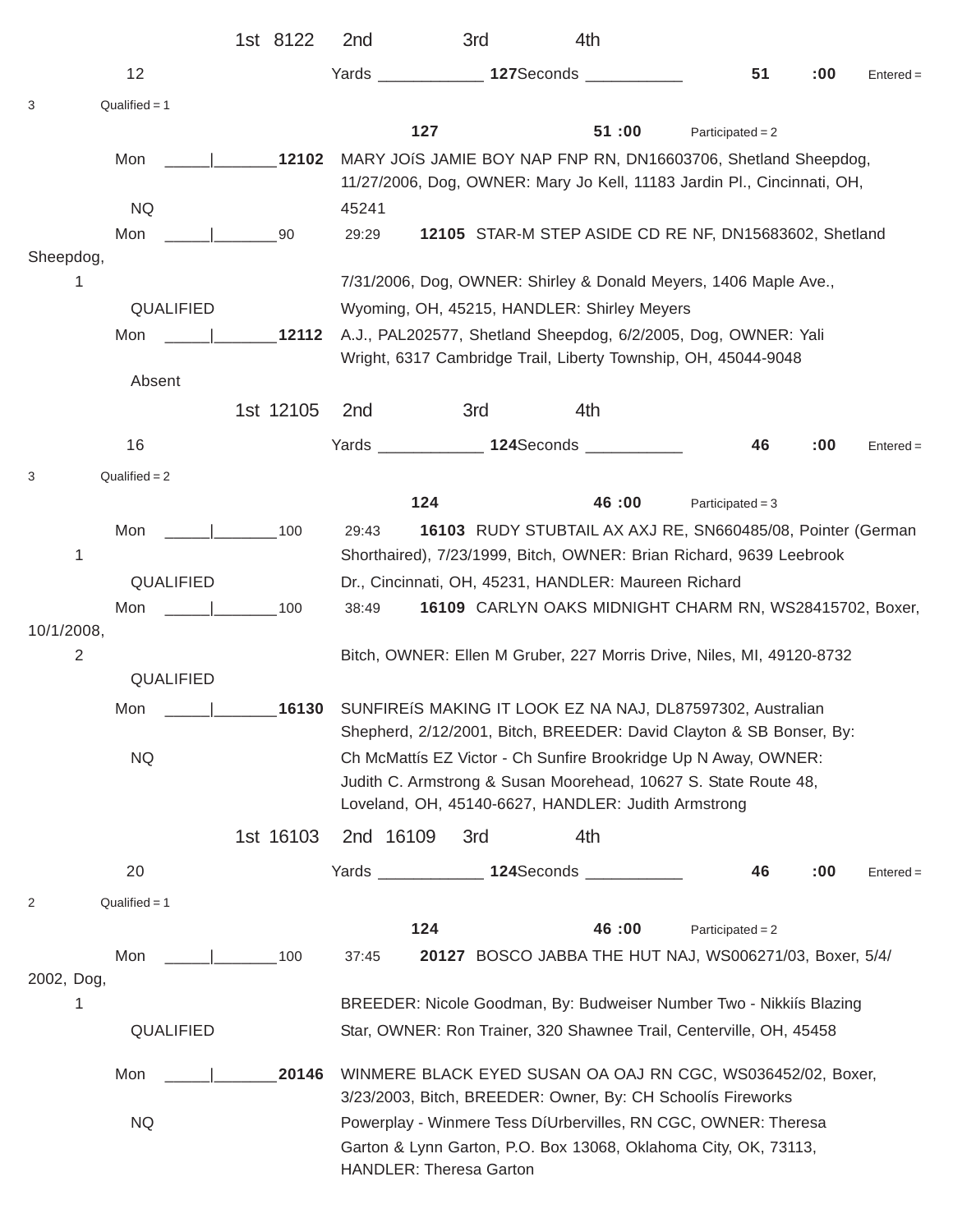1st 20127 2nd 3rd 4th

Monday 10-May-2010 **Page 32 of 36** Page 32 of 36 Jumpers With Weaves / Open / Preferred American Boxer Club ABC Score | Time Monday 10-May-2010 Level 3 8 Yards \_\_\_\_\_\_\_\_\_\_\_\_ **145**Seconds \_\_\_\_\_\_\_\_\_\_\_ **53 :00** Entered =  $2$  Qualified = 1 **145 53 :00** Participated = 2 Mon \_\_\_\_\_|\_\_\_\_\_\_\_100 40:15 **8101** LITTLE LACY WINGS, PAL203107, Papillon, 6/17/2004, Bitch, OWNER: 1 Cheryl Immel, 4242 Rose Marie Rd., Franklin, OH, 45005, HANDLER: Ivan QUALIFIED Immel Mon \_\_\_\_\_|\_\_\_\_\_\_\_**8128** CH WAKEFIELDíS BOBBIN FOR APPLES NAP NJP, DL81322003, Welsh Corgi (Pembroke), 10/28/1999, Dog, OWNER: Jean Odell, 867 North Union NQ Road, Dayton, OH, 45427, HANDLER: Kandy Robinson 1st 8101 2nd 3rd 4th 16 Yards \_\_\_\_\_\_\_\_\_\_\_\_ **138**Seconds \_\_\_\_\_\_\_\_\_\_\_ **44 :00** Entered =  $1$  Qualified = 0 **138 44 :00** Participated = 1 Mon  $\vert$  16127 BENCHMARKIS JOE LOUIS CD AX MXJ RAE NF, WP982576/03, Boxer, 7/8/2000, Dog, OWNER: Brenda & Charles Staley, 355 N Chestnut St, NQ Monrovia, IN, 46157, HANDLER: Brenda Staley 1st 2nd 3rd 4th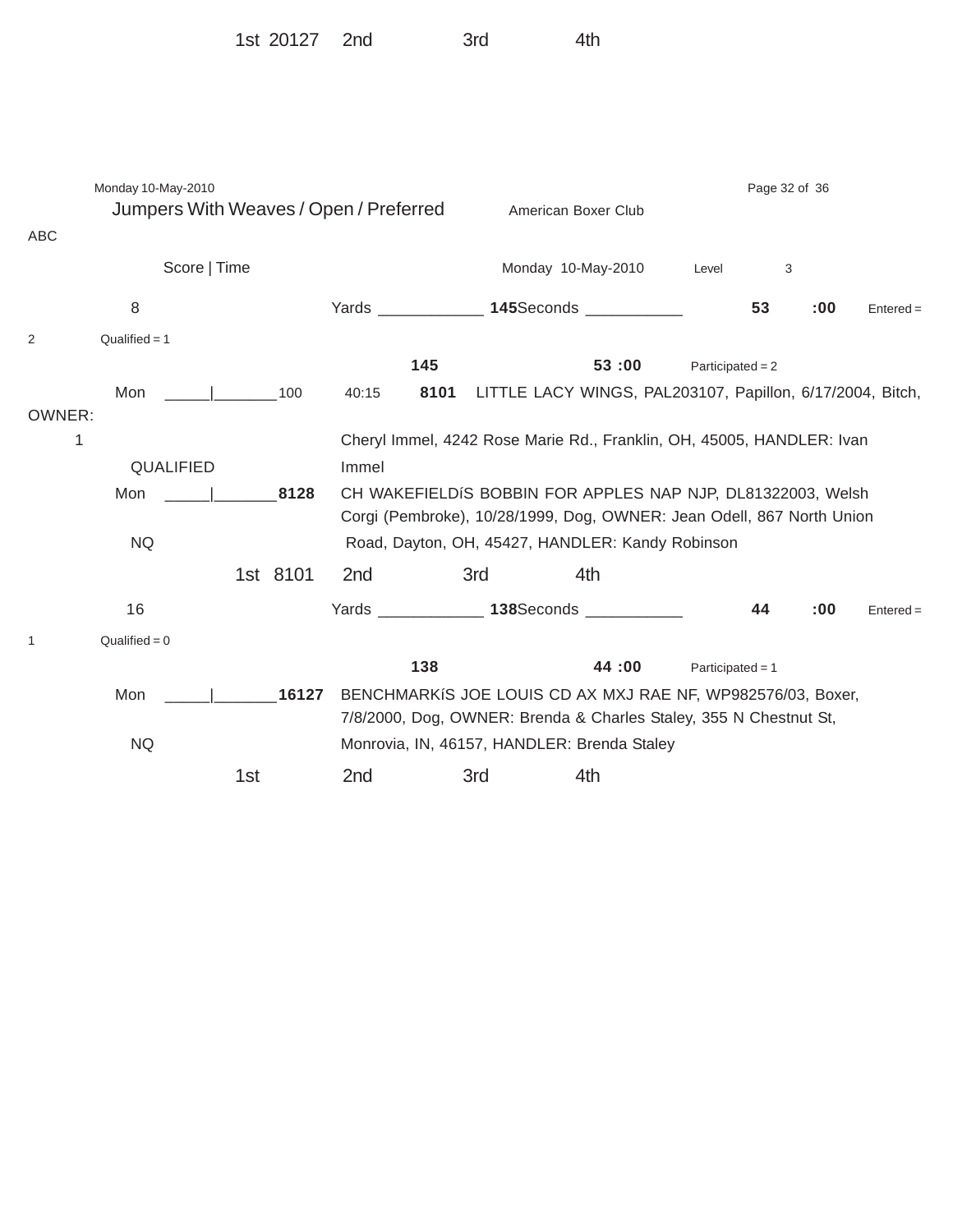|              | Monday 10-May-2010                 |            |           |                                  |                                                                                                                                  |                    | Page 33 of 36 |             |  |  |
|--------------|------------------------------------|------------|-----------|----------------------------------|----------------------------------------------------------------------------------------------------------------------------------|--------------------|---------------|-------------|--|--|
|              | Jumpers With Weaves / Excellent A/ |            |           |                                  | American Boxer Club                                                                                                              |                    |               |             |  |  |
| ABC          |                                    |            |           |                                  |                                                                                                                                  |                    |               |             |  |  |
|              | Preferred                          |            |           |                                  |                                                                                                                                  |                    |               |             |  |  |
|              | Score   Time                       |            |           |                                  | Monday 10-May-2010                                                                                                               | Level              | 7             |             |  |  |
|              | 8                                  |            |           |                                  | Yards _______________ 159Seconds ____________                                                                                    | 54                 | :00           | $Entered =$ |  |  |
| $\mathbf{1}$ | $Qualified = 0$                    |            |           |                                  |                                                                                                                                  |                    |               |             |  |  |
|              |                                    |            |           | 159                              | 54:00                                                                                                                            | Participated = $1$ |               |             |  |  |
|              | Mon                                | 8106       |           |                                  | STARHEARTIS BLUE BELLE, TR71388001, Pomeranian, 12/28/2007,<br>Bitch, OWNER: Ted & Barbara Browning, 200 Holmes Drive, Fairborn, |                    |               |             |  |  |
|              | <b>NQ</b>                          |            |           |                                  | OH, 45324, HANDLER: Barbara Browning                                                                                             |                    |               |             |  |  |
|              |                                    | 1st        | 2nd       | 3rd                              | 4th                                                                                                                              |                    |               |             |  |  |
|              | 12                                 |            |           |                                  | Yards ______________ 164Seconds ____________                                                                                     | 52                 | :00           | $Entered =$ |  |  |
| 1            | $Qualified = 1$                    |            |           |                                  |                                                                                                                                  |                    |               |             |  |  |
|              |                                    |            |           | 164                              | 52:00                                                                                                                            | Participated = $1$ |               |             |  |  |
|              | Mon                                | 100        | 37:56     |                                  | 12107 MANY PRIZE CRANBERRY FCI OA AXJ NAP OJP,                                                                                   |                    |               |             |  |  |
|              | RN090930/01, Fox                   |            |           |                                  |                                                                                                                                  |                    |               |             |  |  |
| 1            |                                    |            |           |                                  | Terrier (Wire), 3/3/1998, Bitch, OWNER: Michael Wolf, 5055 Hearthstone                                                           |                    |               |             |  |  |
|              | QUALIFIED                          |            |           | Dr., Springfield, OH, 45502-8321 |                                                                                                                                  |                    |               |             |  |  |
|              |                                    | 1st 12107  | 2nd       | 3rd                              | 4th                                                                                                                              |                    |               |             |  |  |
|              | 16                                 |            |           |                                  | Yards _______________ 169Seconds ____________                                                                                    | 50                 | :00           | $Entered =$ |  |  |
| 3            | $Qualified = 2$                    |            |           |                                  |                                                                                                                                  |                    |               |             |  |  |
|              |                                    |            |           | 169                              | 50:00                                                                                                                            | Participated = $3$ |               |             |  |  |
|              | Mon                                | 16107      |           |                                  | PENNY RA AX MXJ NJP NAP, ILP152409, Boxer, 4/8/2004, Bitch,                                                                      |                    |               |             |  |  |
|              |                                    |            |           |                                  | OWNER: Sandra Kistler, 214 Ranchview Dr., Vandalia, OH, 45377                                                                    |                    |               |             |  |  |
|              | <b>NQ</b>                          |            |           |                                  |                                                                                                                                  |                    |               |             |  |  |
| 2003, Bitch, | Mon                                | 100        | 37:88     |                                  | 16119 BECCA RA NA NAJ AXP OJP CGC, ILP103460, Boxer, 8/1/                                                                        |                    |               |             |  |  |
| 1            |                                    |            |           |                                  | OWNER: Sandra Kistler, 214 Ranchview Dr., Vandalia, OH, 45377,                                                                   |                    |               |             |  |  |
|              | QUALIFIED                          |            |           | <b>HANDLER: Kenneth Kistler</b>  |                                                                                                                                  |                    |               |             |  |  |
|              | Mon                                | $\sim$ 100 | 46:67     |                                  | 16125 LADY EBONY MORGAN CD OAP OJP, SR38210305,                                                                                  |                    |               |             |  |  |
| Retriever    |                                    |            |           |                                  |                                                                                                                                  |                    |               |             |  |  |
| $\mathbf{2}$ |                                    |            |           |                                  | (Labrador), 11/3/2006, Bitch, OWNER: Jerry Rajewski, PO Box 121,                                                                 |                    |               |             |  |  |
|              | QUALIFIED                          |            |           |                                  | Blanchester, OH, 45107, HANDLER: Georgia Peck                                                                                    |                    |               |             |  |  |
|              |                                    | 1st 16119  | 2nd 16125 | 3rd                              | 4th                                                                                                                              |                    |               |             |  |  |
|              | 20                                 |            |           |                                  | Yards _______________ 169Seconds ____________                                                                                    | 50                 | :00           | $Entered =$ |  |  |
| 2            | $Qualified = 0$                    |            |           |                                  |                                                                                                                                  |                    |               |             |  |  |
|              |                                    |            |           | 169                              | 50:00                                                                                                                            | Participated = $2$ |               |             |  |  |
|              | Mon                                | 20104      |           |                                  | CH REGALIS FULL OF TENDER GRACE RA OJP, WS11731205, Boxer,                                                                       |                    |               |             |  |  |
|              |                                    |            |           |                                  | 1/6/2005, Bitch, OWNER: Rebecca Gilchrist & Karinne Vanderpool, 210                                                              |                    |               |             |  |  |
|              | <b>NQ</b>                          |            |           |                                  | Hackberry St., North Liberty, IA, 52317, HANDLER: Rebecca Gilcrest                                                               |                    |               |             |  |  |
|              | Mon                                | 20135      |           |                                  | CH DAUNINGEIS MAXIMUS AUERUS, SR19988701, Retriever (Golden),                                                                    |                    |               |             |  |  |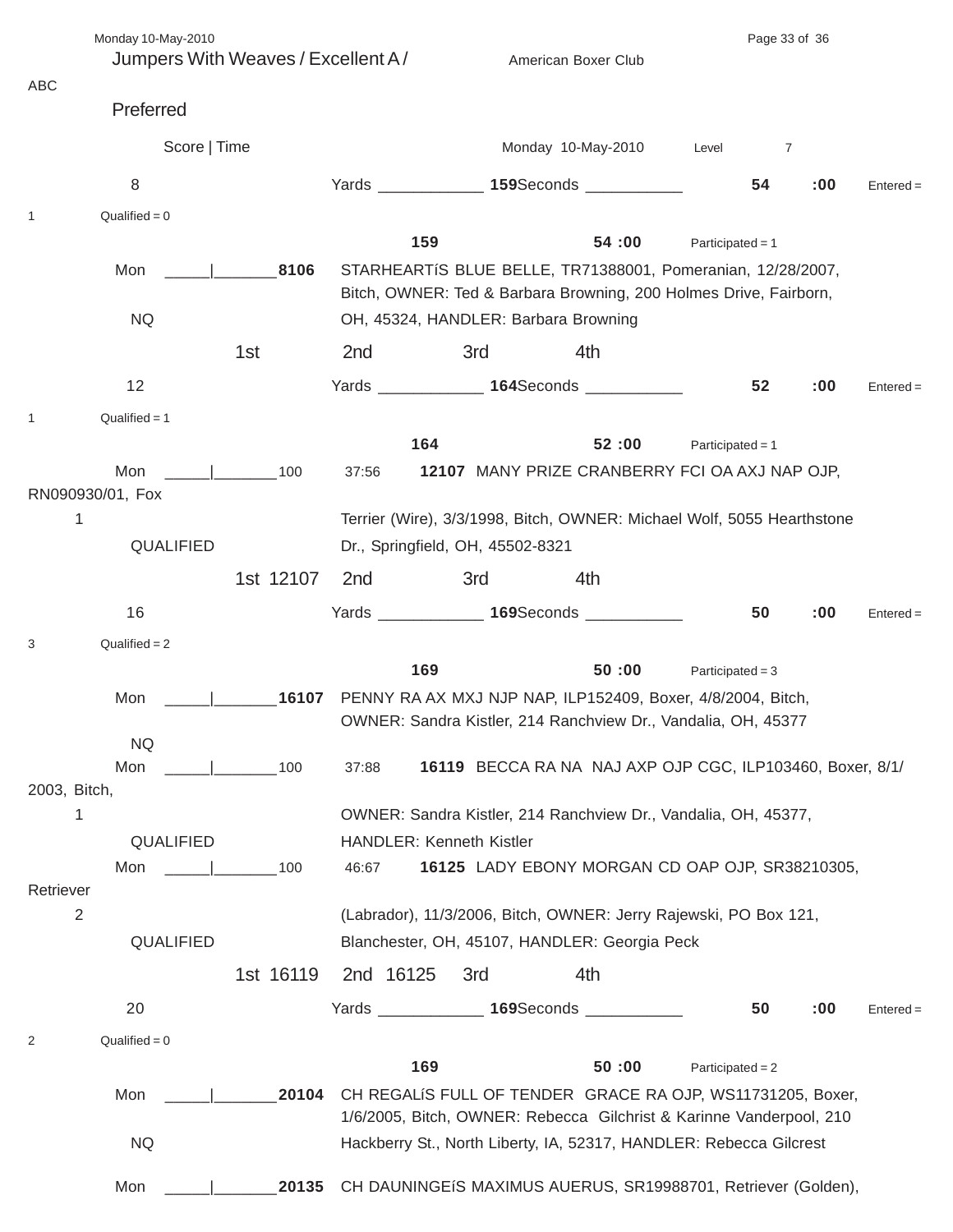|                               | <b>NQ</b>                           |              |     |          |           |                        |                           | 3/14/2004, Dog, OWNER: Teresa Kocher, Walt Faubian, Pat Shorten, 33<br>Schneider Dr., Fairborn, OH, 45324, HANDLER: Teresa Kocher |                    |               |     |             |
|-------------------------------|-------------------------------------|--------------|-----|----------|-----------|------------------------|---------------------------|-----------------------------------------------------------------------------------------------------------------------------------|--------------------|---------------|-----|-------------|
|                               |                                     |              | 1st |          | 2nd       |                        | 3rd                       | 4th                                                                                                                               |                    |               |     |             |
|                               |                                     |              |     |          |           |                        |                           |                                                                                                                                   |                    |               |     |             |
|                               |                                     |              |     |          |           |                        |                           |                                                                                                                                   |                    |               |     |             |
|                               |                                     |              |     |          |           |                        |                           |                                                                                                                                   |                    |               |     |             |
|                               |                                     |              |     |          |           |                        |                           |                                                                                                                                   |                    |               |     |             |
|                               |                                     |              |     |          |           |                        |                           |                                                                                                                                   |                    |               |     |             |
|                               |                                     |              |     |          |           |                        |                           |                                                                                                                                   |                    |               |     |             |
|                               |                                     |              |     |          |           |                        |                           |                                                                                                                                   |                    |               |     |             |
|                               |                                     |              |     |          |           |                        |                           |                                                                                                                                   |                    |               |     |             |
|                               | Monday 10-May-2010                  |              |     |          |           |                        |                           |                                                                                                                                   |                    | Page 34 of 36 |     |             |
|                               | Jumpers With Weaves / Excellent B / |              |     |          |           |                        |                           | American Boxer Club                                                                                                               |                    |               |     |             |
| ABC                           |                                     |              |     |          |           |                        |                           |                                                                                                                                   |                    |               |     |             |
|                               | Preferred                           |              |     |          |           |                        |                           |                                                                                                                                   |                    |               |     |             |
|                               |                                     | Score   Time |     |          |           |                        |                           | Monday 10-May-2010                                                                                                                | Level              | 16            |     |             |
|                               | $\overline{4}$                      |              |     |          |           |                        |                           | Yards ______________ 159Seconds ______                                                                                            |                    | 54            | :00 | $Entered =$ |
| 3                             | $Qualified = 2$                     |              |     |          |           |                        |                           |                                                                                                                                   |                    |               |     |             |
|                               |                                     |              |     |          |           | 159                    |                           | 54:00                                                                                                                             | Participated = $3$ |               |     |             |
|                               | Mon                                 |              |     | 100      | 54:95     | 4101                   |                           | MELCHARIS DAKOTA RAINMAKER VCD1, NM76042403,                                                                                      |                    |               |     |             |
| schipperke,<br>$\overline{2}$ |                                     |              |     |          |           |                        |                           | 10/24/1997, Dog, OWNER: Terry VanHook, 1523 Lynnedale Dr.,                                                                        |                    |               |     |             |
|                               | <b>QUALIFIED</b>                    |              |     |          |           |                        | Jeffersonville, IN, 47130 |                                                                                                                                   |                    |               |     |             |
|                               | Mon                                 |              |     | 4102     |           |                        |                           | LITTLE WHISPER WINGS OA OAJ AXP AJP, TP167177/01, Papillon,                                                                       |                    |               |     |             |
|                               |                                     |              |     |          |           |                        |                           | 4/29/2001, Bitch, OWNER: Cheryl Immel, 4242 Rose Marie Rd., Franklin,                                                             |                    |               |     |             |
|                               | <b>NQ</b>                           |              |     |          | OH, 45005 |                        |                           |                                                                                                                                   |                    |               |     |             |
| RM318465/02,                  | Mon                                 |              |     | 100      | 51:10     | 4103                   |                           | SCOTSVILLEIS KATIE KOMMOTION AX AXJ AXP MJP3,                                                                                     |                    |               |     |             |
| 1                             |                                     |              |     |          |           |                        |                           | Scottish Terrier, 5/22/2000, Bitch, BREEDER: Julie Crisham, By: Ch                                                                |                    |               |     |             |
|                               | QUALIFIED                           |              |     |          |           |                        |                           | McíVanís Tennessee Tornado - Sno Mtnís Impetuous Illusion, OWNER:                                                                 |                    |               |     |             |
|                               |                                     |              |     |          |           |                        |                           | Margie Ponder, 5218 Woodland Dr, Taylor Mill, KY, 41015                                                                           |                    |               |     |             |
|                               |                                     |              |     | 1st 4103 |           | 2nd 4101               | 3rd                       | 4th                                                                                                                               |                    |               |     |             |
|                               | 8                                   |              |     |          |           | Yards ______________   |                           | 159Seconds ____________                                                                                                           |                    | 54            | :00 |             |
|                               |                                     |              |     |          |           |                        |                           |                                                                                                                                   |                    |               |     | $Entered =$ |
| 1                             | $Qualified = 0$                     |              |     |          |           | 159                    |                           | 54:00                                                                                                                             | Participated = $1$ |               |     |             |
|                               | Mon                                 |              |     | 8108     |           |                        |                           | MY CASEY - MY WAY MX MXJ NF OAP OJP NFP, ILP97522, Papillon,                                                                      |                    |               |     |             |
|                               |                                     |              |     |          |           |                        |                           | 12/15/2001, Dog, OWNER: Deborah Scheel, 6061 Eden Valley Dr.,                                                                     |                    |               |     |             |
|                               | <b>NQ</b>                           |              |     |          |           | Westerville, OH, 43081 |                           |                                                                                                                                   |                    |               |     |             |
|                               |                                     |              | 1st |          | 2nd       |                        | 3rd                       | 4th                                                                                                                               |                    |               |     |             |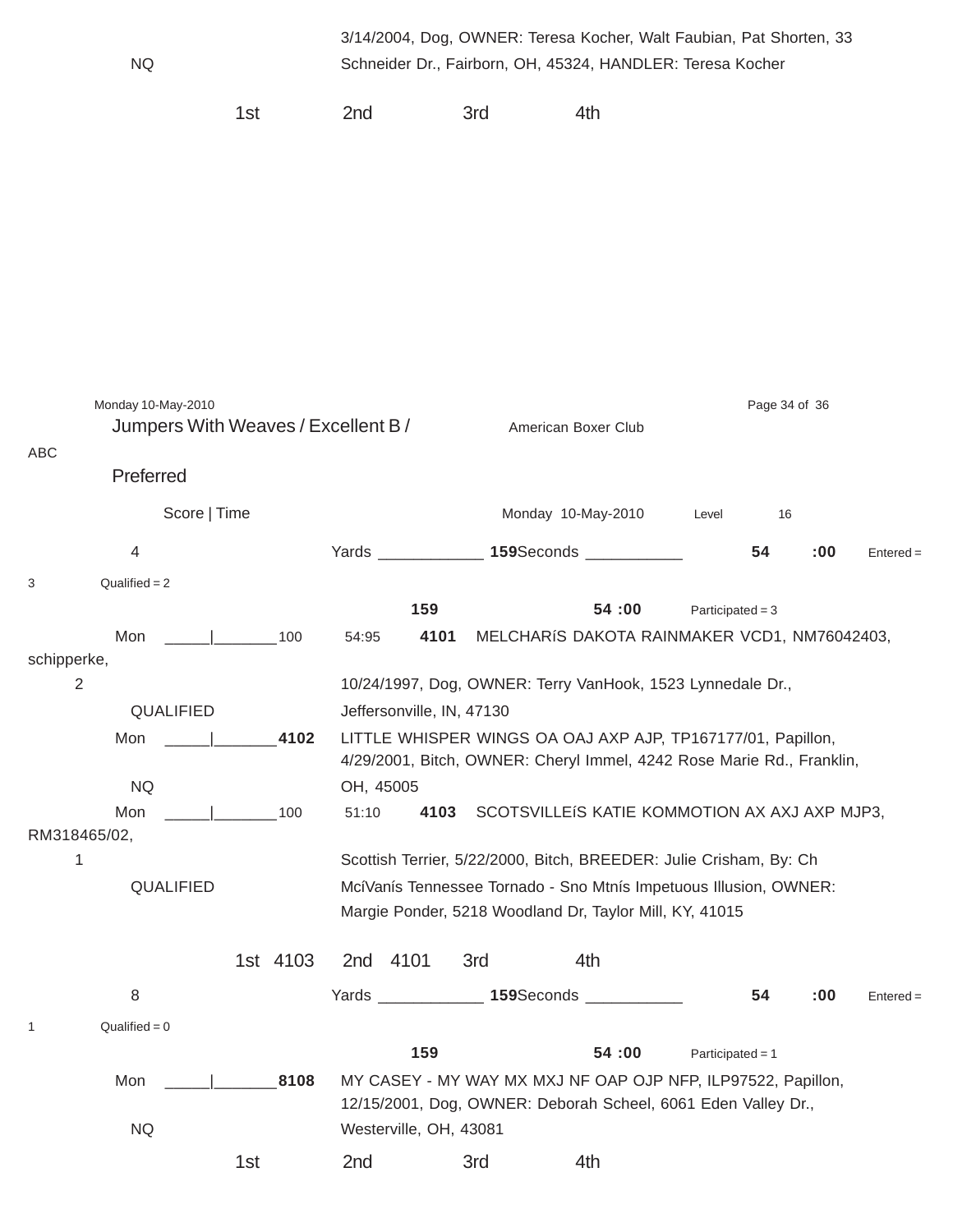|                              | 12                                                        |                                     |                                                                                                                                                                                               |     | Yards _______________ 164Seconds ____________                                                                                             | 52                 | :00 | $Entered =$ |  |
|------------------------------|-----------------------------------------------------------|-------------------------------------|-----------------------------------------------------------------------------------------------------------------------------------------------------------------------------------------------|-----|-------------------------------------------------------------------------------------------------------------------------------------------|--------------------|-----|-------------|--|
| 3                            | $Qualified = 2$                                           |                                     |                                                                                                                                                                                               |     |                                                                                                                                           |                    |     |             |  |
|                              |                                                           |                                     | 164                                                                                                                                                                                           |     | 52:00                                                                                                                                     | Participated = $3$ |     |             |  |
| Sheepdog,                    | Mon                                                       | $\frac{1}{1}$ 100                   | 52:36                                                                                                                                                                                         |     | 12113 KRYSTAL ANN KOAL MX MXJ PAX, DL816197/03, Shetland                                                                                  |                    |     |             |  |
| 2                            |                                                           |                                     |                                                                                                                                                                                               |     | 10/13/1999, Bitch, BREEDER: Slaudia Waterman, By: Gabbyís Future                                                                          |                    |     |             |  |
|                              | QUALIFIED                                                 |                                     |                                                                                                                                                                                               |     | Dignety - Gabbyís Future Bonnie, OWNER: Lois J, Beiersdorfer, 3229<br>Bellacre Ct, Cincinnati, OH, 45248-5005, HANDLER: Lois Beiersdorfer |                    |     |             |  |
|                              | Mon                                                       | 12114                               |                                                                                                                                                                                               |     | CLASSY LADY CHEYANNE CD RE MXP MJP NFP, DL70203303, Shetland<br>Sheepdog, 8/14/1997, Bitch, OWNER: Sharon A. Elliott, 107 Elm Ave.,       |                    |     |             |  |
|                              | <b>NQ</b>                                                 |                                     | Burlington, NJ, 08016                                                                                                                                                                         |     |                                                                                                                                           |                    |     |             |  |
|                              | Mon                                                       | 100                                 | 35:59                                                                                                                                                                                         |     | 12123 SHADOW HILL KINDRED SPIRIT MX MXJ XF MXP2 MJP                                                                                       |                    |     |             |  |
| XPF RE,<br>1                 | QUALIFIED                                                 | 1st 12123                           | 2nd 12113                                                                                                                                                                                     | 3rd | DN058252/04, Shetland Sheepdog, 11/23/2003, Bitch, OWNER: MaryAnn<br>Chappelear, 4166 Township Line Rd, Waynesville, OH, 45068<br>4th     |                    |     |             |  |
|                              | 16                                                        |                                     |                                                                                                                                                                                               |     | Yards _______________ 169Seconds ____________                                                                                             | 50                 | :00 | $Entered =$ |  |
| 2                            | $Qualified = 2$                                           |                                     |                                                                                                                                                                                               |     |                                                                                                                                           |                    |     |             |  |
|                              |                                                           |                                     | 169                                                                                                                                                                                           |     | 50:00                                                                                                                                     | Participated = $2$ |     |             |  |
| WR028173/06,                 | Mon                                                       | $\vert$ 100                         | 33:36                                                                                                                                                                                         |     | 16113 LONERGANIS MAGGIE MAY RA NF OA MXJ OAP AJP,                                                                                         |                    |     |             |  |
| 1                            | QUALIFIED                                                 |                                     |                                                                                                                                                                                               |     | Boxer, 5/24/2001, Bitch, BREEDER: Natasha Von Brunt, By: Cowboy VIII -<br>Deam Catcher, OWNER: Elisabeth Lonergan, 1465 Y Ave., Ames, IA, |                    |     |             |  |
|                              |                                                           |                                     | 50014                                                                                                                                                                                         |     |                                                                                                                                           |                    |     |             |  |
|                              | Mon                                                       | and the contract of the con-<br>100 | 33:52                                                                                                                                                                                         |     | 16117 FAIROAKS DAISY MAE MX MXJ AXPAJP, DL779124/03,                                                                                      |                    |     |             |  |
| Australian<br>2<br>QUALIFIED |                                                           |                                     | Shepherd, 1/6/1999, Bitch, BREEDER: H.R. & Sandy Cornell, By: Fairoaks<br>Atreyu - Fairoaks Alita, OWNER: Donald & Carol Evans, 3936 Hazel Ave.,<br>Cincinnati, OH, 45212, HANDLER: Don Evans |     |                                                                                                                                           |                    |     |             |  |
|                              |                                                           | 1st 16113                           | 2nd 16117                                                                                                                                                                                     | 3rd | 4th                                                                                                                                       |                    |     |             |  |
|                              | 20                                                        |                                     |                                                                                                                                                                                               |     | Yards ________________ 169Seconds _____________                                                                                           | 50                 | :00 | $Entered =$ |  |
| 7                            | Qualified $= 2$                                           |                                     |                                                                                                                                                                                               |     |                                                                                                                                           |                    |     |             |  |
|                              |                                                           |                                     | 169                                                                                                                                                                                           |     | 50:00                                                                                                                                     | Participated = $6$ |     |             |  |
| ABC                          | Monday 10-May-2010<br>Jumpers With Weaves / Excellent B / |                                     |                                                                                                                                                                                               |     | American Boxer Club                                                                                                                       | Page 35 of 36      |     |             |  |
|                              | Preferred                                                 |                                     |                                                                                                                                                                                               |     |                                                                                                                                           |                    |     |             |  |
|                              | Score   Time                                              |                                     |                                                                                                                                                                                               |     | Monday 10-May-2010                                                                                                                        | Level<br>16        |     |             |  |
|                              | Mon                                                       | 20102                               |                                                                                                                                                                                               |     | BOYARKA ALICE IN WONDERLAND RN OAJ NFP AJP CGC, ILP160838,<br>Boxer, 11/13/2005, Bitch, BREEDER: Cindy L. Laschowski & Tamara Coli,       |                    |     |             |  |
| <b>NQ</b>                    |                                                           |                                     | By: Can Ch Boxken Passport to Fortune - Can Ch Boyarkaís Kiss ëN Tell,<br>OWNER: Laurie & Chris Frodsham, 189 Massie Lane, Canton, NC, 28716-                                                 |     |                                                                                                                                           |                    |     |             |  |